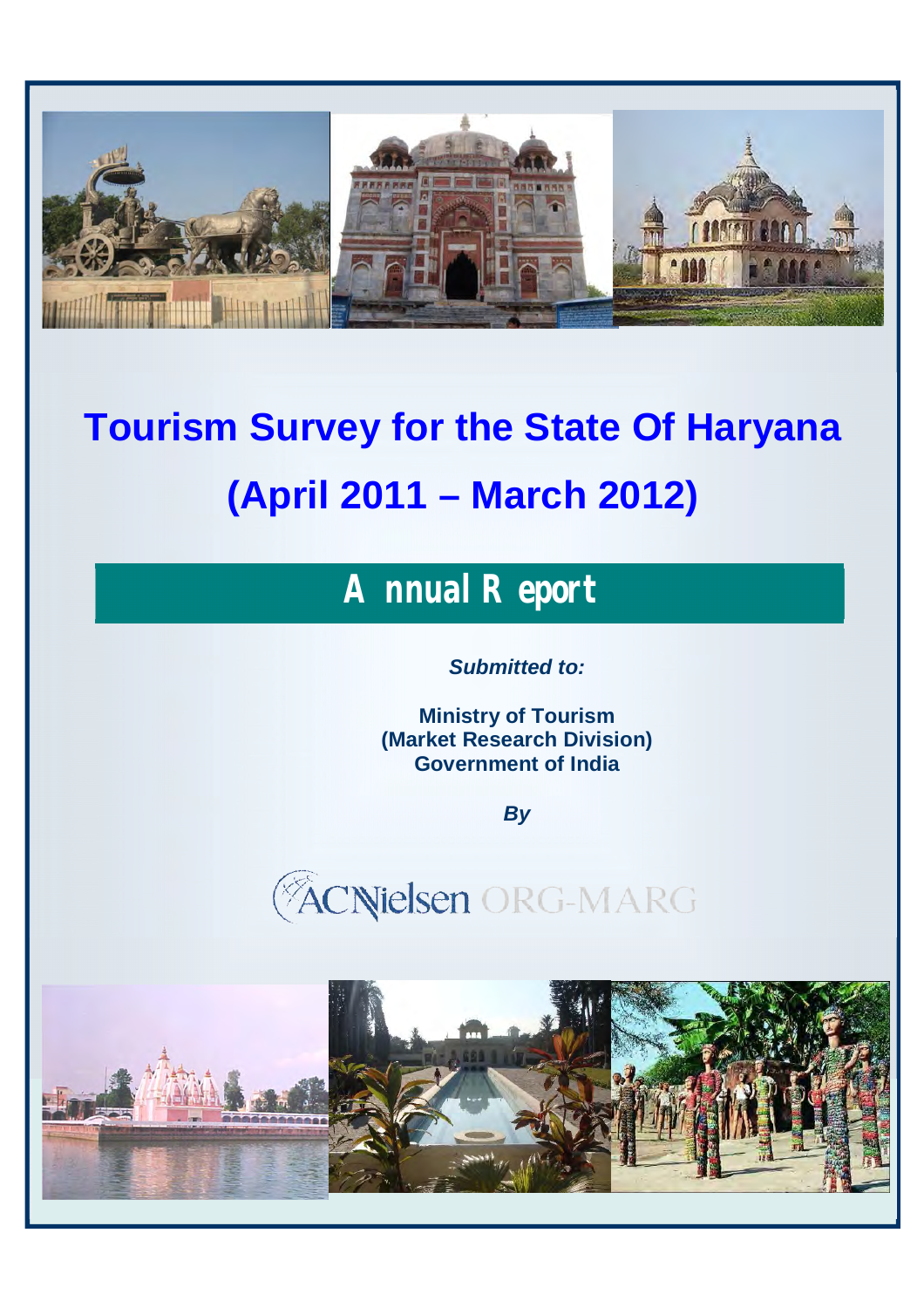### *ACKNOWLEDGEMENT*

We are thankful to the Ministry of Tourism, Government of India for assigning this Study on Tourism Survey for the state of Haryana. We are grateful to Shri Parvez Dewan, the Secretary, (Tourism) for this prestigious assignment

The consultant had the pleasure of interacting with the state tourism officials Shri Vijay Vardhan, Secretary (Tourism), Shri Sunil Bhatia, Head Marketing, Haryana Tourism.

We are also grateful to Dr. R. N. Pandey, Former Additional Director General (MR), Shri R.K. Bhatnagar, Additional Director General (MR), Ms. Sandhya Singh, Former Dy. Director (MR), Ms. Neha Srivastava, Dy. Director (MR) for providing us the necessary guidance and periodical support for conducting the study. We would also like to thank Shri S.K. Mahanta, DPA, Grade'B' (MR) for providing us the required support and help from time to time.

Last but not the least we would like to thank our entire team of research professionals as well as our field staff and support team for their co-operation and team spirit for keeping up the momentum and time schedule of the study.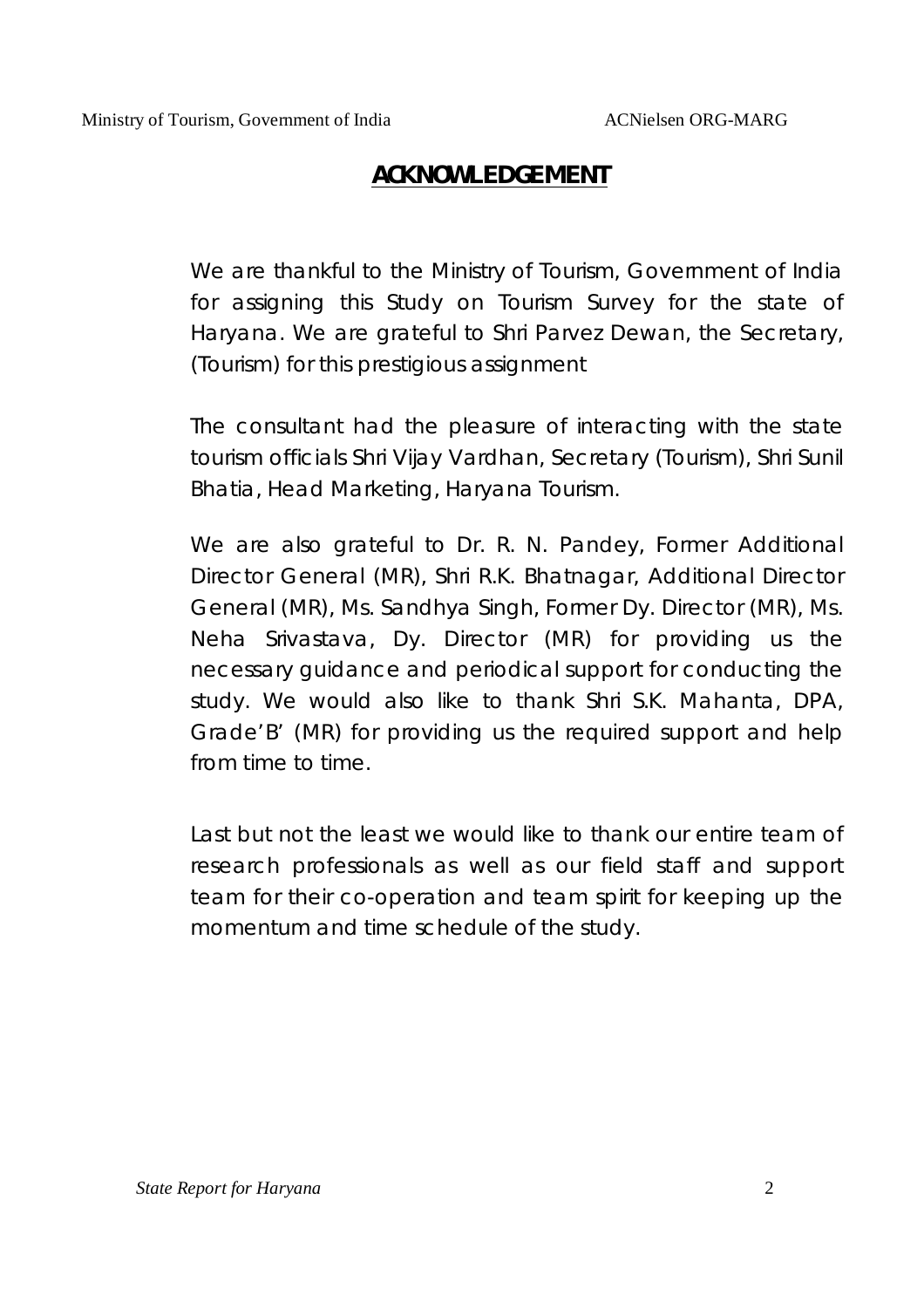#### *Executive Summary*

#### **E.0 Introduction**

Haryana is a part of the Kuru region in North India. A large area of Haryana lies in the National Capital region. Haryana encompasses the Indus Valley and Vedic civilizations. Haryana also has a very rich cultural heritage which goes back to the vedic times. Haryana is also well known for its misic and folk dance.

Haryana is known as the "Green Land" of India and is known for its magnificent growth in the field of agriculture. The most visited tourist places in Haryana are Kurukshetra, Gurgaon, Faridabad and Chandigarh. Haryana has many interesting and unique tourism offerings i.e. Highway Tourism, Farm Tourism, Golf Tourism, Pilgrim Tourism, MICE Tourism, Heritage Tourism and Adventure Tourism. The distinctive offerings of Haryana, makes it a perfect vacation destination for many a travelers.

Keeping this in mind the Ministry of Ministry of Tourism, Government of India has awarded ACNielsen **ORG-MARG, one of the largest market research and consultancy organizations in this part of the continent, to conduct an study for a period of one year for collection of Tourism Statistics.**

#### **E.1 Research Aim**

Aim of the proposed research would be to collect relevant tourist related statistics, from the State of Haryana, which would enable analyzing subtle trends as well as preparation of month wise and annual estimates separately for foreign and domestic visitors –with a break –up of overnight tourists & same day visitors for the selected tourist places.

#### **E.2 Research Objectives**

To achieve the aim of the study, the objectives for the proposed research, would be as follows:-

- $\blacksquare$  To enlist prime tourist locations in the state and available accommodation facility thereof.
- $\uparrow$  To generate details about available infrastructural facility at the prime tourist spots in the State.
- $\overline{\phantom{a}}$  To collate month wise information about domestic as well as foreign tourists availing accommodation in all facilities in those locations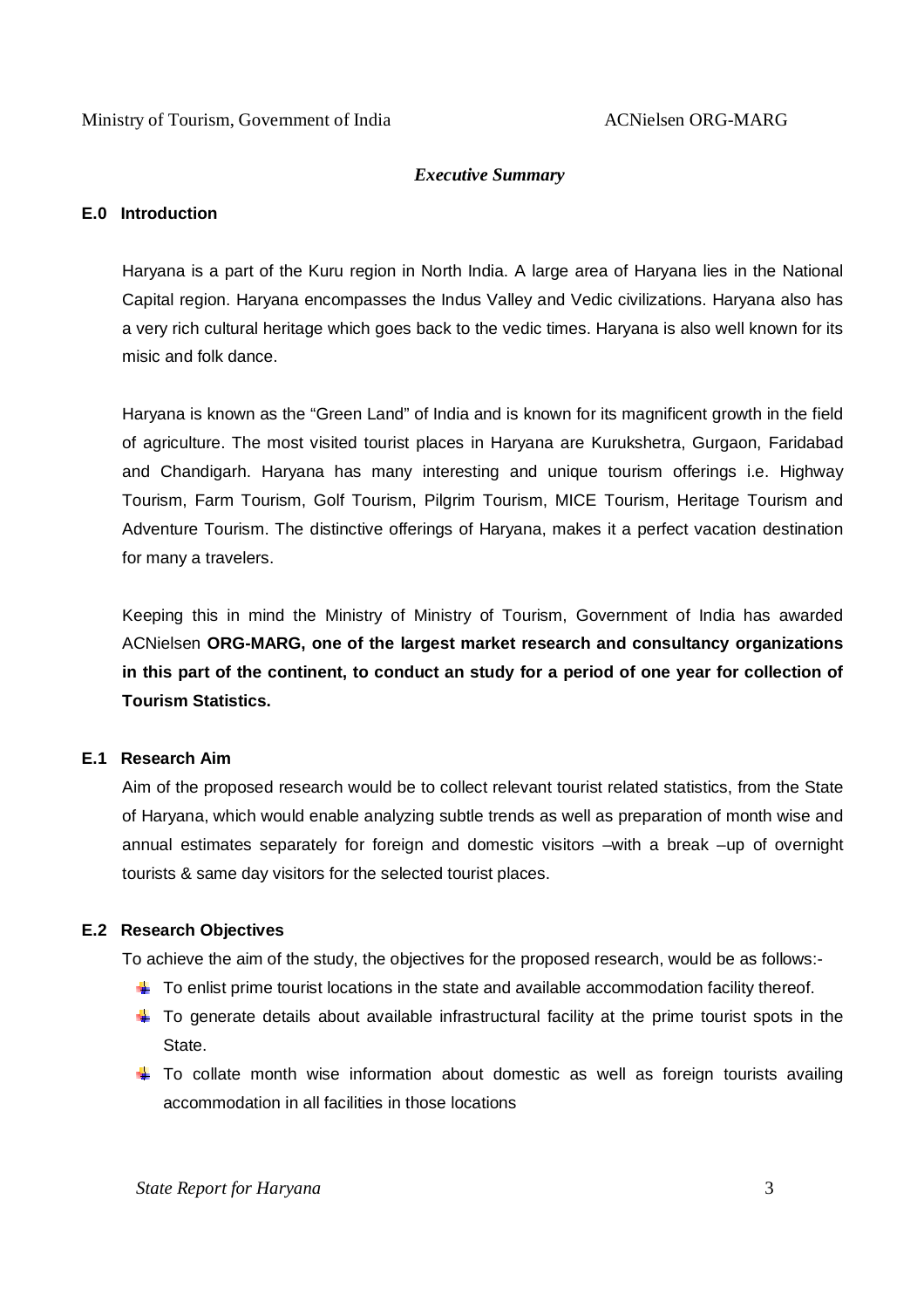Ministry of Tourism, Government of India ACNielsen ORG-MARG

- **E** To collate month wise expenditures made by the State Government for development of tourism and its potential earnings
- $\uparrow$  To accrue information on employment in the accommodation units, estimate direct employment generated in accommodation units at district & state level.

The field survey in a State will be conducted for a period of 12 months in all districts of the State. The survey will be used to obtain the following month-wise information for each district:

- $\frac{1}{2}$  Estimated number of visits
	- (i) Visits by overnight visitors- staying at accommodation units;
		- a. Staying with friends and relatives
		- b. Others, such as those staying in tented accommodations provided by State Govt. or by any other charitable organizations, etc.
	- (ii) Visits by same-day visitors
		- a. Profile of visitors, their expenditure pattern, purpose of visits, etc.
		- b. Occupancy rates and direct employment in accommodation units.

#### **E.3 Terms of Reference**

The terms of reference of the study as indicated are as under

- i. Prepare a frame/ list of all important tourist places in the State.
- ii. Formulate a methodology for preparation of month wise and annual estimates of the following, separately for foreign and domestic visitors (with break –up of overnight tourists & same day visitors) for the selected tourist places at district & state level:
	- o Total no: of tourists (overnight)
	- o Total number of same day visitors
	- o Total number of tourists staying with friends /relatives
	- o Expenditure incurred by tourists (overnight)
	- o Expenditure incurred by same day visitors
	- o Expenditure incurred by tourists staying with friends / relatives
	- o Profiling the tourists /visitors at district and state level in respect of age, sex, occupation, purpose of visit,, state /UT of residence or country of origin, duration of stay, mode of journey, use of package tour etc.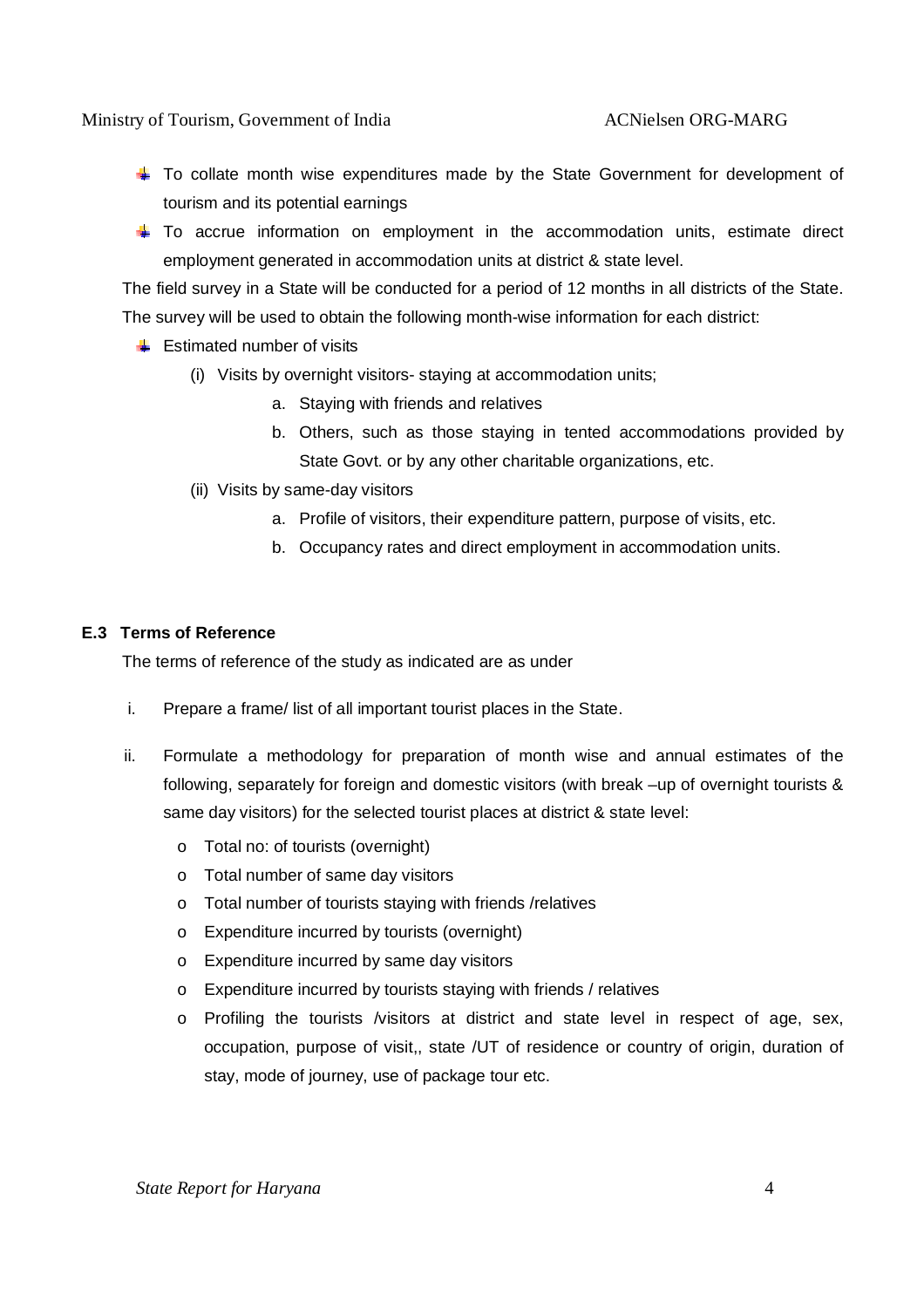#### Ministry of Tourism, Government of India ACNielsen ORG-MARG

- iii. To prepare a suitable methodology for the parameters mentioned at S.No.(ii) above. A comprehensive list of tourist places at district level in the State is to be prepared.
- iv. Formulate a methodology and prepare month-wise and annual estimates of occupancy rate of accommodation units at district and State levels.
- v. Conduct one-day workshop for the officers of the State to be surveyed and a few other States and organizations. Total number of participants would be about 30. Details of the exercise and the proposed methodology to be adopted for estimating the number of tourists and other parameters mentioned in other paras of TOR will be explained by the consultants in the workshop. The methodology may have to be revised based on discussions in the workshop and inputs from Ministry of Tourism and other experts.
- vi. Prepare a frame/list of tourist place-wise all accommodation units, like Hotels, Dharamshallas, Guest houses, etc. for conduction State level survey on tourism, Update this frame/list on quarterly basis; and accordingly revise the coverage, This frame should include information on rooms, beds and employment, etc. Also conduct survey of selected tourists staying in accommodation units to identify the purpose of their visits.
	- o Based on the methodology finalized, collect, compile data about domestic and foreign tourists to provide information as mentioned at S. No. (ii) Above.
	- o Based on the information on employment in the accommodation units in the sampling frame, estimate direct employment generated in accommodation units at district and State levels.
	- o Collect information on the annual expenditure incurred by State Government at the selected tourist places, at district level and at the State level for development of tourism.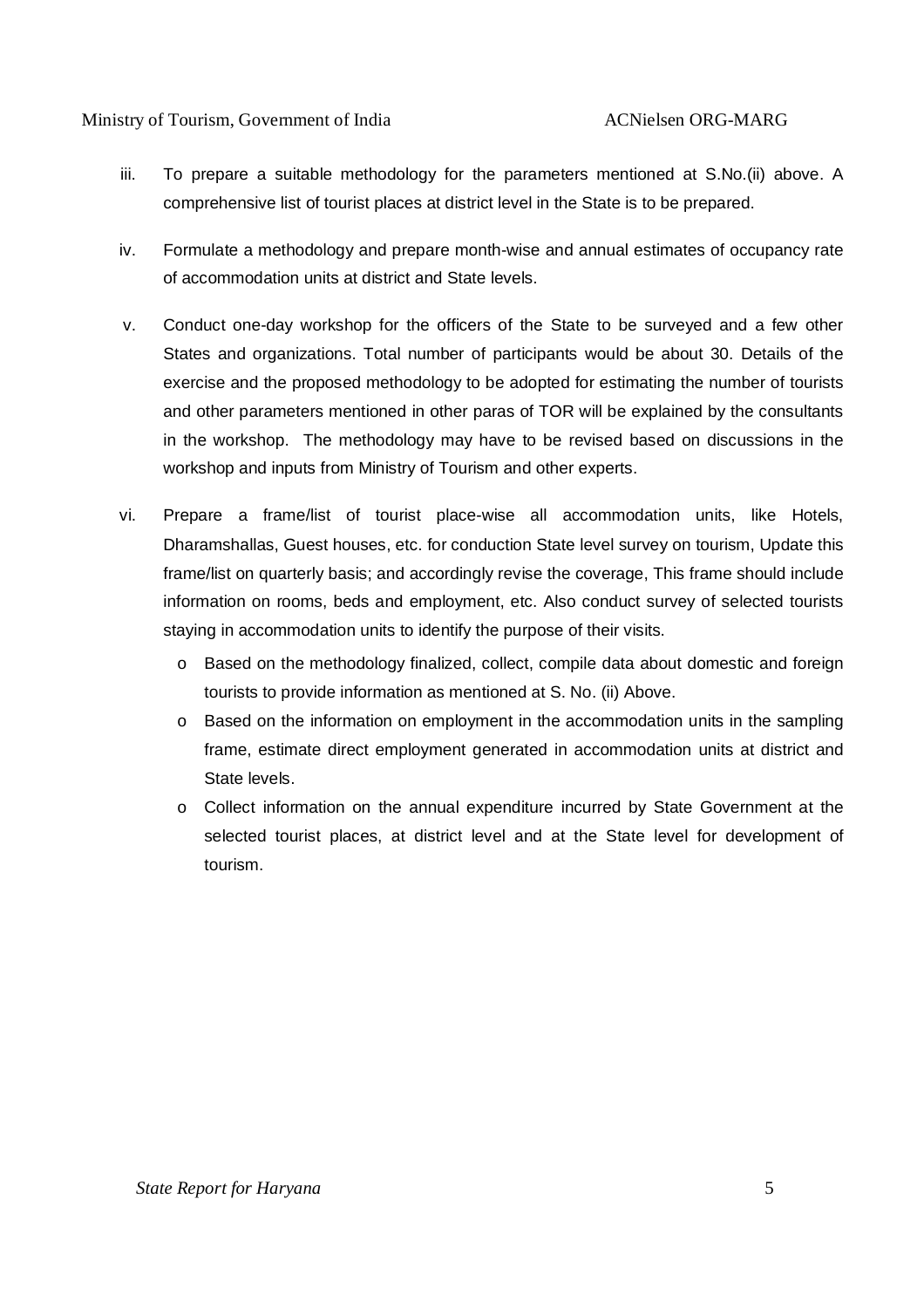#### **E.4 Tourist Destinations Surveyed**

The destinations which were included in the study are given below. These destinations were included, based on secondary research and after discussions with officials from MR division of Ministry of Tourism, Government of India and officials from Haryana Tourism Ministry.

| <b>Districts</b>   | <b>Towns</b>   | <b>Destination</b>                     |
|--------------------|----------------|----------------------------------------|
| <b>Ambala</b>      | Ambala city    | <b>Badshahi Bag Gurudwara</b>          |
|                    | Ambala city    | Lakhi Shah Mosque                      |
|                    | Ambala city    | <b>Bhawani Amba Temple</b>             |
|                    | Ambala city    | Sis Ganj Gurudwara                     |
|                    | Ambala city    | Manji Sahib Gurudwara                  |
| <b>Bhiwani</b>     | <b>Bhiwani</b> | Prithiviraj ki Kutchery                |
|                    | <b>Bhiwani</b> | Lohar pir                              |
|                    | <b>Bhiwani</b> | <b>Loharu fort</b>                     |
| <b>Faridabad</b>   | Faridabad      | <b>Baba Farid's Tomb</b>               |
|                    | Faridabad      | <b>Surajkund</b>                       |
|                    | Faridabad      | <b>Badkhal Lake</b>                    |
| <b>Fatehabad</b>   | Fatehabad      | <b>Humayun Mosque</b>                  |
| <b>Gurgaon</b>     | Gurgaon        | <b>Sheetla Mata Temple</b>             |
|                    | Manesar        | <b>Damdama Lake</b>                    |
|                    | <b>Manesar</b> | <b>Sultanpur Bird Sanctuary</b>        |
|                    | Sohna          | <b>Sohna Lake</b>                      |
| <b>Hisar</b>       | <b>Hisar</b>   | <b>Gujri Mahal</b>                     |
|                    | Hansi          | <b>The Bisnoi Mandir</b>               |
|                    | Hansi          | <b>Fort Gate</b>                       |
|                    | Hansi          | <b>Asigarh Fort</b>                    |
|                    | Agroha         | Agroha                                 |
| <b>Jhajjar</b>     | Jhajjar        | <b>Bhinawash Bird Sanctuary</b>        |
|                    | Jhajjar        | <b>Museum / Gurukul</b>                |
|                    | <b>Beri</b>    | Pandava's Bhimeshwari devi             |
| <b>Jind</b>        | Jind           | <b>Temple Of Jainti Devi</b>           |
|                    | Jind           | <b>Bhuteshwer Temple/Rani Ka Talab</b> |
| <b>Kaithal</b>     | Kaithal        | <b>Phelgu Tank &amp; Temple</b>        |
|                    | Kaithal        | <b>Bidkiyar Lake &amp; Teerath</b>     |
|                    | Kaithal        | <b>Tomb of Razia Sultan</b>            |
| <b>Karnal</b>      | Karnal         | <b>Karnal Lake</b>                     |
|                    | <b>Karnal</b>  | <b>Old Fort</b>                        |
|                    | Karnal         | <b>Golf Course &amp; Osis Complex</b>  |
| <b>Kurukshetra</b> | Kurukshetra    | <b>Jyotisar</b>                        |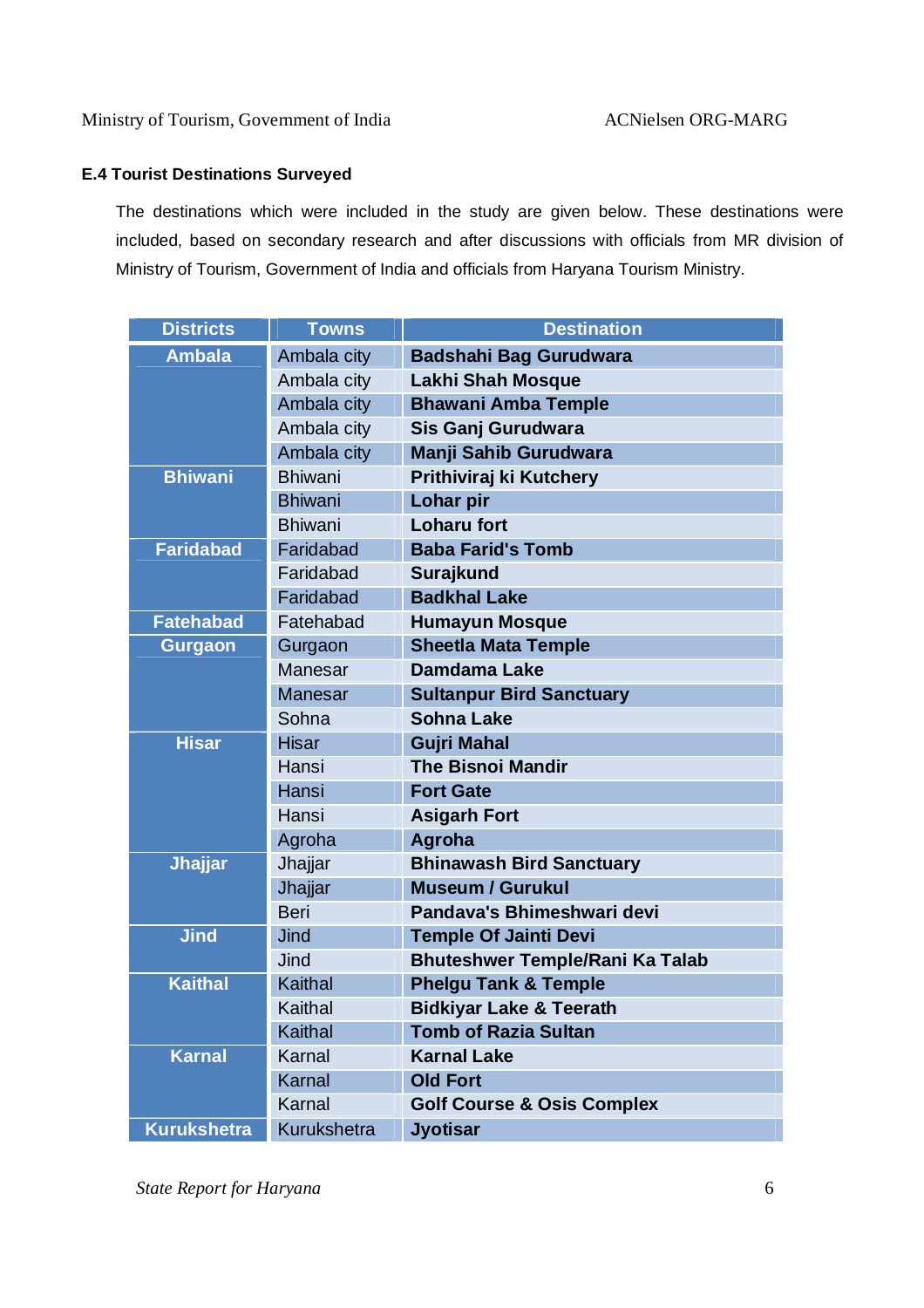Ministry of Tourism, Government of India ACNielsen ORG-MARG

|                     | Kurukshetra        | <b>Brahma Sarovar</b>                                  |
|---------------------|--------------------|--------------------------------------------------------|
|                     | <b>Kurukshetra</b> | <b>Sri Krishna Museum and Science</b><br><b>Museum</b> |
|                     | Kurukshetra        | Pehowa                                                 |
|                     | Kurukshetra        | <b>Sannihit Sarovar</b>                                |
| <b>Mahendragarh</b> | <b>Narnaul</b>     | <b>Jal Mahal</b>                                       |
|                     | <b>Narnaul</b>     | <b>Tomb of Shah Waliyat</b>                            |
|                     | <b>Narnaul</b>     | <b>Chor Gumbad</b>                                     |
|                     | <b>Narnaul</b>     | <b>Mausoleum of Ibraham Khan</b>                       |
|                     | <b>Narnaul</b>     | Chhata Rai Balmukund Das                               |
| <b>Mewat</b>        | <b>Mewat</b>       | <b>Saint Shah Choka</b>                                |
| <b>Punchkula</b>    | Pinjor             | <b>Pijjor Garden</b>                                   |
|                     | Pinjor             | <b>Bhima devi Temple</b>                               |
|                     | <b>Morni Hills</b> | <b>Gurudwara Nada Sahib</b>                            |
|                     | <b>Morni Hills</b> | <b>Mansa Devi Temple</b>                               |
|                     | <b>Morni Hills</b> | <b>Bird Watching</b>                                   |
| <b>Panipat</b>      | Panipat            | <b>Ibrahim Lodi's Tomb</b>                             |
|                     | Panipat            | <b>Jain Temples</b>                                    |
| <b>Rewari</b>       | Rewari             | <b>Lal Masjid</b>                                      |
|                     | Rewari             | <b>Lord Hanuman</b>                                    |
| <b>Rohtak</b>       | <b>Rohtak</b>      | <b>Khokar Fort</b>                                     |
|                     | <b>Rohtak</b>      | <b>Bhinwas Lake</b>                                    |
|                     | <b>Rohtak</b>      | <b>Tilyar Lake</b>                                     |
| <b>Sirsa</b>        | <b>Sirsa</b>       | Dera Sachcha Sauda                                     |
| <b>Sonipat</b>      | Sonipat            | <b>Tombof Khwaja Khizr</b>                             |
|                     | Sonipat            | Geeta Bhawan Mandir                                    |
| Yamunanagar         | Yamunanager        | Punchmukhi Hanuman Mandir                              |
|                     | Chhachharauli      | <b>Chhachhrauli Fort</b>                               |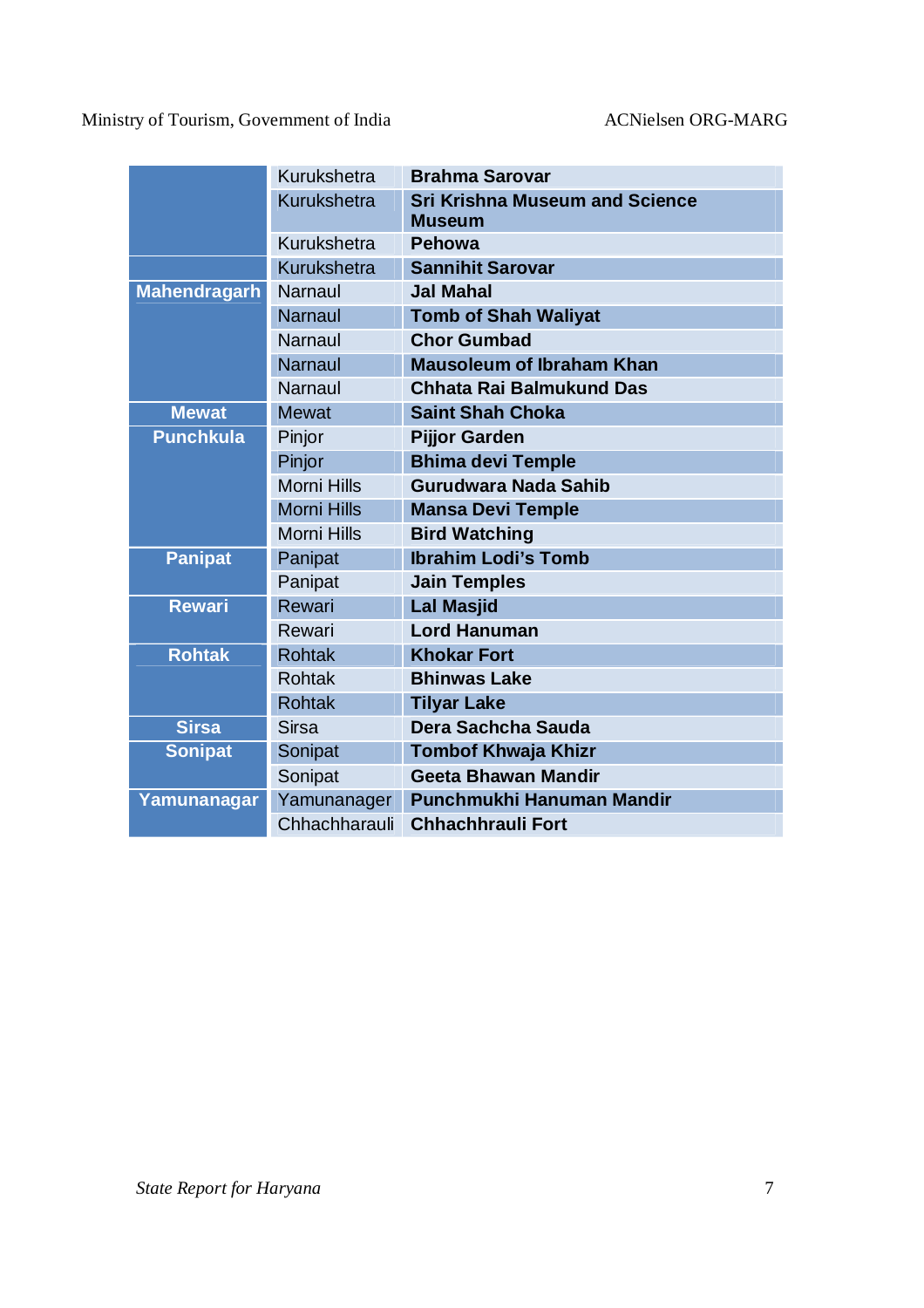| <b>Districts</b>   | <b>Towns</b>   | <b>Destination</b>                               | <b>Total</b><br><b>Monthly</b><br><b>Sample</b> | <b>Monthly</b><br><b>Sample</b> |
|--------------------|----------------|--------------------------------------------------|-------------------------------------------------|---------------------------------|
|                    | Ambala city    | <b>Badshahi Bag Gurudwara</b>                    |                                                 | 120                             |
|                    | Ambala city    | <b>Lakhi Shah Mosque</b>                         |                                                 | 120                             |
| <b>Ambala</b>      | Ambala city    | <b>Bhawani Amba Temple</b>                       | 600                                             | 120                             |
|                    | Ambala city    | Sis Ganj Gurudwara                               |                                                 | 120                             |
|                    | Ambala city    | Manji Sahib Gurudwara                            |                                                 | 120                             |
|                    | <b>Bhiwani</b> | Prithiviraj ki Kutchery                          |                                                 | 200                             |
| <b>Bhiwani</b>     | <b>Bhiwani</b> | Lohar pir                                        | 600                                             | 200                             |
|                    | <b>Bhiwani</b> | <b>Loharu fort</b>                               |                                                 | 200                             |
|                    | Faridabad      | <b>Baba Farid's Tomb</b>                         |                                                 | 200                             |
| <b>Faridabad</b>   | Faridabad      | <b>Surajkund</b>                                 | 600                                             | 200                             |
|                    | Faridabad      | <b>Badkhal Lake</b>                              |                                                 | 200                             |
| <b>Fatehabad</b>   | Fatehabad      | <b>Humayun Mosque</b>                            | 600                                             | 600                             |
|                    | Gurgaon        | <b>Sheetla Mata Temple</b>                       |                                                 | 150                             |
|                    | <b>Manesar</b> | Damdama Lake                                     | 600                                             | 150                             |
| <b>Gurgaon</b>     | <b>Manesar</b> | <b>Sultanpur Bird Sanctuary</b>                  |                                                 | 150                             |
|                    | Sohna          | <b>Sohna Lake</b>                                |                                                 | 150                             |
|                    | <b>Hisar</b>   | <b>Gujri Mahal</b>                               |                                                 | 120                             |
|                    | Hansi          | <b>The Bisnoi Mandir</b>                         | 600                                             | 120                             |
| <b>Hisar</b>       | Hansi          | <b>Fort Gate</b>                                 |                                                 | 120                             |
|                    | Hansi          | <b>Asigarh Fort</b>                              |                                                 | 120                             |
|                    | Agroha         | <b>Agroha</b>                                    |                                                 | 120                             |
|                    | Jhajjar        | <b>Bhinawash Bird Sanctuary</b>                  |                                                 | 200                             |
| <b>Jhajjar</b>     | Jhajjar        | <b>Museum / Gurukul</b>                          | 600                                             | 200                             |
|                    | Beri           | Pandava's Bhimeshwari devi                       |                                                 | 200                             |
|                    | Jind           | <b>Temple Of Jainti Devi</b>                     |                                                 | 300                             |
| <b>Jind</b>        | Jind           | <b>Bhuteshwer Temple/Rani Ka</b><br><b>Talab</b> | 600                                             | 300                             |
|                    | Kaithal        | <b>Phelgu Tank &amp; Temple</b>                  |                                                 | 200                             |
| <b>Kaithal</b>     | Kaithal        | <b>Bidkiyar Lake &amp; Teerath</b>               | 600                                             | 200                             |
|                    | Kaithal        | <b>Tomb of Razia Sultan</b>                      |                                                 | 200                             |
|                    | Karnal         | <b>Karnal Lake</b>                               |                                                 | 200                             |
| <b>Karnal</b>      | Karnal         | <b>Old Fort</b>                                  | 600                                             | 200                             |
|                    | Karnal         | <b>Golf Course &amp; Osis Complex</b>            |                                                 | 200                             |
| <b>Kurukshetra</b> | Kurukshetra    | <b>Jyotisar</b>                                  | 600                                             | 120                             |

#### **E.5 Sample Distribution among Destinations for Short Survey**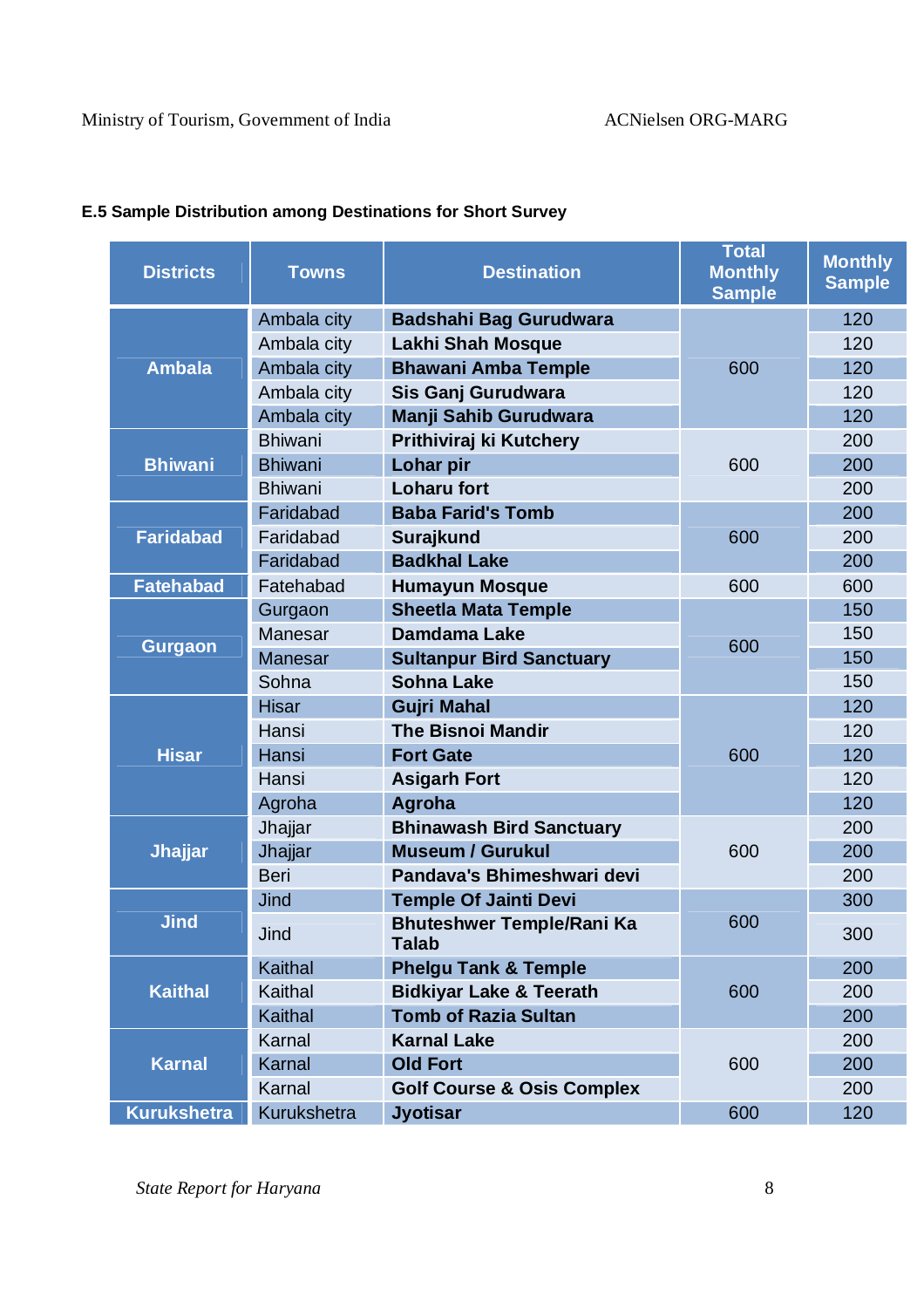Ministry of Tourism, Government of India ACNielsen ORG-MARG

|                     | Kurukshetra        | <b>Brahma Sarovar</b>                                             |     | 120 |
|---------------------|--------------------|-------------------------------------------------------------------|-----|-----|
|                     | Kurukshetra        | <b>Sri Krishna Museum and</b><br><b>Science Museum (Panorama)</b> |     | 120 |
|                     | Kurukshetra        | <b>Pehowa</b>                                                     |     | 120 |
|                     | Kurukshetra        | <b>Sannihit Sarovar</b>                                           |     | 120 |
|                     | Narnaul            | <b>Jal Mahal</b>                                                  |     | 120 |
|                     | <b>Narnaul</b>     | <b>Tomb of Shah Waliyat</b>                                       |     | 120 |
| <b>Mahendragarh</b> | Narnaul            | <b>Chor Gumbad</b>                                                | 600 | 120 |
|                     | <b>Narnaul</b>     | <b>Mausoleum of Ibraham Khan</b>                                  |     | 120 |
|                     | Narnaul            | Chhata Rai Balmukund Das                                          |     |     |
| <b>Mewat</b>        | <b>Mewat</b>       | <b>Saint Shah Choka</b>                                           | 600 | 600 |
|                     | Pinjor             | <b>Pijjor Garden</b>                                              |     | 120 |
| <b>Punchkula</b>    | Pinjor             | <b>Bhima devi Temple</b>                                          |     | 120 |
|                     | <b>Morni Hills</b> | Gurudwara Nada Sahib                                              | 600 | 120 |
|                     | <b>Morni Hills</b> | <b>Mansa Devi Temple</b>                                          |     | 120 |
|                     | <b>Morni Hills</b> | <b>Bird Watching</b>                                              |     |     |
| <b>Panipat</b>      | Panipat            | <b>Ibrahim Lodi's Tomb</b>                                        | 600 | 300 |
|                     | Panipat            | <b>Jain Temples</b>                                               |     | 300 |
| <b>Rewari</b>       | Rewari             | <b>Lal Masjid</b>                                                 | 600 | 300 |
|                     | Rewari             | <b>Lord Hanuman</b>                                               |     | 300 |
|                     | <b>Rohtak</b>      | <b>Khokar Fort</b>                                                |     | 200 |
| <b>Rohtak</b>       | <b>Rohtak</b>      | <b>Bhinwas Lake</b>                                               | 600 | 200 |
|                     | <b>Rohtak</b>      | <b>Tilyar Lake</b>                                                |     | 200 |
| <b>Sirsa</b>        | <b>Sirsa</b>       | Dera Sachcha Sauda                                                | 600 | 600 |
| <b>Sonipat</b>      | Sonipat            | <b>Tombof Khwaja Khizr</b>                                        | 600 | 300 |
|                     | Sonipat            | <b>Geeta Bhawan Mandir</b>                                        |     | 300 |
|                     | Yamunanager        | Punchmukhi Hanuman Mandir                                         | 600 | 300 |
| Yamunanagar         | Chhachharauli      | <b>Chhachhrauli Fort</b>                                          |     | 300 |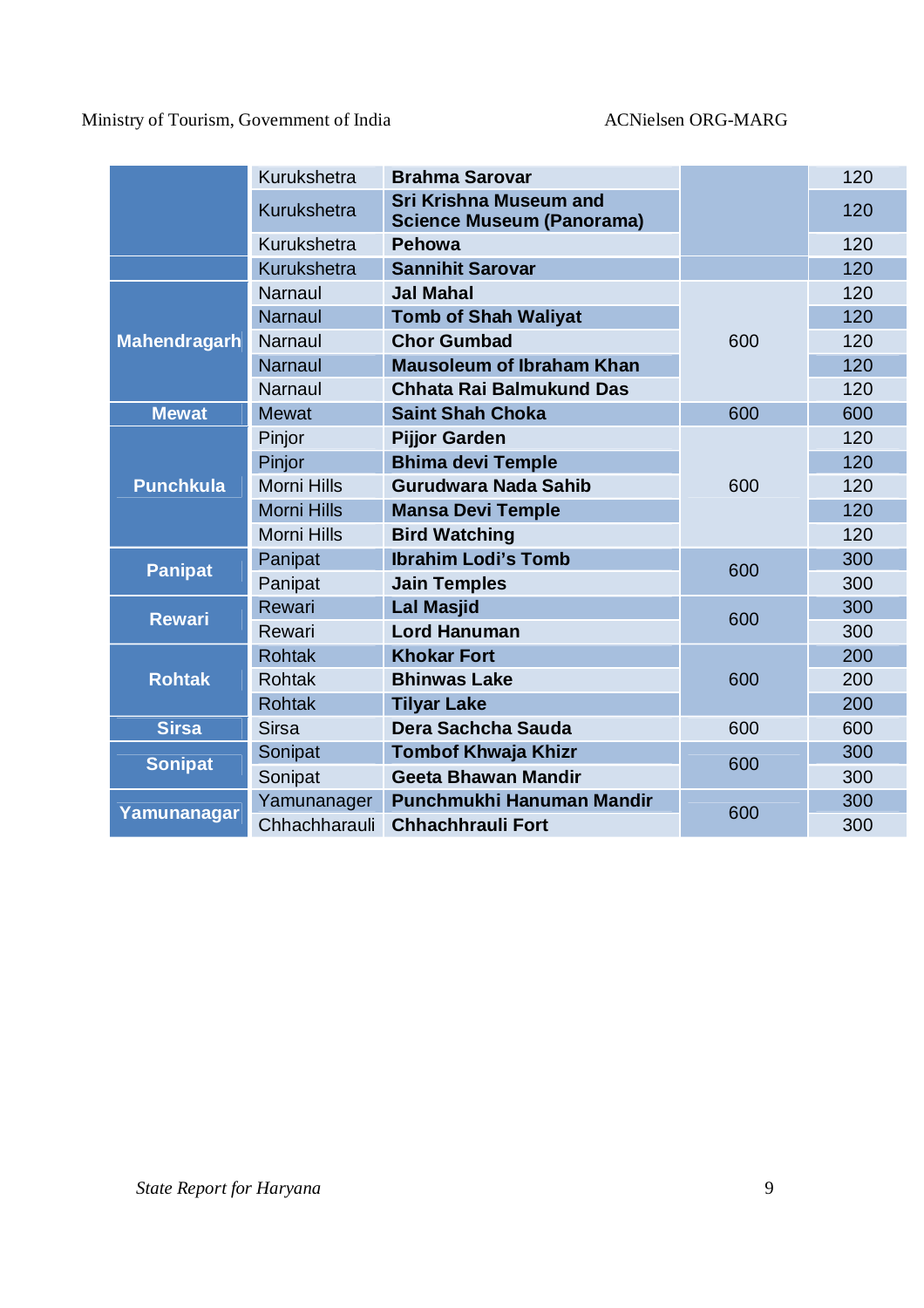#### **E.6 Sample Distribution among States for the Exit Survey**

The sample size for each district to be covered in the Exit Survey was 400 per quarter. Initially equal number of domestics and foreign visitors were to be covered, but as adequate foreign visitors were not available throughout the month, the sample size allocated for them was allocated to domestic visitors as specified in the RFP. The distribution of tourists interviewed in the Exit survey for each of the 4 Quarters (April 2011, July 2011, October 2011, and January 2012) is given below.

| <b>District</b>     | <b>April</b>    |                | July            |                | <b>October</b>  |         | <b>January</b>  |                | <b>Total</b>    |                  | <b>Gross Total</b> |
|---------------------|-----------------|----------------|-----------------|----------------|-----------------|---------|-----------------|----------------|-----------------|------------------|--------------------|
|                     | <b>Domestic</b> | <b>Foreign</b> | <b>Domestic</b> | Foreign        | <b>Domestic</b> | Foreign | <b>Domestic</b> | Foreign        | <b>Domestic</b> | Foreign          |                    |
| <b>Ambala</b>       | 393             | 7              | 391             | 9              | 390             | 10      | 388             | 12             | 1562            | 38               | 1600               |
| <b>Bhiwani</b>      | 400             | $\Omega$       | 400             | $\Omega$       | 400             | 0       | 400             | $\Omega$       | 1600            | $\mathbf{0}$     | 1600               |
| <b>Faridabad</b>    | 388             | 12             | 381             | 19             | 380             | 20      | 382             | 18             | 1531            | 69               | 1600               |
| <b>Fatehabad</b>    | 400             | $\overline{0}$ | 400             | $\mathbf{0}$   | 400             | 0       | 400             | $\Omega$       | 1600            | $\mathbf{0}$     | 1600               |
| <b>Gurgaon</b>      | 378             | 22             | 379             | 21             | 381             | 19      | 367             | 33             | 1505            | 95               | 1600               |
| <b>Hisar</b>        | 400             | $\mathbf{0}$   | 400             | $\mathbf{0}$   | 400             | 0       | 400             | $\Omega$       | 1600            | $\overline{0}$   | 1600               |
| Jhajjar             | 400             | $\mathbf{0}$   | 400             | $\mathbf 0$    | 400             | 0       | 400             | $\mathbf 0$    | 1600            | $\mathbf 0$      | 1600               |
| <b>Jind</b>         | 400             | $\Omega$       | 400             | $\mathbf{0}$   | 400             | 0       | 400             | $\mathbf 0$    | 1600            | $\boldsymbol{0}$ | 1600               |
| <b>Kaithal</b>      | 400             | $\mathbf 0$    | 400             | $\mathbf 0$    | 400             | 0       | 400             | $\mathbf 0$    | 1600            | $\mathbf 0$      | 1600               |
| <b>Karnal</b>       | 391             | 9              | 390             | 10             | 388             | 12      | 382             | 18             | 1551            | 49               | 1600               |
| <b>Kurukshetra</b>  | 388             | 12             | 392             | 8              | 367             | 33      | 379             | 21             | 1526            | 74               | 1600               |
| <b>Mahendragarh</b> | 400             | $\overline{0}$ | 400             | $\mathbf{0}$   | 400             | 0       | 400             | $\Omega$       | 1600            | $\mathbf 0$      | 1600               |
| <b>Mewat</b>        | 400             | $\mathbf{0}$   | 400             | $\overline{0}$ | 400             | 0       | 400             | $\Omega$       | 1600            | $\mathbf 0$      | 1600               |
| <b>Punchkula</b>    | 381             | 19             | 389             | 11             | 372             | 28      | 369             | 31             | 1511            | 89               | 1600               |
| <b>Panipat</b>      | 400             | $\mathbf{0}$   | 400             | $\mathbf 0$    | 400             | 0       | 400             | $\overline{0}$ | 1600            | $\mathbf 0$      | 1600               |
| <b>Rewari</b>       | 400             | $\mathbf{0}$   | 400             | $\mathbf{0}$   | 400             | 0       | 400             | $\Omega$       | 1600            | $\overline{0}$   | 1600               |
| <b>Rohtak</b>       | 400             | $\mathbf 0$    | 400             | $\mathbf 0$    | 400             | 0       | 400             | $\mathbf 0$    | 1600            | $\mathbf 0$      | 1600               |
| <b>Sirsa</b>        | 378             | 22             | 381             | 19             | 371             | 29      | 368             | 32             | 1498            | 102              | 1600               |
| <b>Sonepat</b>      | 400             | $\mathbf{0}$   | 400             | $\mathbf 0$    | 400             | 0       | 400             | $\overline{0}$ | 1600            | $\mathbf 0$      | 1600               |
| Yamunanagar         | 400             | $\Omega$       | 400             | $\mathbf{0}$   | 400             | 0       | 400             | $\Omega$       | 1600            | $\mathbf{0}$     | 1600               |
| <b>Total</b>        | 7897            | 103            | 7903            | 97             | 7849            | 151     | 7835            | 165            | 31484           | 516              | 32000              |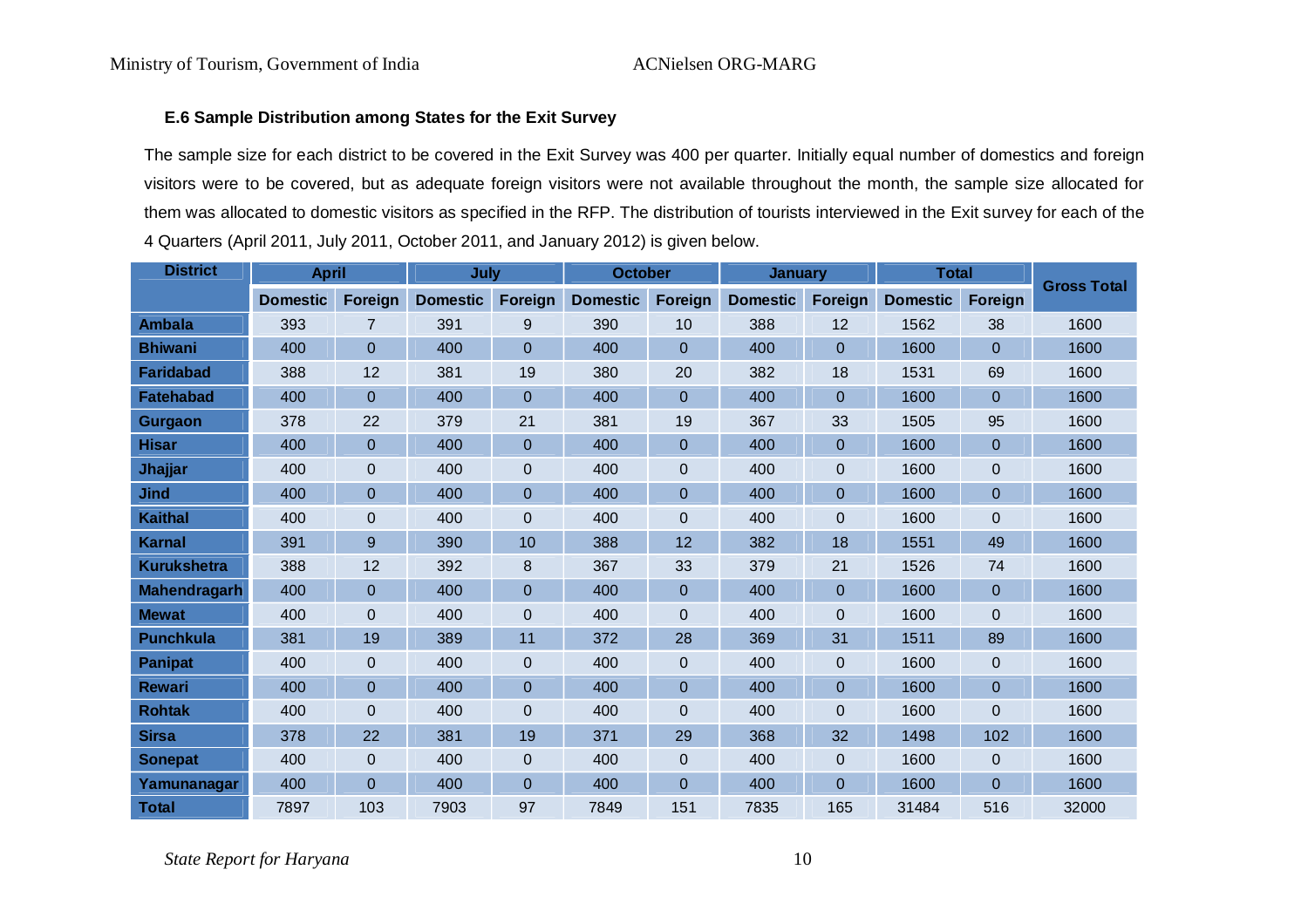| <b>Month</b>                                     |                                      | <b>April</b> | <b>May</b> | June  | <b>July</b> | <b>August</b> | <b>Sept</b> | Oct   |
|--------------------------------------------------|--------------------------------------|--------------|------------|-------|-------------|---------------|-------------|-------|
| <b>Aggregate</b><br><b>Sample</b><br><b>Size</b> |                                      | 12005        | 12052      | 11995 | 12002       | 11990         | 11993       | 12008 |
| <b>Overnight</b><br><b>Tourists</b>              | Foreigner                            | 4%           | 3%         | 2%    | 3%          | 4%            | 6%          | 7%    |
|                                                  | Domestic (from<br>within the state)  | 21%          | 24%        | 25%   | 19%         | 20%           | 22%         | 23%   |
|                                                  | Domestic (from<br>outside the state) | 21%          | 23%        | 19%   | 20%         | 21%           | 24%         | 25%   |
|                                                  | Foreigner                            | 0%           | 0%         | 0%    | 0%          | 0%            | 0%          | 0%    |
| <b>Same Day</b><br><b>Visitor</b>                | Domestic (from<br>within the state)  | 49%          | 46%        | 48%   | 55%         | 53%           | 43%         | 38%   |
|                                                  | Domestic (from<br>outside the state) | 5%           | 4%         | 6%    | 3%          | 2%            | 5%          | 7%    |
| <b>Total</b>                                     |                                      | 100%         | 100%       | 100%  | 100%        | 100%          | 100%        | 100%  |

#### **E.7 Month Wise Short Survey Sample Covered in the Study**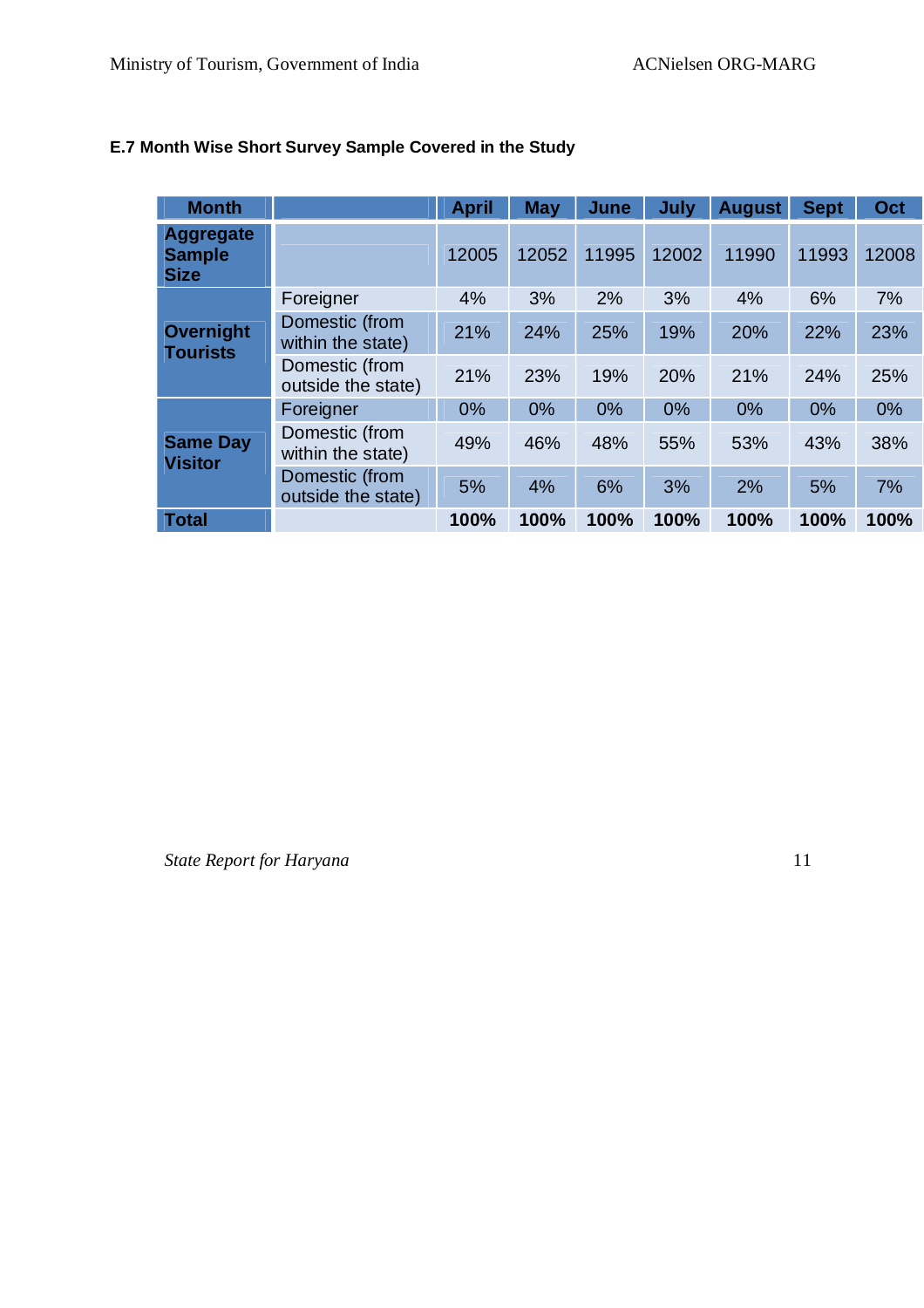| <b>District</b>     | <b>April</b> | <b>May</b> | June   | July   | <b>August</b> | <b>Sept</b> | Oct    | <b>Nov</b> | <b>Dec</b> |
|---------------------|--------------|------------|--------|--------|---------------|-------------|--------|------------|------------|
| <b>Ambala</b>       | 36589        | 37621      | 39361  | 35730  | 35602         | 40735       | 44611  | 43067      | 41010      |
| <b>Bhiwani</b>      | 10783        | 9939       | 10476  | 7584   | 9190          | 9190        | 10677  | 9626       | 6944       |
| <b>Faridabad</b>    | 30563        | 31720      | 32458  | 43552  | 47780         | 40327       | 43628  | 42286      | 40858      |
| <b>Fatehabad</b>    | 2875         | 3096       | 3299   | 3344   | 3452          | 3345        | 3672   | 3211       | 2766       |
| Gurgaon             | 58896        | 57239      | 60686  | 60569  | 88889         | 65825       | 72532  | 66751      | 57128      |
| <b>Hisar</b>        | 19394        | 18953      | 19713  | 16897  | 15586         | 19809       | 21334  | 19642      | 16136      |
| Jhajjar             | 11213        | 11153      | 12008  | 9617   | 10643         | 25827       | 27731  | 26707      | 23979      |
| <b>Jind</b>         | 10508        | 10918      | 11913  | 7958   | 8644          | 9830        | 11229  | 10283      | 9145       |
| <b>Kaithal</b>      | 5061         | 4637       | 4966   | 5071   | 4667          | 4892        | 5493   | 4714       | 4041       |
| <b>Karnal</b>       | 40943        | 43553      | 46766  | 32058  | 40353         | 45842       | 47736  | 46558      | 44353      |
| <b>Kurukshetra</b>  | 72022        | 77470      | 82660  | 83589  | 62913         | 67210       | 73384  | 68233      | 71666      |
| <b>Mahendragarh</b> | 8278         | 9124       | 9275   | 6108   | 7461          | 8516        | 9536   | 8651       | 7450       |
| <b>Mewat</b>        | 4568         | 4973       | 5280   | 7116   | 6102          | 4884        | 5532   | 5237       | 4602       |
| <b>Punchkula</b>    | 53453        | 57040      | 58417  | 58234  | 49458         | 56531       | 64432  | 59114      | 53997      |
| <b>Panipat</b>      | 8562         | 9312       | 10124  | 10626  | 10625         | 10824       | 12622  | 11047      | 9822       |
| <b>Rewari</b>       | 4786         | 5172       | 5402   | 4094   | 3955          | 3676        | 4733   | 4336       | 3423       |
| <b>Rohtak</b>       | 16905        | 18131      | 19761  | 14330  | 19868         | 18760       | 21050  | 19751      | 17658      |
| <b>Sirsa</b>        | 255060       | 281105     | 306812 | 59274  | 64134         | 83381       | 83069  | 90603      | 86088      |
| <b>Sonipat</b>      | 14356        | 14781      | 16078  | 18634  | 16614         | 20804       | 23094  | 21929      | 19388      |
| Yamunanager         | 48851        | 49826      | 54344  | 45548  | 42038         | 33974       | 37165  | 33851      | 32558      |
| <b>Total</b>        | 713667       | 755758     | 809800 | 529931 | 547973        | 574183      | 623258 | 595597     | 553013     |

#### **E.8 Month Wise and District Wise Domestic Visitor Arrival in Haryana**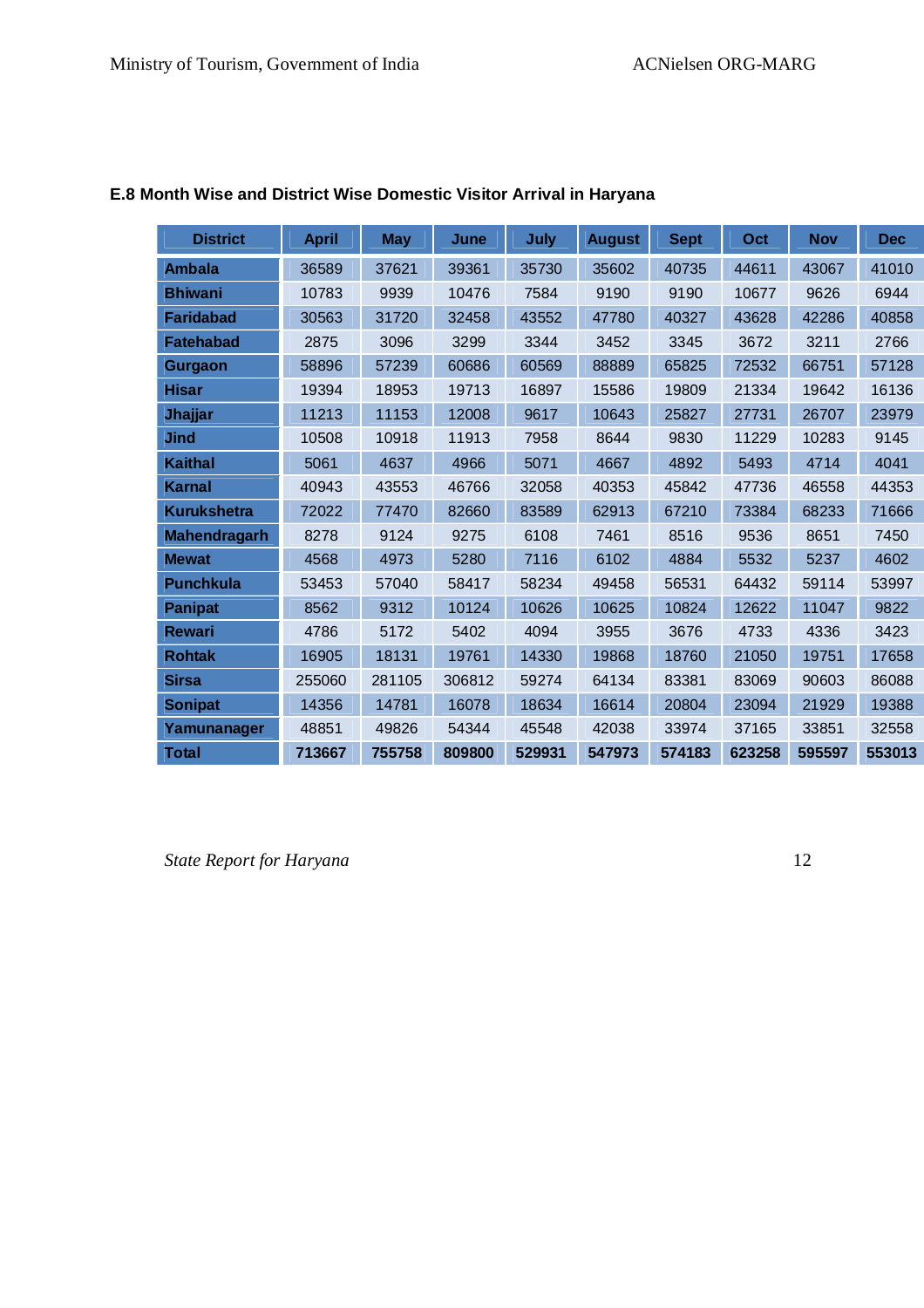| <b>District</b>     | <b>April</b>   | <b>May</b>     | <b>June</b>    | July           | <b>August</b>  | <b>Sept</b>    | Oct   | <b>Nov</b>     | <b>Dec</b>     |
|---------------------|----------------|----------------|----------------|----------------|----------------|----------------|-------|----------------|----------------|
| <b>Ambala</b>       | 9              | 10             | 16             | 38             | 11             | 48             | 52    | 40             | 31             |
| <b>Bhiwani</b>      | $\overline{0}$ | $\Omega$       | $\overline{0}$ | $\overline{0}$ | 0              | $\overline{0}$ | 0     | $\overline{0}$ | $\Omega$       |
| <b>Faridabad</b>    | 67             | 64             | 77             | 1569           | 1286           | 1354           | 1651  | 1525           | 1439           |
| <b>Fatehabad</b>    | $\Omega$       | $\Omega$       | $\Omega$       | 0              | 0              | $\Omega$       | 0     | $\Omega$       | $\Omega$       |
| Gurgaon             | 385            | 318            | 108            | 10173          | 8029           | 9248           | 8824  | 8226           | 7447           |
| <b>Hisar</b>        | $\overline{0}$ | $\mathbf 0$    | 0              | 0              | 0              | $\overline{0}$ | 0     | 0              | $\mathbf 0$    |
| Jhajjar             | $\overline{0}$ | $\overline{0}$ | $\overline{0}$ | 0              | $\overline{0}$ | $\mathbf 0$    | 0     | $\overline{0}$ | $\overline{0}$ |
| <b>Jind</b>         | $\overline{0}$ | $\overline{0}$ | 0              | 0              | 0              | $\mathbf 0$    | 0     | 0              | $\overline{0}$ |
| <b>Kaithal</b>      | $\overline{0}$ | $\overline{0}$ | $\overline{0}$ | $\overline{0}$ | $\overline{0}$ | $\overline{0}$ | 0     | $\overline{0}$ | $\overline{0}$ |
| <b>Karnal</b>       | 10             | 5              | 8              | 0              | 0              | 8              | 8     | 8              | 8              |
| <b>Kurukshetra</b>  | 108            | 142            | 142            | 121            | 64             | 18             | 10    | 8              | $\overline{7}$ |
| <b>Mahendragarh</b> | $\Omega$       | $\Omega$       | $\Omega$       | $\overline{0}$ | $\overline{0}$ | $\Omega$       | 0     | $\overline{0}$ | $\Omega$       |
| <b>Mewat</b>        | $\overline{0}$ | $\overline{0}$ | $\overline{0}$ | $\overline{0}$ | $\overline{0}$ | $\overline{0}$ | 0     | $\overline{0}$ | $\overline{0}$ |
| <b>Punchkula</b>    | 114            | 123            | 126            | 110            | 76             | 98             | 110   | 78             | 71             |
| <b>Panipat</b>      | 31             | 37             | 41             | 46             | 68             | 84             | 74    | 63             | 60             |
| <b>Rewari</b>       | $\Omega$       | $\Omega$       | $\overline{0}$ | 0              | $\overline{0}$ | $\mathbf 0$    | 0     | $\overline{0}$ | $\overline{0}$ |
| <b>Rohtak</b>       | $\overline{0}$ | $\overline{0}$ | $\overline{0}$ | 0              | 0              | $\overline{0}$ | 0     | $\Omega$       | $\overline{0}$ |
| <b>Sirsa</b>        | 434            | 478            | 522            | 5              | $\overline{0}$ | 138            | 138   | 105            | 98             |
| <b>Sonipat</b>      | $\overline{0}$ | $\Omega$       | $\overline{0}$ | 0              | 0              | $\overline{0}$ | 0     | $\Omega$       | $\Omega$       |
| Yamunanager         | $\Omega$       | $\Omega$       | $\overline{0}$ | 0              | 0              | $\Omega$       | 0     | $\overline{0}$ | $\Omega$       |
| <b>Total</b>        | 1159           | 1177           | 1039           | 12061          | 9534           | 10995          | 10867 | 10055          | 9161           |

#### **E.9 Month Wise and District Wise Foreign Visitor Arrival in Haryana**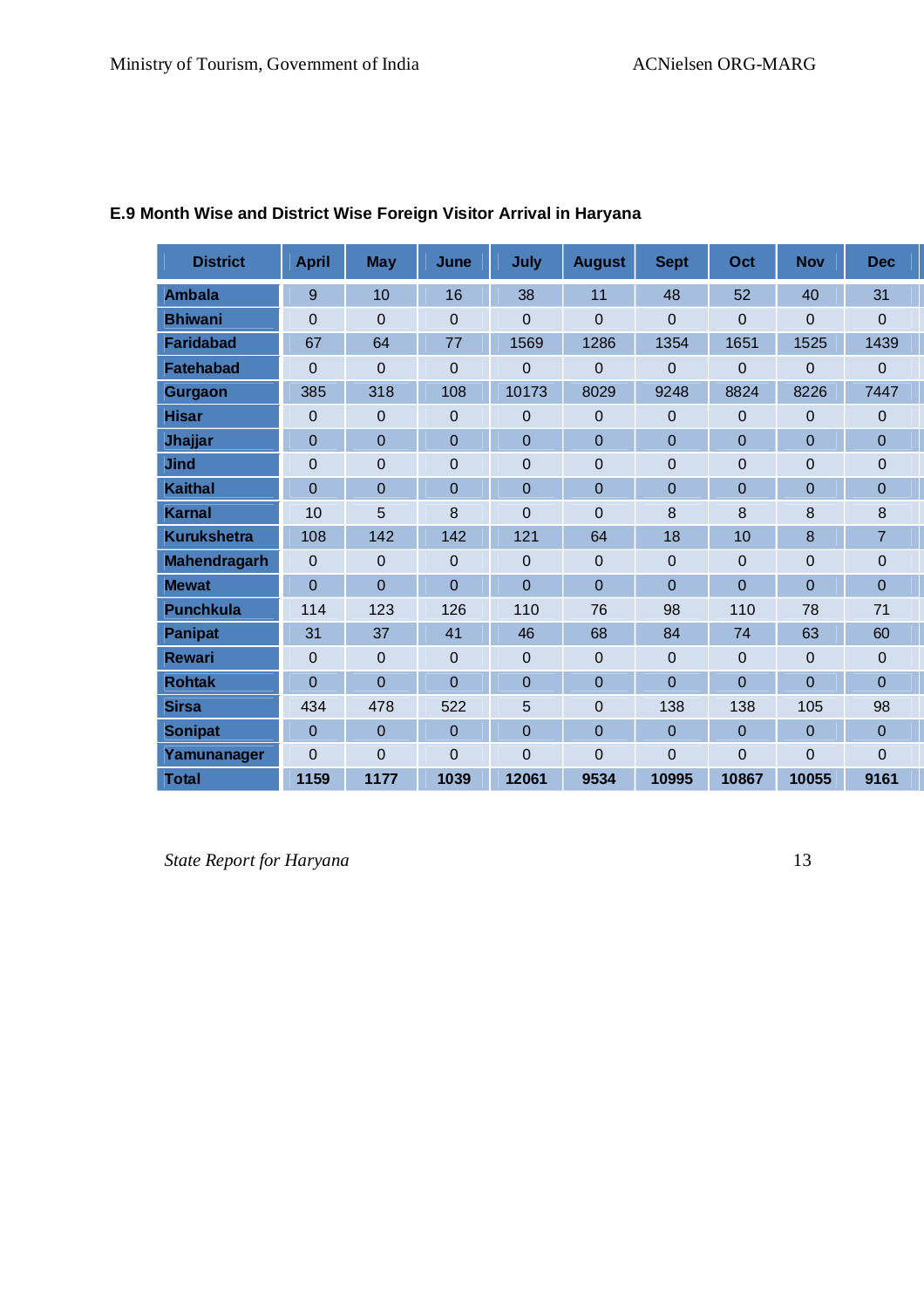| <b>District</b>     | <b>April</b> | <b>May</b> | June   | <b>July</b> | <b>August</b> | <b>Sept</b> | Oct    | <b>Nov</b> | <b>Dec</b> |
|---------------------|--------------|------------|--------|-------------|---------------|-------------|--------|------------|------------|
| <b>Ambala</b>       | 36598        | 37631      | 39377  | 35768       | 35613         | 40783       | 44663  | 43107      | 41041      |
| <b>Bhiwani</b>      | 10783        | 9939       | 10476  | 7584        | 9190          | 9190        | 10677  | 9626       | 6944       |
| <b>Faridabad</b>    | 30630        | 31784      | 32535  | 45121       | 49066         | 41681       | 45279  | 43811      | 42297      |
| <b>Fatehabad</b>    | 2875         | 3096       | 3299   | 3344        | 3452          | 3345        | 3672   | 3211       | 2766       |
| <b>Gurgaon</b>      | 59281        | 57557      | 60794  | 70742       | 96918         | 75073       | 81356  | 74977      | 64575      |
| <b>Hisar</b>        | 19394        | 18953      | 19713  | 16897       | 15586         | 19809       | 21334  | 19642      | 16136      |
| Jhajjar             | 11213        | 11153      | 12008  | 9617        | 10643         | 25827       | 27731  | 26707      | 23979      |
| Jind                | 10508        | 10918      | 11913  | 7958        | 8644          | 9830        | 11229  | 10283      | 9145       |
| <b>Kaithal</b>      | 5061         | 4637       | 4966   | 5071        | 4667          | 4892        | 5493   | 4714       | 4041       |
| <b>Karnal</b>       | 40953        | 43558      | 46774  | 32058       | 40353         | 45850       | 47744  | 46566      | 44361      |
| <b>Kurukshetra</b>  | 72130        | 77612      | 82802  | 83710       | 62977         | 67228       | 73394  | 68241      | 71673      |
| <b>Mahendragarh</b> | 8278         | 9124       | 9275   | 6108        | 7461          | 8516        | 9536   | 8651       | 7450       |
| <b>Mewat</b>        | 4568         | 4973       | 5280   | 7116        | 6102          | 4884        | 5532   | 5237       | 4602       |
| <b>Punchkula</b>    | 53567        | 57163      | 58543  | 58344       | 49534         | 56629       | 64542  | 59192      | 54068      |
| <b>Panipat</b>      | 8593         | 9349       | 10165  | 10672       | 10693         | 10908       | 12696  | 11110      | 9882       |
| <b>Rewari</b>       | 4786         | 5172       | 5402   | 4094        | 3955          | 3676        | 4733   | 4336       | 3423       |
| <b>Rohtak</b>       | 16905        | 18131      | 19761  | 14330       | 19868         | 18760       | 21050  | 19751      | 17658      |
| <b>Sirsa</b>        | 255494       | 281583     | 307334 | 59279       | 64134         | 83519       | 83207  | 90708      | 86186      |
| <b>Sonipat</b>      | 14356        | 14781      | 16078  | 18634       | 16614         | 20804       | 23094  | 21929      | 19388      |
| Yamunanager         | 48851        | 49826      | 54344  | 45548       | 42038         | 33974       | 37165  | 33851      | 32558      |
| <b>Total</b>        | 714826       | 756935     | 810839 | 541992      | 557507        | 585178      | 634125 | 605652     | 562174     |

#### **E.10 Month Wise and District Wise Total Visitor Arrival in Haryana**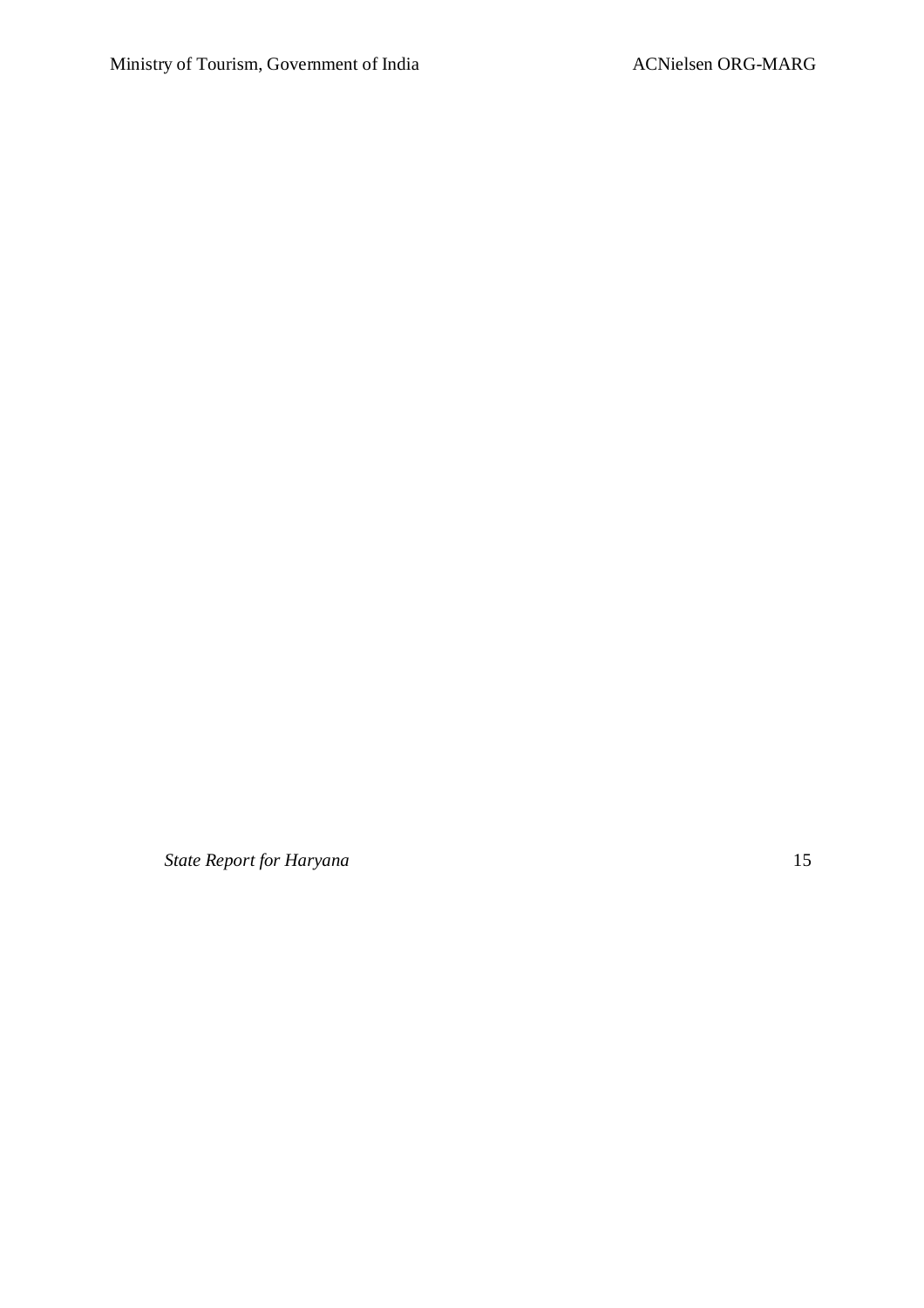# **Tourism Survey for the State of Haryana**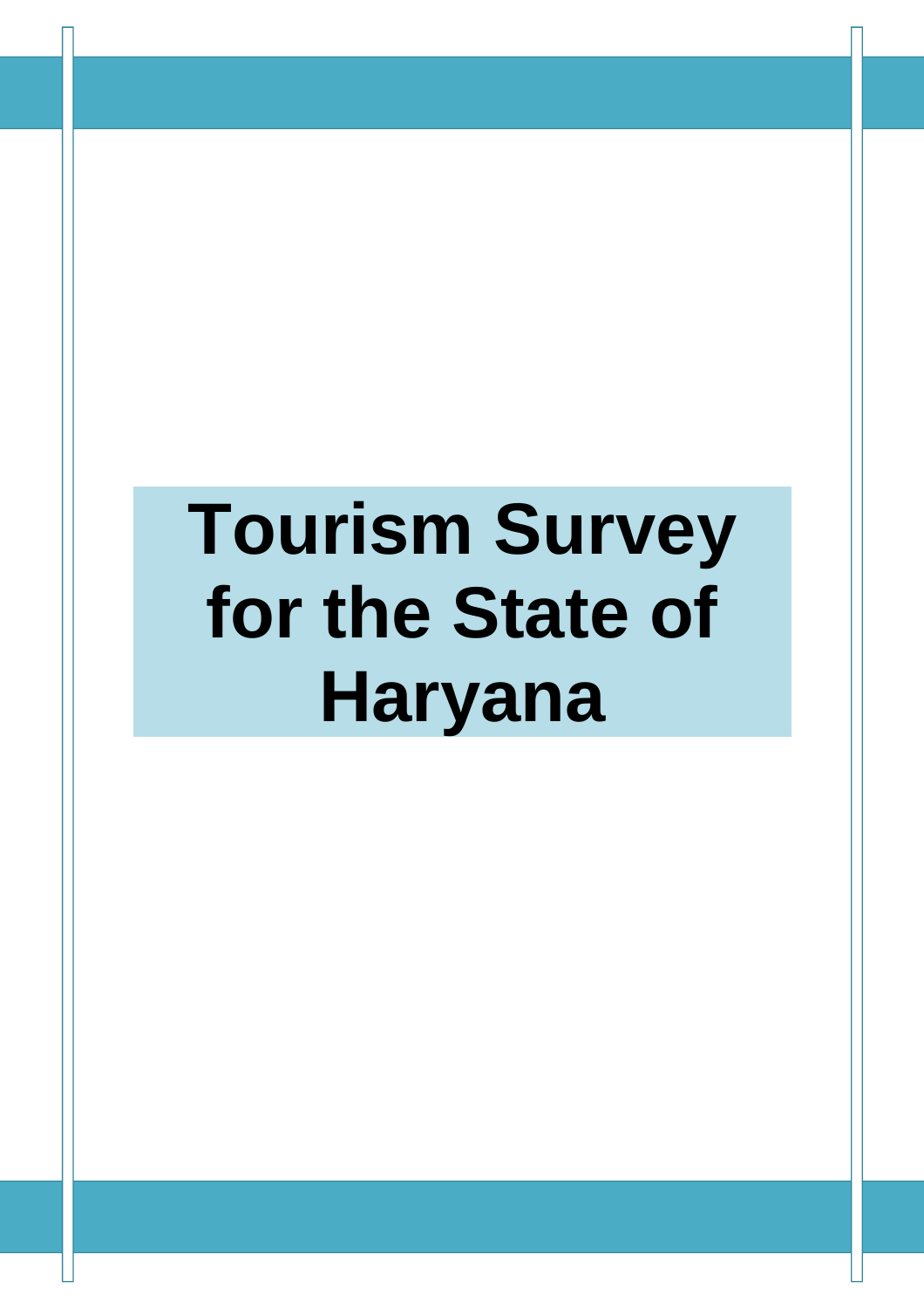| VISITORS          |                              |                                                                  |              |                                                               |                                    |              |  |  |
|-------------------|------------------------------|------------------------------------------------------------------|--------------|---------------------------------------------------------------|------------------------------------|--------------|--|--|
|                   |                              | No. of visits by Domestic Tourists /<br><b>Same Day Visitors</b> |              | No of visits by Foreign Tourists /<br><b>Same Day Visitor</b> |                                    |              |  |  |
|                   | Overnight<br><b>Tourists</b> | <b>Same Day</b><br><b>Visitors</b>                               | <b>Total</b> | Overnight<br><b>Tourists</b>                                  | <b>Same Day</b><br><b>Visitors</b> | <b>Total</b> |  |  |
| Month (1)         | (2)                          | (3)                                                              | (4)          | (5)                                                           | (6)                                | (7)          |  |  |
| <b>April 2011</b> | 121314                       | 460083                                                           | 581397       | 855                                                           |                                    | 855          |  |  |
| <b>May 2011</b>   | 129828                       | 492547                                                           | 622375       | 914                                                           |                                    | 914          |  |  |
| <b>June 2011</b>  | 139462                       | 526409                                                           | 665871       | 917                                                           |                                    | 917          |  |  |
| <b>July 2011</b>  | 89199                        | 315902                                                           | 405101       | 4853                                                          |                                    | 4853         |  |  |
| August 2011       | 115827                       | 285934                                                           | 401761       | 3817                                                          | Foreign<br>same day                | 3817         |  |  |
| September 2011    | 108126                       | 323166                                                           | 431292       | 4399                                                          | visitors                           | 4399         |  |  |
| October 2011      | 125534                       | 360665                                                           | 486199       | 4570                                                          | were not                           | 4570         |  |  |
| November 2011     | 121985                       | 343546                                                           | 465531       | 4192                                                          | encountere                         | 4192         |  |  |
| December 2011     | 115856                       | 326795                                                           | 442651       | 3852                                                          | d in the                           | 3852         |  |  |
| January 2012      | 131721                       | 343636                                                           | 475357       | 4189                                                          | survey                             | 4189         |  |  |
| February 2012     | 95317                        | 1201416                                                          | 1296733      | 36887                                                         |                                    | 36887        |  |  |
| <b>March 2012</b> | 128712                       | 353042                                                           | 481754       | 4286                                                          |                                    | 4286         |  |  |
| Total             | 1422881                      | 5333141                                                          | 6756022      | 73731                                                         |                                    | 73731        |  |  |

**Table – 1 Total number of visits to Tourist Destinations by Domestic and Foreign Leisure Visitors**

As inferred from the table above, the maximum no. of visits by domestic leisure visitors to tourist destinations in Haryana have been in the winter month of February. As far as foreign leisure tourists are concerned, maximum no. of visits to tourist destinations in Haryana are again in the month of February.

|                   | TUM HUIHDEL OF DUIHESIIC AND FUIEIGH LEISULE TUUHSIS / SAME DAY VISIIUI S |                                        |              |                              |                                    |              |  |  |  |  |  |
|-------------------|---------------------------------------------------------------------------|----------------------------------------|--------------|------------------------------|------------------------------------|--------------|--|--|--|--|--|
|                   |                                                                           | <b>No. Domestic Tourists / Visitor</b> |              |                              | No of Foreign Tourists / Visitor   |              |  |  |  |  |  |
|                   | Overnight<br><b>Tourists</b>                                              | <b>Same Day</b><br><b>Visitors</b>     | <b>Total</b> | Overnight<br><b>Tourists</b> | <b>Same Day</b><br><b>Visitors</b> | <b>Total</b> |  |  |  |  |  |
| Month (1)         | (2)                                                                       | (3)                                    | (4)          | (5)                          | (6)                                | (7)          |  |  |  |  |  |
| <b>April 2011</b> | 115694                                                                    | 544192                                 | 659886       | 854                          | Foreign                            | 854          |  |  |  |  |  |
| May 2011          | 123757                                                                    | 575568                                 | 699325       | 914                          |                                    | 914          |  |  |  |  |  |
| <b>June 2011</b>  | 132940                                                                    | 616704                                 | 749644       | 916                          |                                    | 916          |  |  |  |  |  |
| <b>July 2011</b>  | 83209                                                                     | 394176                                 | 477385       | 4852                         |                                    | 4852         |  |  |  |  |  |
| August 2011       | 109117                                                                    | 382175                                 | 491292       | 3817                         | same day                           | 3817         |  |  |  |  |  |
| September 2011    | 102357                                                                    | 410865                                 | 513222       | 4397                         | visitors were                      | 4397         |  |  |  |  |  |
| October 2011      | 115807                                                                    | 440436                                 | 556243       | 4568                         | not                                | 4568         |  |  |  |  |  |
| November 2011     | 113682                                                                    | 417899                                 | 531581       | 4191                         | encountered                        | 4191         |  |  |  |  |  |
| December 2011     | 107162                                                                    | 387145                                 | 494307       | 3851                         | in the                             | 3851         |  |  |  |  |  |
| January 2012      | 121891                                                                    | 406062                                 | 527953       | 4187                         | survey                             | 4187         |  |  |  |  |  |
| February 2012     | 89824                                                                     | 1388580                                | 1478404      | 36885                        |                                    | 36885        |  |  |  |  |  |
| <b>March 2012</b> | 116813                                                                    | 418056                                 | 534869       | 4286                         |                                    | 4286         |  |  |  |  |  |
| <b>Total</b>      | 115694                                                                    | 544192                                 | 659886       | 854                          |                                    | 854          |  |  |  |  |  |

**Table – 2 Total number of Domestic and Foreign Leisure Tourists / Same Day Visitors**

The maximum no. of domestic leisure visitors to Haryana are spread across the months of June and February. For foreign leisure visitors to Haryana February has been the preferred month for visit.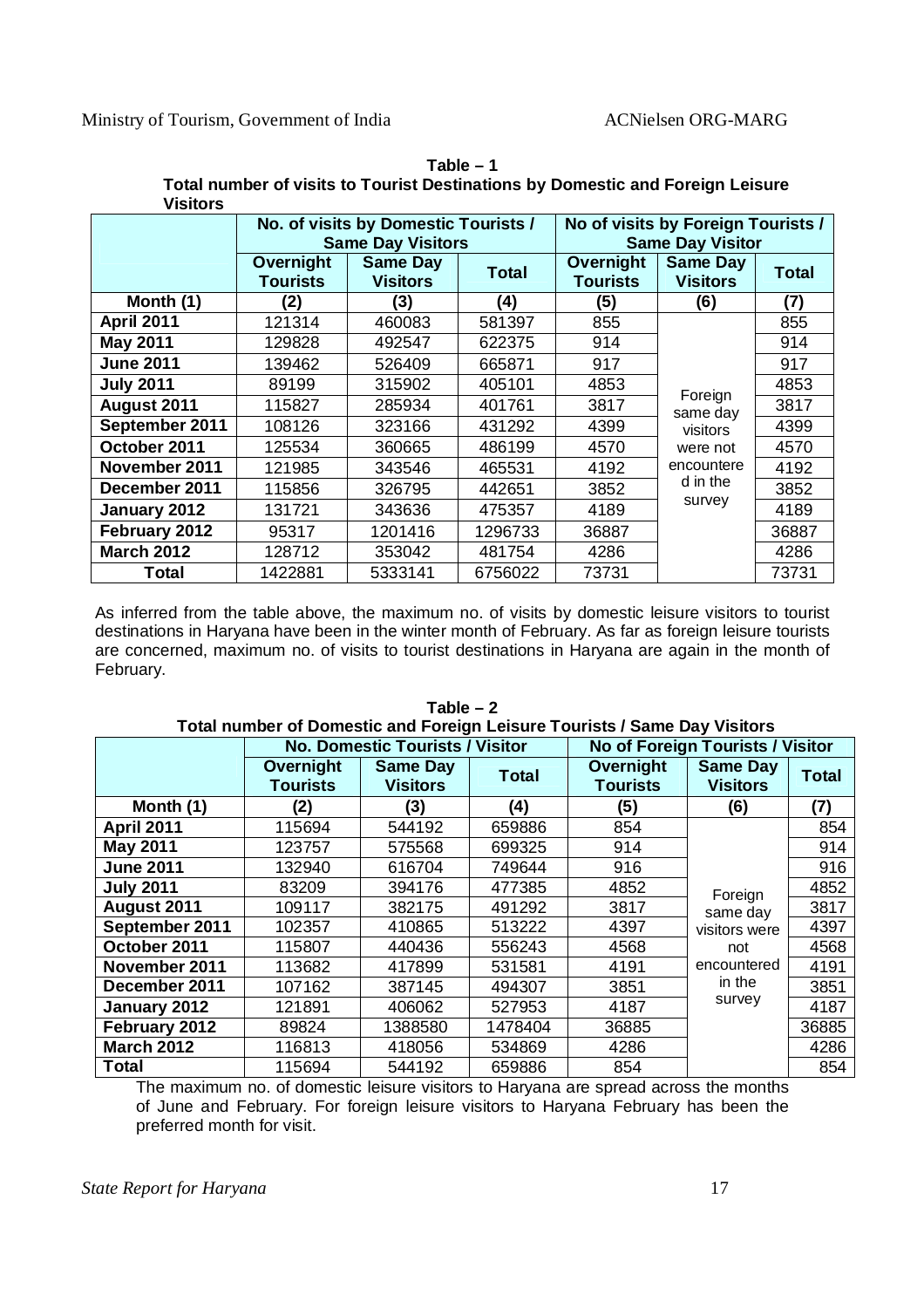|                   |                | <b>No. of Over night Tourists</b> |                      |                | <b>No. of Same Day Visitors</b> |                    |
|-------------------|----------------|-----------------------------------|----------------------|----------------|---------------------------------|--------------------|
| <b>Month</b>      | <b>Leisure</b> | <b>Non</b><br><b>Leisure</b>      | Total<br>$(col.2+3)$ | <b>Leisure</b> | <b>Non</b><br><b>Leisure</b>    | Total<br>(col.5+6) |
| (1)               | (2)            | (3)                               | (4)                  | (5)            | (6)                             | (7)                |
| <b>April 2011</b> | 115694         | 53781                             | 169475               | 356971         | 187222                          | 544192             |
| <b>May 2011</b>   | 123757         | 56434                             | 180191               | 381521         | 194047                          | 575568             |
| <b>June 2011</b>  | 132940         | 60156                             | 193096               | 409358         | 207346                          | 616704             |
| <b>July 2011</b>  | 83209          | 52545                             | 135754               | 220357         | 173820                          | 394176             |
| August 2011       | 109117         | 56682                             | 165799               | 201932         | 180243                          | 382175             |
| September 2011    | 102357         | 60961                             | 163318               | 229551         | 181315                          | 410865             |
| October 2011      | 115807         | 67015                             | 182822               | 251976         | 188461                          | 440436             |
| November 2011     | 113682         | 64016                             | 177698               | 240713         | 177186                          | 417899             |
| December 2011     | 107162         | 58705                             | 165867               | 223997         | 163149                          | 387145             |
| January 2012      | 121891         | 56495                             | 178386               | 238492         | 167570                          | 406062             |
| February 2012     | 89824          | 91271                             | 181095               | 1100823        | 287757                          | 1388580            |
| <b>March 2012</b> | 116813         | 56267                             | 173080               | 246066         | 171990                          | 418056             |
| Total             | 1332253        | 734328                            | 2066581              | 4101757        | 2280106                         | 6381858            |

**Table – 3 Total Number of Leisure and Non-Leisure Domestic Tourists and Same Day Visitors**

Considering both leisure as well as non-leisure domestic tourists to Haryana, the maximum no. of overnight visitors are in the month of June. A majority of the same day visitors visited Haryana in the month of February.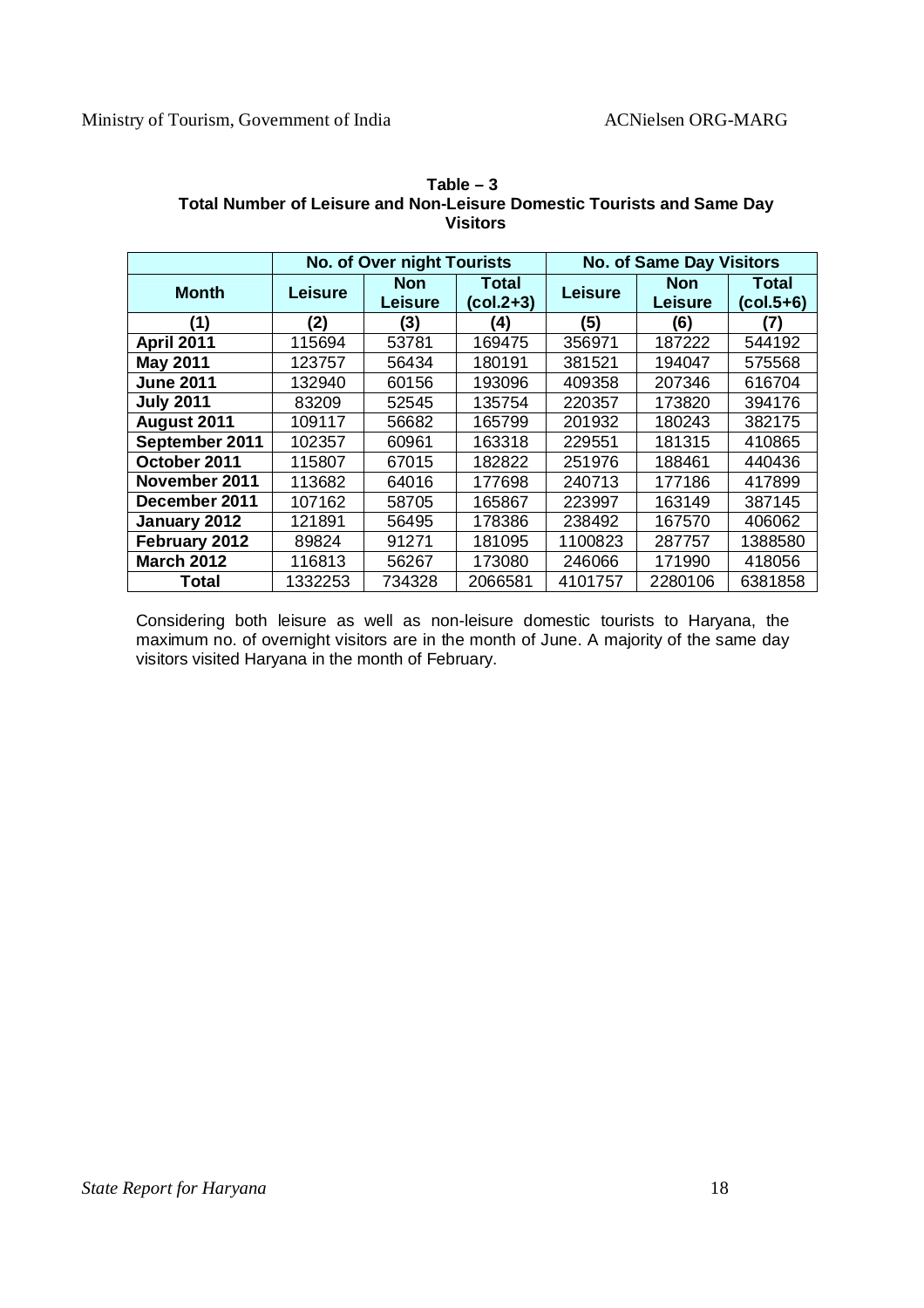Ministry of Tourism, Government of India ACNielsen ORG-MARG

| <b>Total Number of Leisure and Non-Leisure Foreign Tourists and Day Visitors</b> |                |                              |                      |                                 |                                                                 |                    |  |  |  |
|----------------------------------------------------------------------------------|----------------|------------------------------|----------------------|---------------------------------|-----------------------------------------------------------------|--------------------|--|--|--|
|                                                                                  |                | No. of Over night Tourists   |                      | <b>No. of Same Day Visitors</b> |                                                                 |                    |  |  |  |
| <b>Month</b>                                                                     | <b>Leisure</b> | <b>Non</b><br><b>Leisure</b> | Total<br>$(col.2+3)$ | <b>Leisure</b>                  | <b>Non</b><br><b>Leisure</b>                                    | Total<br>(col.5+6) |  |  |  |
| (1)                                                                              | (2)            | (3)                          | (4)                  | (5)                             | (6)                                                             | (7)                |  |  |  |
| <b>April 2011</b>                                                                | 854            | 304                          | 1158                 |                                 |                                                                 |                    |  |  |  |
| <b>May 2011</b>                                                                  | 914            | 263                          | 1177                 |                                 |                                                                 |                    |  |  |  |
| <b>June 2011</b>                                                                 | 916            | 122                          | 1038                 |                                 |                                                                 |                    |  |  |  |
| <b>July 2011</b>                                                                 | 4852           | 7209                         | 12061                |                                 |                                                                 |                    |  |  |  |
| August 2011                                                                      | 3817           | 5717                         | 9534                 |                                 |                                                                 |                    |  |  |  |
| September 2011                                                                   | 4397           | 6598                         | 10995                |                                 |                                                                 |                    |  |  |  |
| October 2011                                                                     | 4568           | 6299                         | 10867                |                                 | Foreign same day visitors were not<br>encountered in the survey |                    |  |  |  |
| November 2011                                                                    | 4191           | 5864                         | 10055                |                                 |                                                                 |                    |  |  |  |
| December 2011                                                                    | 3851           | 5311                         | 9162                 |                                 |                                                                 |                    |  |  |  |
| January 2012                                                                     | 4187           | 5820                         | 10007                |                                 |                                                                 |                    |  |  |  |
| February 2012                                                                    | 36885          | 27683                        | 64568                |                                 |                                                                 |                    |  |  |  |
| <b>March 2012</b>                                                                | 4286           | 5986                         | 10272                |                                 |                                                                 |                    |  |  |  |
| Total                                                                            | 73718          | 77176                        | 150894               |                                 |                                                                 |                    |  |  |  |

| Table – 4                                                                 |
|---------------------------------------------------------------------------|
| Total Number of Leisure and Non-Leisure Foreign Tourists and Day Visitors |

Considering both leisure as well as non-leisure foreign tourists to Haryana, the maximum no. of overnight visitors are in the month of February.

|  |  | Table $-5$                                                            |  |   |  |
|--|--|-----------------------------------------------------------------------|--|---|--|
|  |  | <b>Total Number of Domestic and Foreign Tourists and Day Visitors</b> |  |   |  |
|  |  |                                                                       |  | . |  |

|                   |                 | <b>No. of Tourists</b> |                             |                 | <b>No. of Day Visitors</b> |                             |  |  |
|-------------------|-----------------|------------------------|-----------------------------|-----------------|----------------------------|-----------------------------|--|--|
| <b>Month</b>      | <b>Domestic</b> | Foreign                | <b>Total</b><br>$(col.2+3)$ | <b>Domestic</b> | Foreign                    | <b>Total</b><br>$(col.5+6)$ |  |  |
| (1)               | (2)             | (3)                    | (4)                         | (5)             | (6)                        | (7)                         |  |  |
| <b>April 2011</b> | 169475          | 1159                   | 170633                      | 544192          |                            | 544192                      |  |  |
| <b>May 2011</b>   | 180190          | 1177                   | 181367                      | 575568          |                            | 575568                      |  |  |
| <b>June 2011</b>  | 193096          | 1039                   | 194135                      | 616704          |                            | 616704                      |  |  |
| <b>July 2011</b>  | 135755          | 12061                  | 147816                      | 394176          | Foreign                    | 394176                      |  |  |
| August 2011       | 165798          | 9534                   | 175332                      | 382175          | same day                   | 382175                      |  |  |
| September 2011    | 163318          | 10995                  | 174313                      | 410865          | visitors were              | 410865                      |  |  |
| October 2011      | 182822          | 10867                  | 193689                      | 440436          | not                        | 440436                      |  |  |
| November 2011     | 177698          | 10055                  | 187753                      | 417899          | encountered                | 417899                      |  |  |
| December 2011     | 165868          | 9161                   | 175029                      | 387145          | in the                     | 387145                      |  |  |
| January 2012      | 178387          | 10007                  | 188394                      | 406062          | survey                     | 406062                      |  |  |
| February 2012     | 181095          | 64567                  | 245662                      | 1388580         |                            | 1388580                     |  |  |
| <b>March 2012</b> | 173080          | 10272                  | 183352                      | 418056          |                            | 418056                      |  |  |
| Total             | 2066582         | 150894                 | 2217475                     | 6381858         |                            | 6381858                     |  |  |

Collating the findings of the previous tables, the total no. of domestic and foreign overnight tourists are most in the month of February. The total no. of domestic day visitors to Haryana is most in the month of February.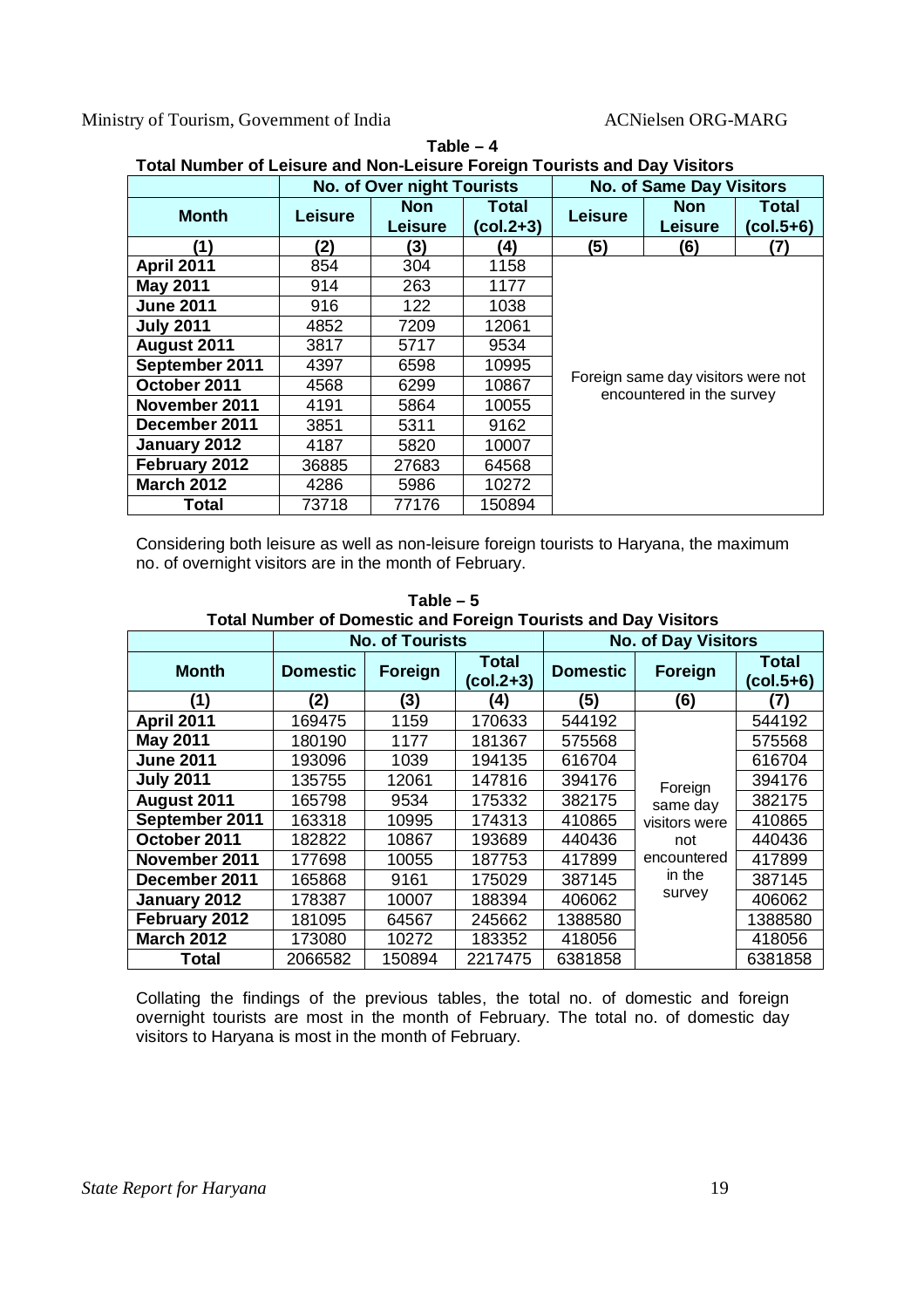Ministry of Tourism, Government of India ACNielsen ORG-MARG

|                     |                                       |                               | Distribution of Domestic and Foreign Tourists by place of Stay<br><b>No of Foreign Tourists</b> |                                      |                                       |                                                       |                                 |                                      |
|---------------------|---------------------------------------|-------------------------------|-------------------------------------------------------------------------------------------------|--------------------------------------|---------------------------------------|-------------------------------------------------------|---------------------------------|--------------------------------------|
|                     | <b>Staying</b><br>at<br><b>Hotels</b> | <b>Staying</b><br>with<br>F&R | <b>No. Domestic Tourists</b><br><b>Staying</b><br>elsewhe<br>re                                 | <b>Total</b><br>$(col.2+3)$<br>$+4)$ | <b>Staying</b><br>at<br><b>Hotels</b> | <b>Stayi</b><br>ng<br>with<br>F&R                     | <b>Staying</b><br>elsewhe<br>re | <b>Total</b><br>$(col.6+7)$<br>$+8)$ |
| <b>Month</b><br>(1) | (2)                                   | (3)                           | (4)                                                                                             | (5)                                  | (6)                                   | (7)                                                   | (8)                             | (9)                                  |
| <b>April 2011</b>   | 39712                                 | 38678                         | 91085                                                                                           | 169475                               | 1159                                  | Forei                                                 |                                 | 1159                                 |
| <b>May 2011</b>     | 40491                                 | 40473                         | 99226                                                                                           | 180190                               | 1177                                  | gn                                                    |                                 | 1177                                 |
| <b>June 2011</b>    | 44803                                 | 44230                         | 104064                                                                                          | 193096                               | 1039                                  | visitor                                               |                                 | 1039                                 |
| <b>July 2011</b>    | 43009                                 | 47179                         | 45567                                                                                           | 135755                               | 12061                                 | S<br>stayin                                           | Foreign<br>visitors             | 12061                                |
| August 2011         | 44986                                 | 50837                         | 69976                                                                                           | 165798                               | 9534                                  | g with                                                | staying                         | 9534                                 |
| September 2011      | 47519                                 | 50527                         | 65272                                                                                           | 163318                               | 10995                                 | friend                                                | elsewher                        | 10995                                |
| October 2011        | 55042                                 | 55411                         | 72369                                                                                           | 182822                               | 10867                                 | were                                                  | e were                          | 10867                                |
| November 2011       | 51499                                 | 51880                         | 74319                                                                                           | 177698                               | 10055                                 | not                                                   | not                             | 10055                                |
| December 2011       | 47131                                 | 48103                         | 70634                                                                                           | 165868                               | 9161                                  | encou<br>red in the<br>ntere<br>d in<br>survey<br>the | encounte                        | 9161                                 |
| January 2012        | 58039                                 | 48722                         | 71626                                                                                           | 178387                               | 10007                                 |                                                       |                                 | 10007                                |
| February 2012       | 49590                                 | 59611                         | 71894                                                                                           | 181095                               | 64567                                 |                                                       |                                 | 64567                                |
| <b>March 2012</b>   | 64659                                 | 47916                         | 60504                                                                                           | 173080                               | 10272                                 | surve                                                 |                                 | 10272                                |
| Total               | 586480                                | 583567                        | 896536                                                                                          | 2066582                              | 150894                                | v                                                     |                                 | 150894                               |

 $Table - 6$ 

The above table presents the distribution of domestic and foreign tourists, visiting Haryana, by place of stay. As we can see the maximum no. of domestic visitors (896536) to Haryana are staying elsewhere, followed by hotels (586480). All the sample foreign tourists stayed at hotels during their visit to Haryana.

| Table - 7                                                             |  |  |  |  |  |  |  |
|-----------------------------------------------------------------------|--|--|--|--|--|--|--|
| No. of accommodation units, Rooms / Beds Available and Occupancy Rate |  |  |  |  |  |  |  |

|                   | No. of<br><b>Accommodation</b><br>units | No. of<br><b>Rooms</b><br><b>Available</b> | No. of<br><b>Beds</b><br><b>Available</b> | No. of<br><b>Beds</b><br><b>Occupied</b> | <b>Occupancy</b><br>Rate $(\%)$<br>(Col5 as % |
|-------------------|-----------------------------------------|--------------------------------------------|-------------------------------------------|------------------------------------------|-----------------------------------------------|
| <b>Months</b>     |                                         | per day                                    | per day                                   | per day                                  | of Col4)                                      |
| (1)               | (2)                                     | (3)                                        | (4)                                       | (5)                                      | (6)                                           |
| <b>April 2011</b> | 587                                     | 8689                                       | 19614                                     | 8318                                     | 42%                                           |
| <b>May 2011</b>   | 587                                     | 8689                                       | 19614                                     | 8535                                     | 44%                                           |
| <b>June 2011</b>  | 587                                     | 8689                                       | 19614                                     | 8579                                     | 44%                                           |
| <b>July 2011</b>  | 587                                     | 8689                                       | 19614                                     | 9443                                     | 48%                                           |
| August 2011       | 587                                     | 8689                                       | 19614                                     | 9258                                     | 47%                                           |
| September 2011    | 587                                     | 8689                                       | 19614                                     | 8210                                     | 42%                                           |
| October 2011      | 587                                     | 8689                                       | 19614                                     | 9563                                     | 49%                                           |
| November 2011     | 587                                     | 8689                                       | 19614                                     | 9164                                     | 47%                                           |
| December 2011     | 587                                     | 8689                                       | 19614                                     | 8768                                     | 45%                                           |
| January 2012      | 587                                     | 8689                                       | 19614                                     | 9754                                     | 50%                                           |
| February 2012     | 587                                     | 8689                                       | 19614                                     | 9272                                     | 47%                                           |
| <b>March 2012</b> | 587                                     | 8689                                       | 19614                                     | 9743                                     | 50%                                           |

As evident from the table, it can be concluded that occupancy rate was the highest in Haryana during the months of January & March.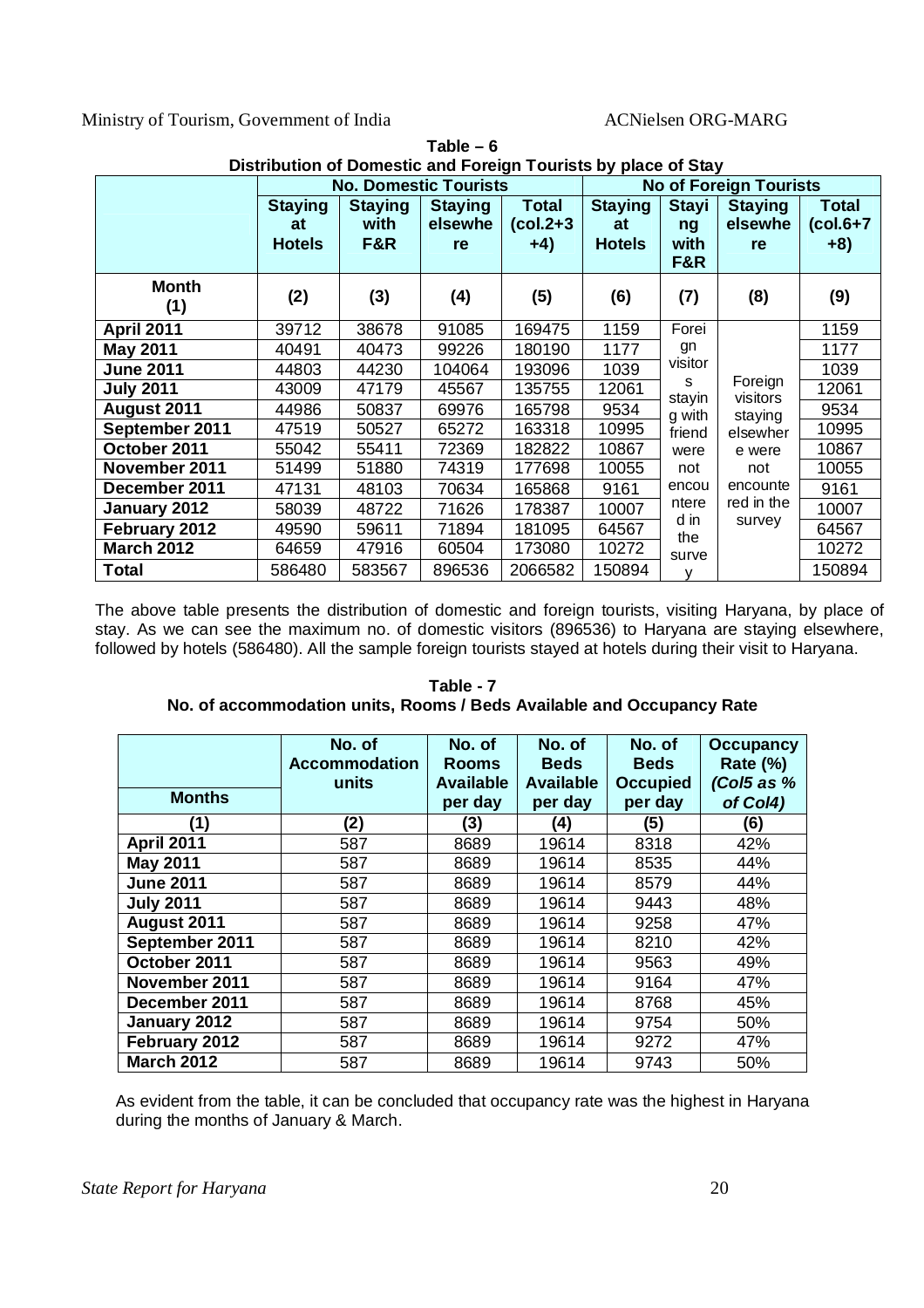#### **Table - 8**

**Month wise Total Number of Guests checked-in, bed nights spent and average duration of stay at Accommodation Units**

| Haryana           | No. of Guests checked-in |                   |              | No. of bed nights spent |            |             | <b>Average duration of Stay</b> |                 |              |
|-------------------|--------------------------|-------------------|--------------|-------------------------|------------|-------------|---------------------------------|-----------------|--------------|
| <b>Month</b>      | <b>Indians</b>           | <b>Foreigners</b> | <b>Total</b> | <b>Indians</b>          | Foreign    | Total       | <b>Indians</b>                  | <b>Foreigne</b> | <b>Total</b> |
|                   |                          |                   | $(col.2+3)$  |                         | <b>ers</b> | $(col.5+6)$ | (Col.5/Col                      | rs              | (Col.7/C     |
|                   |                          |                   |              |                         |            |             | .2)                             | (Col.6/Co       | ol.4)        |
|                   |                          |                   |              |                         |            |             |                                 | 1.3)            |              |
| (1)               | (2)                      | (3)               | (4)          | (5)                     | (6)        | (7)         | (8)                             | (9)             | (10)         |
| <b>April 2011</b> | 51511                    | 1037              | 52548        | 66190                   | 1583       | 59077       | 1.3                             | 1.5             | 1.1          |
| <b>May 2011</b>   | 53785                    | 1731              | 55516        | 77768                   | 2673       | 80441       | 1.4                             | 1.5             | 1.4          |
| <b>June 2011</b>  | 62264                    | 1293              | 63557        | 76703                   | 1991       | 78694       | 1.2                             | 1.5             | 1.2          |
| <b>July 2011</b>  | 84263                    | 11427             | 95690        | 102294                  | 17346      | 119640      | 1.2                             | 1.5             | 1.3          |
| August 2011       | 105423                   | 11097             | 116520       | 143959                  | 15176      | 159135      | 1.4                             | 1.4             | 1.4          |
| September 2011    | 70065                    | 8325              | 78390        | 92440                   | 12731      | 105171      | 1.3                             | 1.5             | 1.3          |
| October 2011      | 77189                    | 9097              | 86286        | 111537                  | 16075      | 127612      | 1.4                             | 1.8             | 1.5          |
| November 2011     | 72457                    | 8826              | 81283        | 86588                   | 10814      | 97402       | 1.2                             | 1.2             | 1.2          |
| December 2011     | 71005                    | 7792              | 78797        | 77650                   | 10814      | 88464       | 1.1                             | 1.4             | 1.1          |
| January 2012      | 72122                    | 11672             | 83794        | 85060                   | 17026      | 102086      | 1.2                             | 1.5             | 1.2          |
| February 2012     | 72422                    | 53918             | 126340       | 86766                   | 75721      | 162487      | 1.2                             | 1.4             | 1.3          |
| <b>March 2012</b> | 73146                    | 9465              | 82611        | 88555                   | 13699      | 102254      | 1.2                             | 1.4             | 1.2          |

The above table presents the statistical data on domestic and foreign tourist who checked-in and their duration of stay in Haryana month wise. As it can be seen the average duration of stay is highest for the months of May. August and October for domestic tourists. For foreigners, October is the peak month of stay.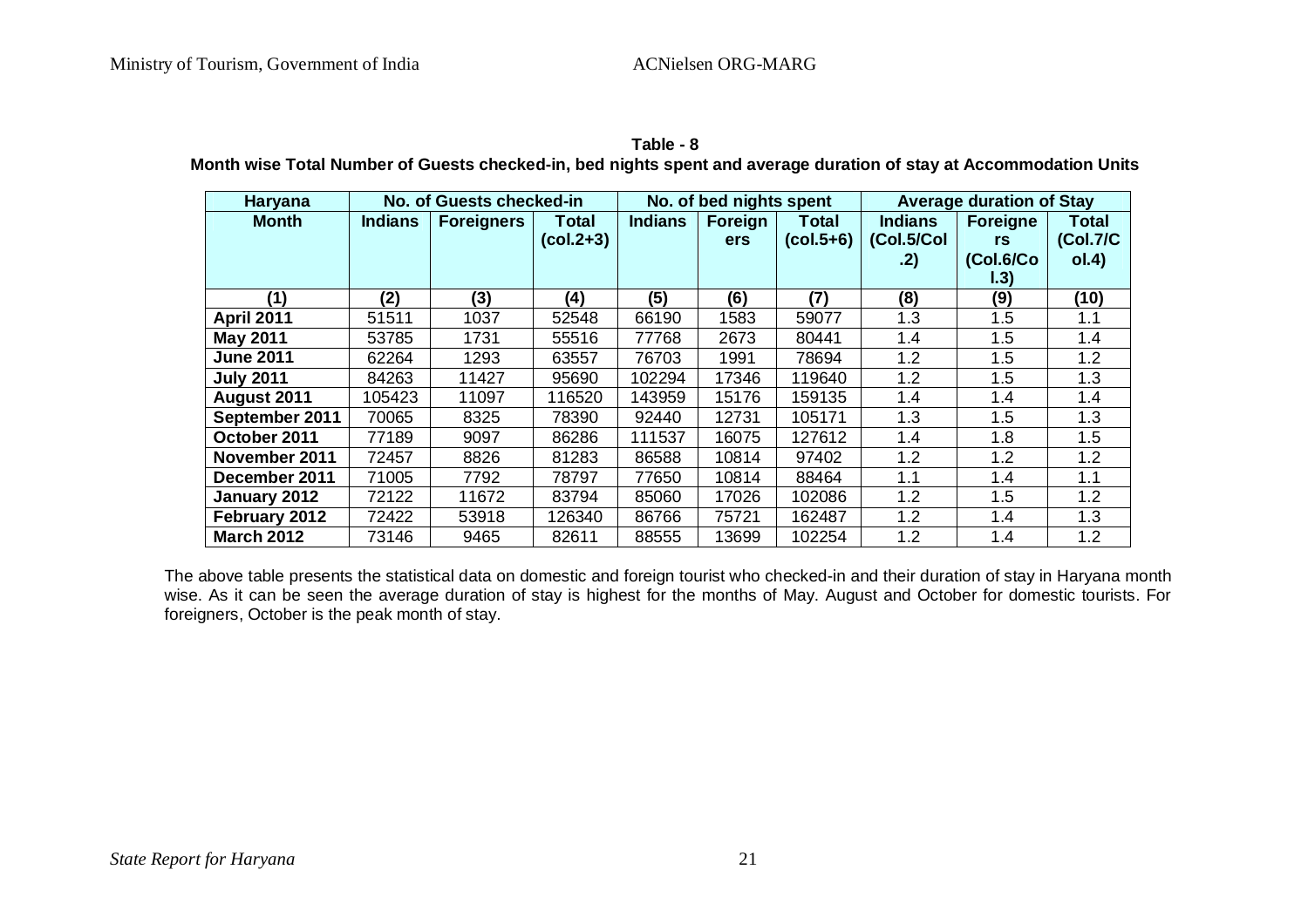### Government of India

#### Ministry of Tourism ACNielsen ORG-MARG Pvt.

**Tables 11 – 16 give the quarterly data pertaining to information collected from accommodation survey held in the district of Haryana. As shown in the tables below, the no. of accommodation units was 587 during the period April 2011 – March 2012. These accommodation units employ nearly 4209 persons. A majority of the accommodation units (425) fall under the Non- Star category. The survey reveals that there are 533 Non- Classified accommodation units in Haryana.**

| Haryana<br>Quarter | No. of<br><b>AUs</b> | No. of<br><b>Rooms</b> | No. of<br><b>Beds</b> | <b>No. of Employees</b> |                  |              |  |
|--------------------|----------------------|------------------------|-----------------------|-------------------------|------------------|--------------|--|
|                    |                      |                        |                       | Temporary               | <b>Permanent</b> | <b>Total</b> |  |
| (1)                | (2)                  | (3)                    | (4)                   | (5)                     | (6)              | (7)          |  |
| Quarter $-1$       | 587                  | 8699                   | 19524                 | 2883                    | 1326             | 4209         |  |
| Quarter $-2$       | 587                  | 8699                   | 19524                 | 2883                    | 1326             | 4209         |  |
| Quarter $-3$       | 587                  | 8699                   | 19524                 | 2883                    | 1326             | 4209         |  |
| Quarter $-4$       | 587                  | 8699                   | 19524                 | 2883                    | 1326             | 4209         |  |

| Table - 9                                                 |  |  |  |  |  |  |  |  |
|-----------------------------------------------------------|--|--|--|--|--|--|--|--|
| Number of Accommodation units, Rooms, Beds and Employment |  |  |  |  |  |  |  |  |

**Table - 10 Distribution of Employees in Accommodation Units by Age Group**

| Haryana      | No. of     | No. of           | Distribution of employees by age-                  |            |            |            |            |  |
|--------------|------------|------------------|----------------------------------------------------|------------|------------|------------|------------|--|
| Quarter      | <b>AUs</b> | <b>Employees</b> |                                                    |            | group      |            |            |  |
|              |            |                  | $> 51$<br>$18 - 25$<br>26-30<br>41-50<br>$31 - 40$ |            |            |            |            |  |
|              |            |                  | <b>vrs</b>                                         | <b>vrs</b> | <b>vrs</b> | <b>yrs</b> | <b>yrs</b> |  |
| (1)          | (2)        | (3)              | (4)                                                | (5)        | (6)        | 7)         | (8)        |  |
| Quarter $-1$ | 587        | 4209             | 33%                                                | 38%        | 19%        | 7%         | 3%         |  |
| Quarter $-2$ | 587        | 4209             | 33%                                                | 38%        | 19%        | 7%         | 3%         |  |
| Quarter $-3$ | 587        | 4209             | 33%                                                | 38%        | 19%        | 7%         | 3%         |  |
| Quarter $-4$ | 587        | 4209             | 33%                                                | 38%        | 19%        | 7%         | 3%         |  |

**Table - 11 Distribution of Employees in Accommodation Units by Service**

| Haryana<br>Quarter | No. of<br><b>AUs</b> | No. of<br><b>Employees</b> | Distribution of employees by service |     |                                |               |  |  |  |
|--------------------|----------------------|----------------------------|--------------------------------------|-----|--------------------------------|---------------|--|--|--|
|                    |                      |                            | <b>Management</b>                    | F&B | <b>House</b><br><b>Keeping</b> | <b>Others</b> |  |  |  |
| (1)                | (2)                  | (3)                        | (4)                                  | (5) | (6)                            | '7)           |  |  |  |
| Quarter $-1$       | 587                  | 4209                       | 28%                                  | 43% | 20%                            | 9%            |  |  |  |
| Quarter $-2$       | 587                  | 4209                       | 28%                                  | 43% | 20%                            | 9%            |  |  |  |
| Quarter $-3$       | 587                  | 4209                       | 28%                                  | 43% | 20%                            | 9%            |  |  |  |
| Quarter $-4$       | 587                  | 4209                       | 28%                                  | 43% | 20%                            | 9%            |  |  |  |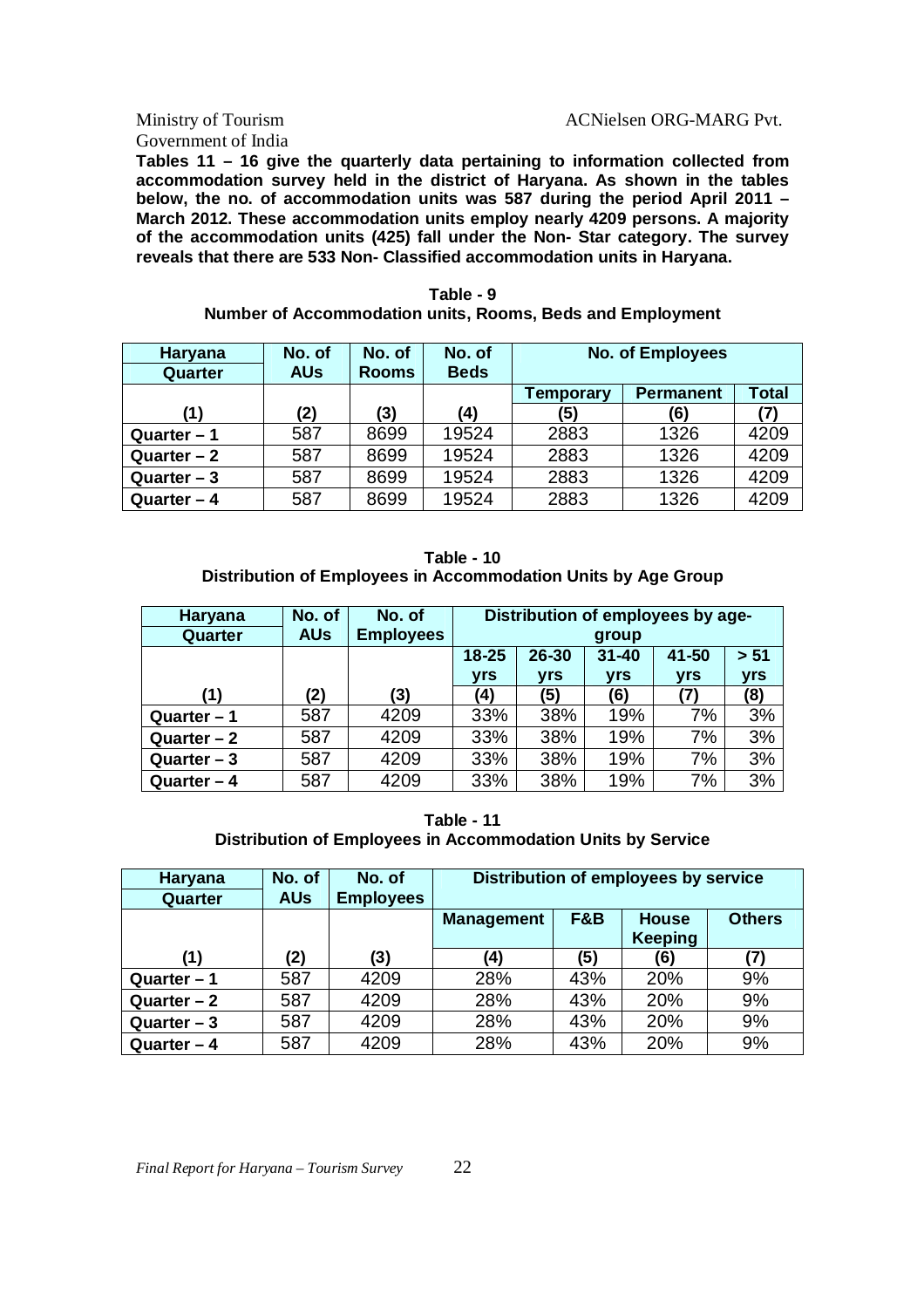| Haryana      | <b>No. of Accommodation units</b> |                                        |                       |                                 |                                    |     |
|--------------|-----------------------------------|----------------------------------------|-----------------------|---------------------------------|------------------------------------|-----|
|              |                                   |                                        | <b>Non-classified</b> |                                 |                                    |     |
| Quarter      | <b>Classified</b>                 | <b>Having</b><br>more than<br>20 rooms | $10 - 20$<br>rooms    | <b>Less</b><br>than 10<br>rooms | Sub-<br>Total<br>(Col.<br>$3+4+5)$ |     |
| (1)          | (2)                               | (3)                                    | (4)                   | (5)                             | (6)                                | (7) |
| Quarter $-1$ | 54                                | 22                                     | 103                   | 408                             | 533                                | 587 |
| Quarter $-2$ | 54                                | 22                                     | 103                   | 408                             | 533                                | 587 |
| Quarter $-3$ | 54                                | 22                                     | 103                   | 408                             | 533                                | 587 |
| Quarter $-4$ | 54                                | 22                                     | 103                   | 408                             | 533                                | 587 |

**Table - 12 Category-wise Distribution Accommodation Units**

| Table - 13                                       |
|--------------------------------------------------|
| <b>Distribution Accommodation Units by Types</b> |

| Haryana         |                              | <b>No. of Accommodation units</b> |                                      |                                         |                                                  |                                              |                                           |               |              |
|-----------------|------------------------------|-----------------------------------|--------------------------------------|-----------------------------------------|--------------------------------------------------|----------------------------------------------|-------------------------------------------|---------------|--------------|
| Quarter         | <b>Star</b><br><b>Hotels</b> | <b>Apartment</b><br><b>Hotels</b> | Non-<br><b>Star</b><br><b>Hotels</b> | Youth/<br><b>YMCA</b><br><b>Hostels</b> | Dharamshalas/<br>Sarais/<br><b>Musafirkhanas</b> | Gurudwaras/<br>Temples/<br><b>Monastries</b> | Bed &<br><b>Breakfast</b><br><b>Units</b> | <b>Motels</b> | <b>Total</b> |
| (1)             | (2)                          | (3)                               | (4)                                  | (5)                                     | (6)                                              | (7)                                          | (8)                                       | (9)           | (10)         |
| Quarter<br>– 1  | 54                           | 0                                 | 425                                  | 4                                       | 48                                               | 7                                            | 2                                         | 26            | 587          |
| Quarter<br>- 2  | 54                           | $\Omega$                          | 425                                  | 4                                       | 48                                               | 7                                            | $\overline{2}$                            | 26            | 587          |
| Quarter<br>- 3  | 54                           | 0                                 | 425                                  | 4                                       | 48                                               | 7                                            | 2                                         | 26            | 587          |
| Quarter<br>$-4$ | 54                           | $\Omega$                          | 425                                  |                                         | 48                                               |                                              | 2                                         | 26            | 587          |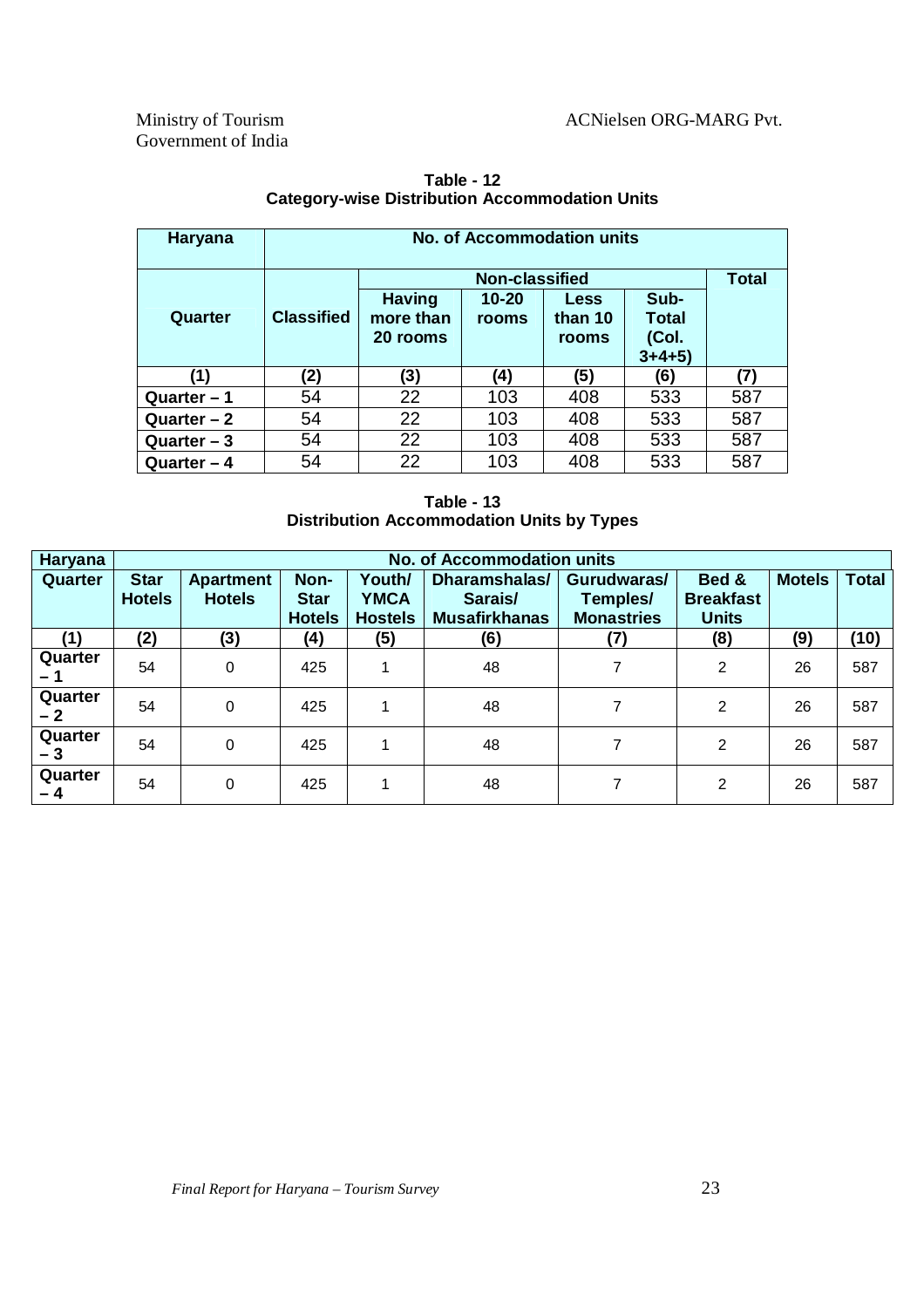#### **Visitors Profiling Tables**

| <b>Age Group</b> | %age of Domestic<br><b>Overnight Visitors</b> |               |                | %age of<br><b>Domestic Day</b><br><b>Visitors</b> | %age of Foreign<br><b>Overnight Visitors</b> |               |
|------------------|-----------------------------------------------|---------------|----------------|---------------------------------------------------|----------------------------------------------|---------------|
|                  | <b>Male</b>                                   | <b>Female</b> | <b>Male</b>    | <b>Female</b>                                     | <b>Male</b>                                  | <b>Female</b> |
| (1)              | (2)                                           | (3)           | (4)            | (5)                                               | (6)                                          | (7)           |
| $15 - 24$ Years  | 8%                                            | 3%            | 7%             | 3%                                                | 7%                                           | 3%            |
| $25 - 34$ Years  | 38%                                           | 5%            | 39%            | 6%                                                | 42%                                          | 4%            |
| $35 - 44$ Years  | 34%                                           | 6%            | 35%            | 4%                                                | 35%                                          | 8%            |
| $45 - 60$ Years  | 5%                                            | 2%            | 5%             | 1%                                                | 0%                                           | 0%            |
| >60 Years        | 1%                                            | 0%            | 0%             | 0%                                                | 0%                                           | 0%            |
| <b>Total</b>     | 85%<br>(9820)                                 | 15%<br>(1713) | 86%<br>(17153) | 14%<br>(2798)                                     | 85%<br>(439)                                 | 15%<br>(77)   |

#### **Table – 14 Age Distribution of Sample Visitors in the District of Haryana**

It is to be noted from the table above that predominant age group was 25-44 years among domestic overnight and day visitors. Most of the visitors to Haryana are males with females comprising a small proportion.

#### **Table – 15 Sex Distribution of Sample Visitors in the District of Haryana**

| Gender       | <b>%age of Domestic</b><br><b>Overnight Visitors</b> | %age of Domestic<br><b>Day Visitors</b> | %age of Foreign<br><b>Overnight Visitors</b> |
|--------------|------------------------------------------------------|-----------------------------------------|----------------------------------------------|
|              |                                                      | (3)                                     | (4)                                          |
| <b>Male</b>  | 85%                                                  | 86%                                     | 85%                                          |
| Female       | 15%                                                  | 14%                                     | 15%                                          |
| <b>Total</b> | 100% (11533)                                         | 100% (19951)                            | 100% (516)                                   |

The gender wise distribution of sample visitors to Haryana is mentioned in the table above. Male visitors are in majority in both the categories of domestic overnight as well as domestic day visitors.

#### **Table – 16 Marital Status of Sample Visitors in the District of Haryana**

| <b>Marital Status</b> | <b>%age of Domestic</b><br><b>Overnight Visitors</b> | %age of<br><b>Domestic Day</b><br><b>Visitors</b> | %age of Foreign<br><b>Overnight Visitors</b> |
|-----------------------|------------------------------------------------------|---------------------------------------------------|----------------------------------------------|
|                       | 2)                                                   | (3)                                               | 41                                           |
| <b>Married</b>        | 85%                                                  | 83%                                               | 81%                                          |
| <b>Unmarried</b>      | 15%                                                  | 17%                                               | 17%                                          |
| <b>Others</b>         | 0%                                                   | $0\%$                                             | 2%                                           |
| <b>Total</b>          | 100% (11533)                                         | 100% (19951)                                      | 100% (516)                                   |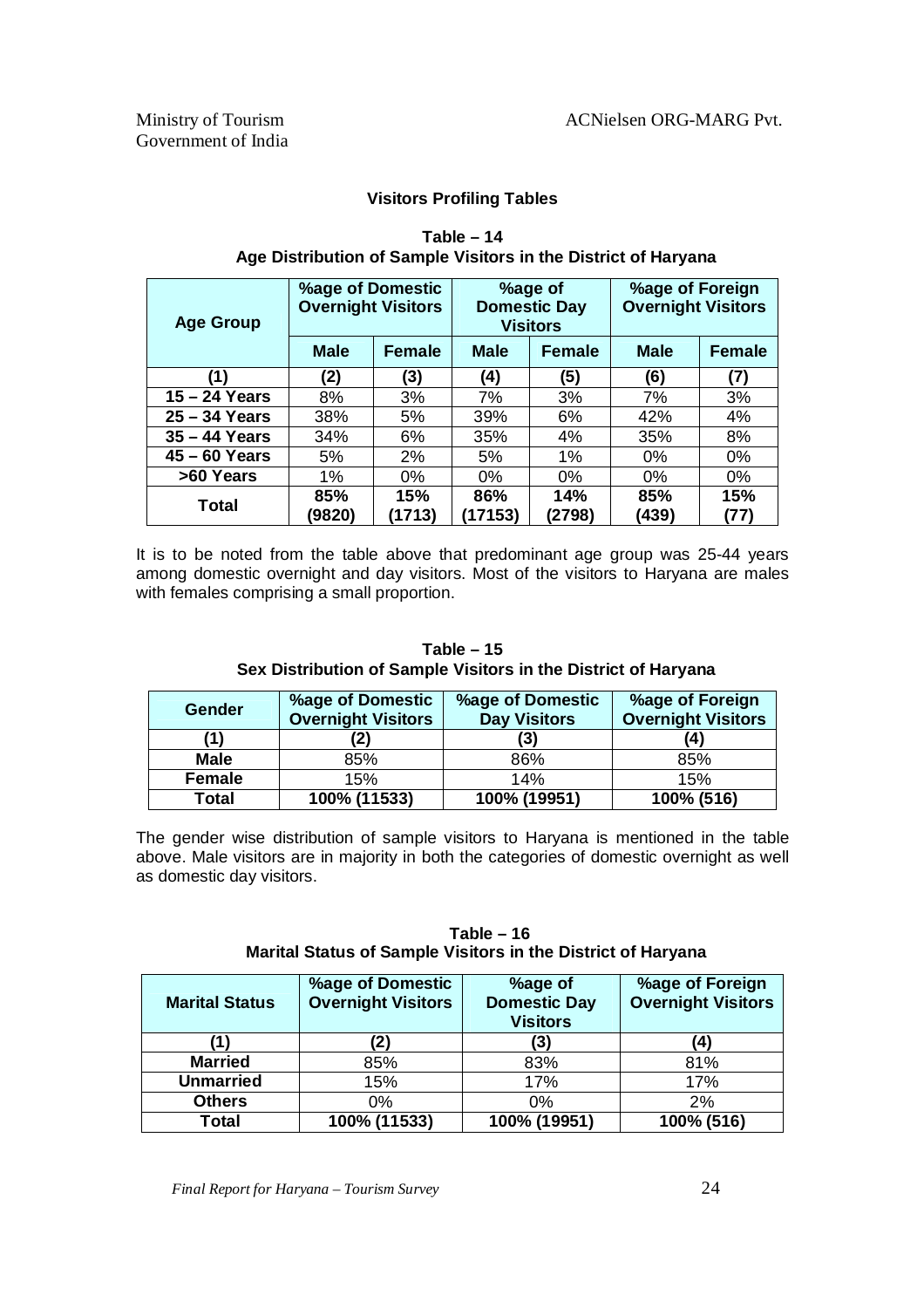It is clear from the table above that most of the sample visitors to Haryana have marital status as married. Unmarried visitors comprise of a small number. Others mentioned above cover the Widows, Divorcee etc.

#### **Table – 17**

#### **Educational Level of Sample Visitors in the District of Haryana**

| <b>Level of Education</b>                           | <b>%age of Domestic</b><br><b>Overnight Visitors</b> | %age of Domestic<br><b>Day Visitors</b> | %age of Foreign<br><b>Overnight Visitors</b> |
|-----------------------------------------------------|------------------------------------------------------|-----------------------------------------|----------------------------------------------|
|                                                     |                                                      | (3)                                     | (4)                                          |
| <b>Secondary</b>                                    | 3%                                                   | 5%                                      | 1%                                           |
| <b>Higher Secondary</b>                             | 11%                                                  | 11%                                     | 7%                                           |
| <b>Graduate &amp; Above</b>                         | 73%                                                  | 70%                                     | 74%                                          |
| <b>Technical &amp; Professional</b><br>of All Level | 13%                                                  | 13%                                     | 18%                                          |
| Total                                               | 100% (11533)                                         | 100% (19951)                            | 100% (516)                                   |

The above table represents the education level of sample visitors to Haryana. It is evident from the table that more than majority of the sample visitors have educational qualification as graduate & above. There were no respondents in the survey who did not have any formal education or were educated till the primary level.

#### **Table – 18**

#### **Occupation Pattern of Sample Visitors in the District of Haryana**

| <b>Occupation</b>                    | %age of Domestic<br><b>Overnight Visitors</b> | %age of Domestic<br><b>Day Visitors</b> | %age of Foreign<br><b>Overnight Visitors</b> |
|--------------------------------------|-----------------------------------------------|-----------------------------------------|----------------------------------------------|
|                                      | (2)                                           | (3)                                     | (4)                                          |
| <b>Industrialist / Trader / Shop</b> |                                               |                                         |                                              |
| Owner                                | 8%                                            | 8%                                      | $0\%$                                        |
| <b>Self Employed Professional</b>    | 13%                                           | 14%                                     | 47%                                          |
| <b>Government Service</b>            | 37%                                           | 37%                                     | 11%                                          |
| <b>Private Service</b>               | 18%                                           | 17%                                     | 41%                                          |
| <b>Business</b>                      | 11%                                           | 12%                                     | $0\%$                                        |
| <b>Agriculture</b>                   | 8%                                            | 8%                                      | $0\%$                                        |
| <b>Housewife</b>                     | 6%                                            | 6%                                      | $0\%$                                        |
| Total                                | 100% (11533)                                  | 100% (19951)                            | 100% (516)                                   |

It can be inferred from the table, most of the domestic tourists who visit Haryana are mostly in Government service and foreign tourists who visit Haryana are self employed professionals followed by people into Private Service. None of the respondents amongst the sample studied were students or researchers.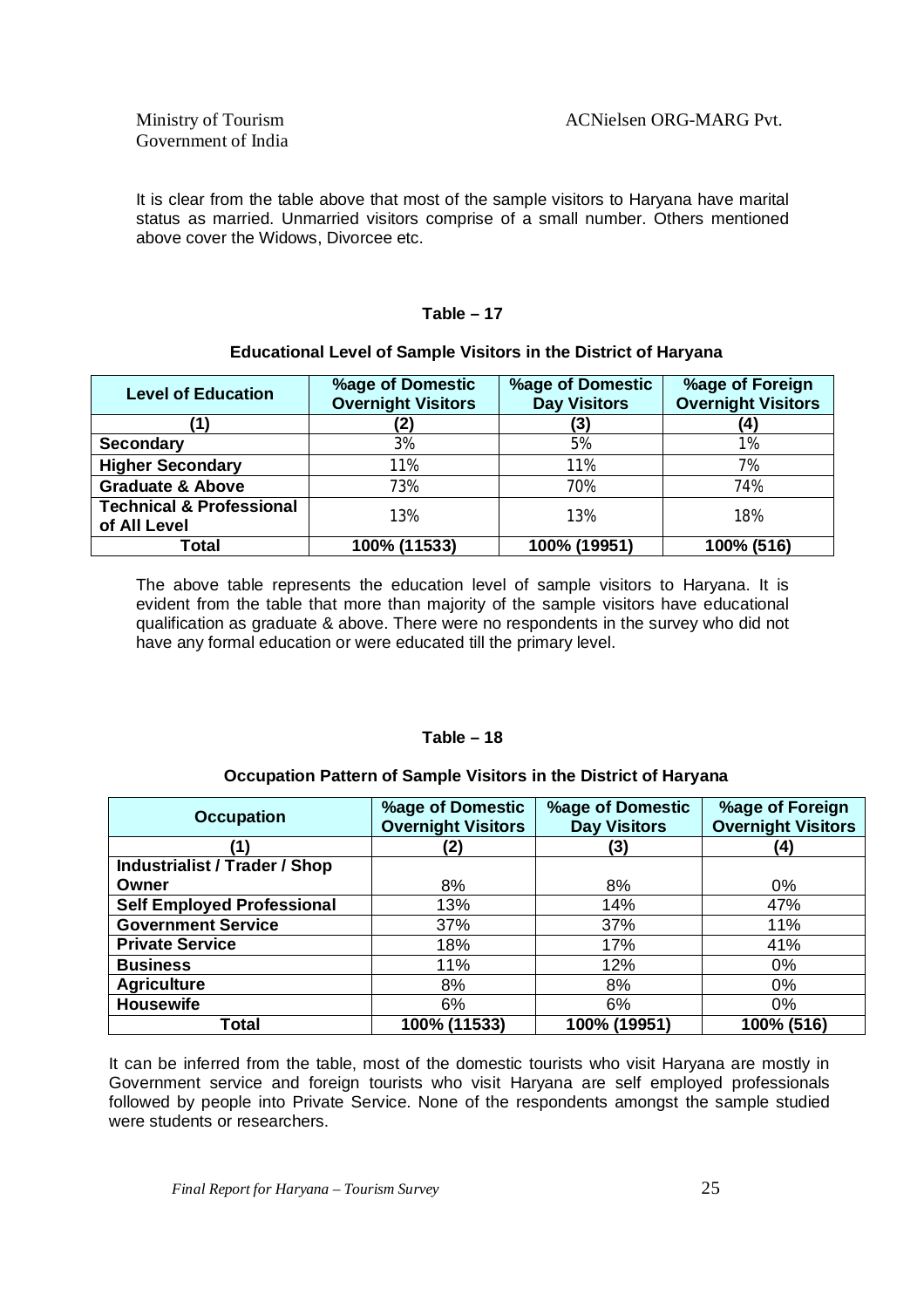| <b>Purpose</b>              | %age of Domestic<br><b>Overnight Visitors</b> | %age of Domestic<br><b>Day Visitors</b> | %age of Foreign<br><b>Overnight Visitors</b> |
|-----------------------------|-----------------------------------------------|-----------------------------------------|----------------------------------------------|
| '1)                         | (2)                                           | (3)                                     | (4)                                          |
| <b>Business</b>             | 21%                                           | 37%                                     | 53%                                          |
| Holidays, Leisure &         |                                               |                                         |                                              |
| <b>Recreation</b>           | 34%                                           | 1%                                      | 4%                                           |
| <b>Social Activity</b>      | 18%                                           | 21%                                     | 29%                                          |
| Pilgrimage / religious      |                                               |                                         |                                              |
| <b>Activity</b>             | 13%                                           | 14%                                     | 3%                                           |
| <b>Health &amp; Medical</b> | $0\%$                                         | 1%                                      | $0\%$                                        |
| <b>Shopping</b>             | 0%                                            | 2%                                      | 0%                                           |
| For getting work done       | 13%                                           | 22%                                     | 11%                                          |
| <b>Other</b>                | $0\%$                                         | 2%                                      | $0\%$                                        |
| <b>Total</b>                | 100% (11533)                                  | 100% (19951)                            | 100% (516)                                   |

**Table – 19 Purpose of visit by Sample Visitors in the District of Haryana**

As it can be concluded from the table above, about 21% of domestic overnight and 53% foreign visitors to Haryana, were for the purpose of Business. Domestic day visitors come to Haryana for Business purposes or for getting work done. Purpose of visit didn't include education/training for any of the respondents who participated in the survey.

|                                         | %age of domestic<br>visitors from within<br>the State |                                       | <b>%age of Domestic</b><br>visitors from<br><b>Outside the State</b> |                                       | %age of<br>Foreign<br><b>visitors</b><br>from<br>within the<br><b>State</b> | %age of<br>Foreign<br>visitors<br>from<br><b>Outside</b><br>the State |
|-----------------------------------------|-------------------------------------------------------|---------------------------------------|----------------------------------------------------------------------|---------------------------------------|-----------------------------------------------------------------------------|-----------------------------------------------------------------------|
| <b>Mode of</b><br><b>Transportation</b> | Overnight<br><b>Visitors</b>                          | <b>Same</b><br>day<br><b>Visitors</b> | Overnight<br><b>Visitors</b>                                         | <b>Same</b><br>day<br><b>Visitors</b> | Overnight<br><b>Visitors</b>                                                | Overnight<br><b>Visitors</b>                                          |
| (1)                                     | (2)                                                   | (3)                                   | (4)                                                                  | (5)                                   | (6)                                                                         | (7)                                                                   |
| Train                                   | 49%                                                   | 50%                                   | 35%                                                                  | 34%                                   | Foreign                                                                     | 40%                                                                   |
| <b>Bus</b>                              | 34%                                                   | 33%                                   | 22%                                                                  | 24%                                   | visitors from                                                               | 24%                                                                   |
| Air                                     | $1\%$                                                 | $1\%$                                 | 0%                                                                   | 0%                                    | within the                                                                  | $1\%$                                                                 |
|                                         |                                                       |                                       |                                                                      |                                       |                                                                             |                                                                       |
| <b>Personal Vehicle</b>                 | 10%                                                   | 7%                                    | 26%                                                                  | 19%                                   | state were                                                                  | 0%                                                                    |
| Taxi                                    | 7%                                                    | 10%                                   | 16%                                                                  | 23%                                   | not<br>encountered<br>in the<br>survey                                      | 35%                                                                   |

**Table – 20 Mode of Transportation of Sample Domestic Visitors in the District of Haryana**

The above table presents the mode of transportation used by sample domestic visitors in Haryana. Most of the same day visitors from within the Haryana used train and bus to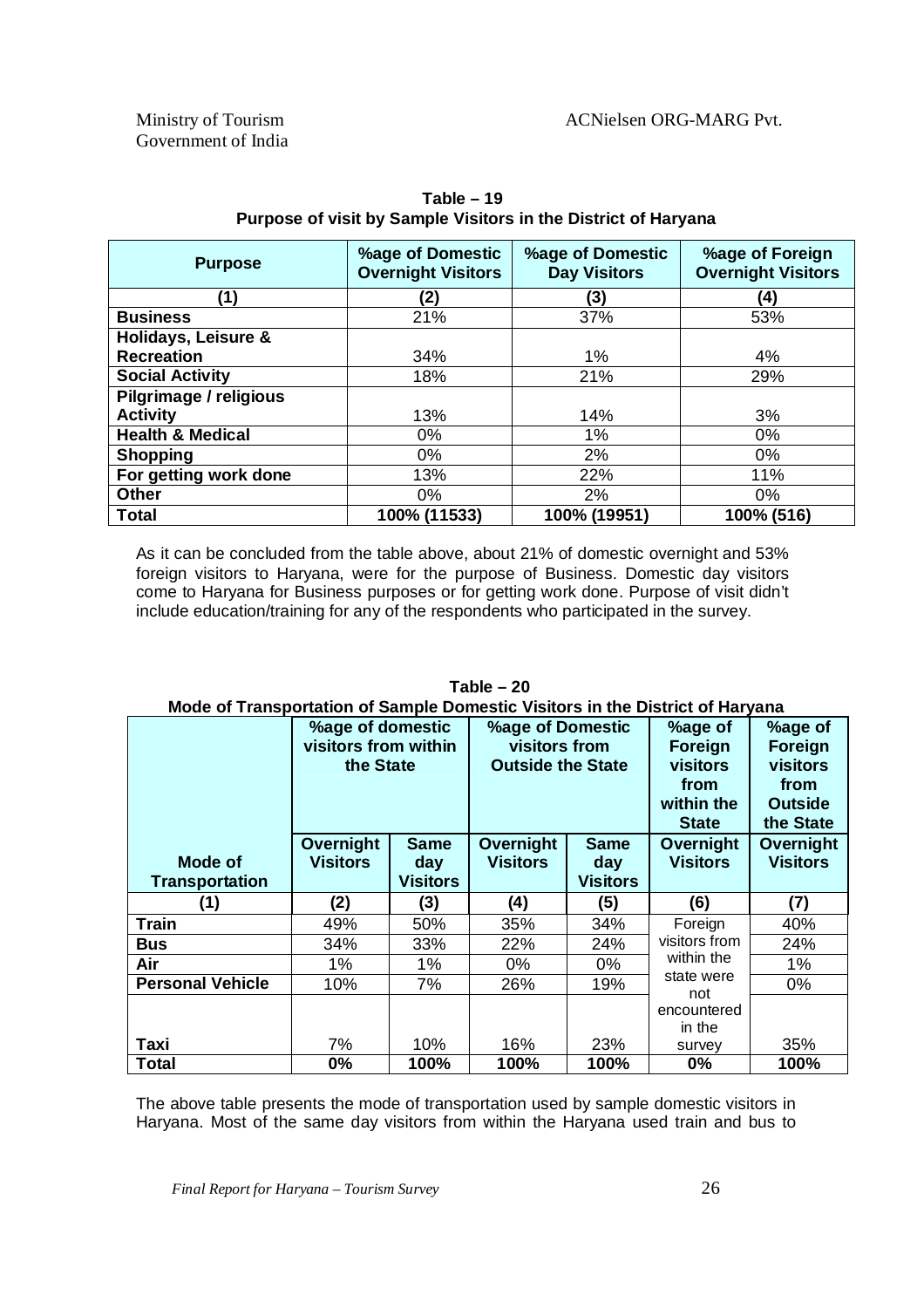Government of India

travel. For overnight visitors as well as day visitors from outside Haryana, train is the prominent mode of transportation.

| <b>Frequency of Visits</b> | %age of Domestic<br><b>Overnight Visitors</b> | %age of<br><b>Domestic Day</b><br><b>Visitors</b> | %age of<br><b>Foreign Visitors</b> |
|----------------------------|-----------------------------------------------|---------------------------------------------------|------------------------------------|
|                            | (2)                                           | (3)                                               | (4)                                |
| Once a week or more often  | 0%                                            | 21%                                               | 0%                                 |
| Once a fortnight           | $0\%$                                         | 20%                                               | $0\%$                              |
| Once a month               | 0%                                            | 25%                                               | 0%                                 |
| Once in 3 months           | 19%                                           | 34%                                               | $0\%$                              |
| Once in 6 months           | 28%                                           | $0\%$                                             | 26%                                |
| Once in a Year             | 35%                                           | $0\%$                                             | 49%                                |
| <b>Less Often</b>          | 18%                                           | 0%                                                | 26%                                |
| <b>Total</b>               | 100% (11533)                                  | 100% (19951)                                      | 100% (516)                         |

**Table – 21 Travel Behavior of Sample Visitors in the District of Haryana**

The above table evaluates the travel behavior of sample visitors to Haryana. It is clear from the table above that for most of the domestic overnight visitors to Haryana; the frequency of visit is once in six months or once in a year. For domestic day visitors, frequency of visit is once in 3 months and Foreign visitors prefer to travel less once in a year.

#### **Table – 22 Propensity of availing package tour of Sample Visitors in the District of Haryana**

|                                                           | %age of Domestic<br><b>Overnight Visitors</b> | <b>%age of Domestic</b><br><b>Day Visitors</b> | %age of<br>Foreign<br>Overnight<br><b>Visitors</b> |
|-----------------------------------------------------------|-----------------------------------------------|------------------------------------------------|----------------------------------------------------|
|                                                           | '2)                                           | (3)                                            | (4)                                                |
| Percentage of<br><b>Tourists availing</b><br>package tour | 6%                                            | $0\%$                                          | 8%                                                 |

The above mentioned is the measure the propensity of availing package tour among the sample visitors in Haryana. The percentage of Foreign Tourists availing packed tours to Haryana is more than the domestic visitors.

|                                         | Table – 23           |                 |           |
|-----------------------------------------|----------------------|-----------------|-----------|
| <b>Travel Arrangement Mode</b>          | $%$ Dom<br>Overnight | % Dom Day       | % Foreign |
|                                         |                      | (3)             | 4         |
| Travel + Food                           | 84%                  | Domestic day    | 83%       |
| <b>Travel + Accommodation</b>           | 16%                  | visitors in the | 17%       |
| <b>Travel + Transport Accommodation</b> | 0%                   | sample did not  | 0%        |

**Table – 23**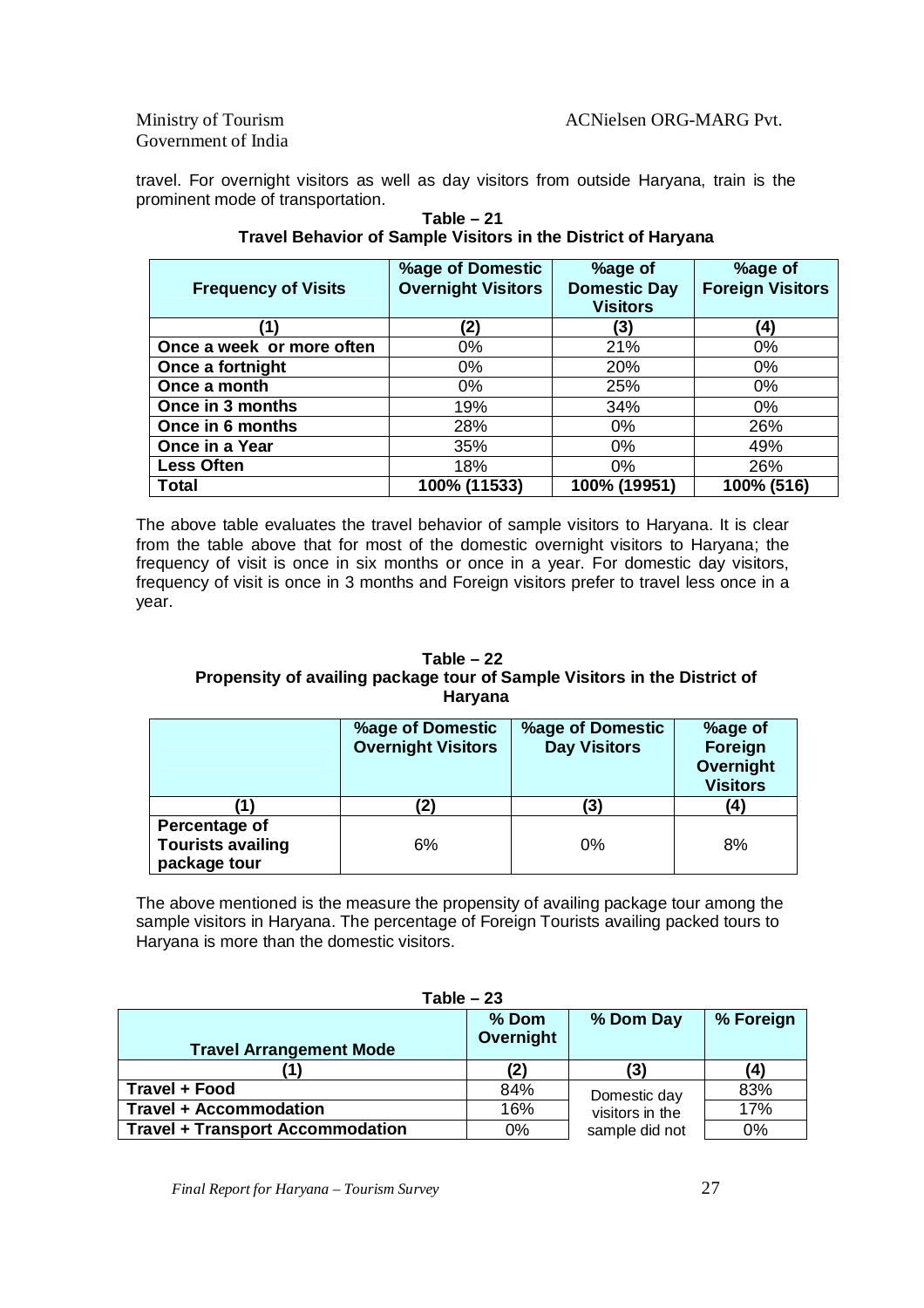Government of India

#### Ministry of Tourism ACNielsen ORG-MARG Pvt.

| Travel +Transport+Accommodation+Food | 0%   | opt for any travel | 0%    |  |
|--------------------------------------|------|--------------------|-------|--|
| <b>Any Other</b>                     | ገ%   | package            | $0\%$ |  |
| <b>Total</b>                         | 100% | 0%                 | 100%  |  |
| Table – 24                           |      |                    |       |  |

#### **Travel Arrangement Mode of Sample Visitors in the District of Haryana**

| <b>Travel Arrangement</b><br><b>Mode</b> | <b>%age of Domestic</b><br><b>Overnight Visitors</b> | <b>%age of Domestic</b><br><b>Day Visitors</b> | %age of Foreign<br><b>Overnight Visitors</b> |
|------------------------------------------|------------------------------------------------------|------------------------------------------------|----------------------------------------------|
| '1)                                      | (2)                                                  | (3)                                            | $\bf{4}$                                     |
| <b>Self</b>                              | 74%                                                  | 75%                                            | 46%                                          |
| <b>Office / Employer</b>                 | 22%                                                  | 22%                                            | 43%                                          |
| <b>Tour Operator</b>                     | 4%                                                   | 3%                                             | 11%                                          |
| <b>Total</b>                             | 100% (11533)                                         | 100% (19951)                                   | 100% (516)                                   |

As concluded from the previous table that few people avail package tour, thus most of the visitors traveling to Haryana make their travel arrangements themselves, which can be justified from the findings presented in the above table.

#### **Table – 25**

#### **Distribution of overnight visitors by place of stay of Sample Visitors in the State**

| <b>Place of Stay</b>                     | <b>%age of Domestic</b><br><b>Overnight Visitors</b> | %age of<br><b>Foreign Visitors</b> |
|------------------------------------------|------------------------------------------------------|------------------------------------|
| (1)                                      | (2)                                                  | (3)                                |
| <b>Non-Star Hotel</b>                    | 67%                                                  | 88%                                |
| Private Guest House / Inn / Rest House / | 17%                                                  | 11%                                |
| <b>Tourist Bungalow</b>                  |                                                      |                                    |
| Gurudwara / Temple / Monastery / Other   | 5%                                                   | $0\%$                              |
| Temporary free stay in tent etc.         |                                                      |                                    |
| <b>Friends &amp; Relative</b>            | 11%                                                  | $1\%$                              |
| Total                                    | 100% (11533)                                         | 100% (19951)                       |

The category wise details regarding the place of stay are presented above. It may be seen from the table above that most of the domestic overnight and foreign tourist preferred Non star hotels as the place of stay. Private Guest houses, Inn, Rest houses, etc. are the other prominent choice for place of stay. No respondents in the survey sample, stayed in star hotels, government guest houses.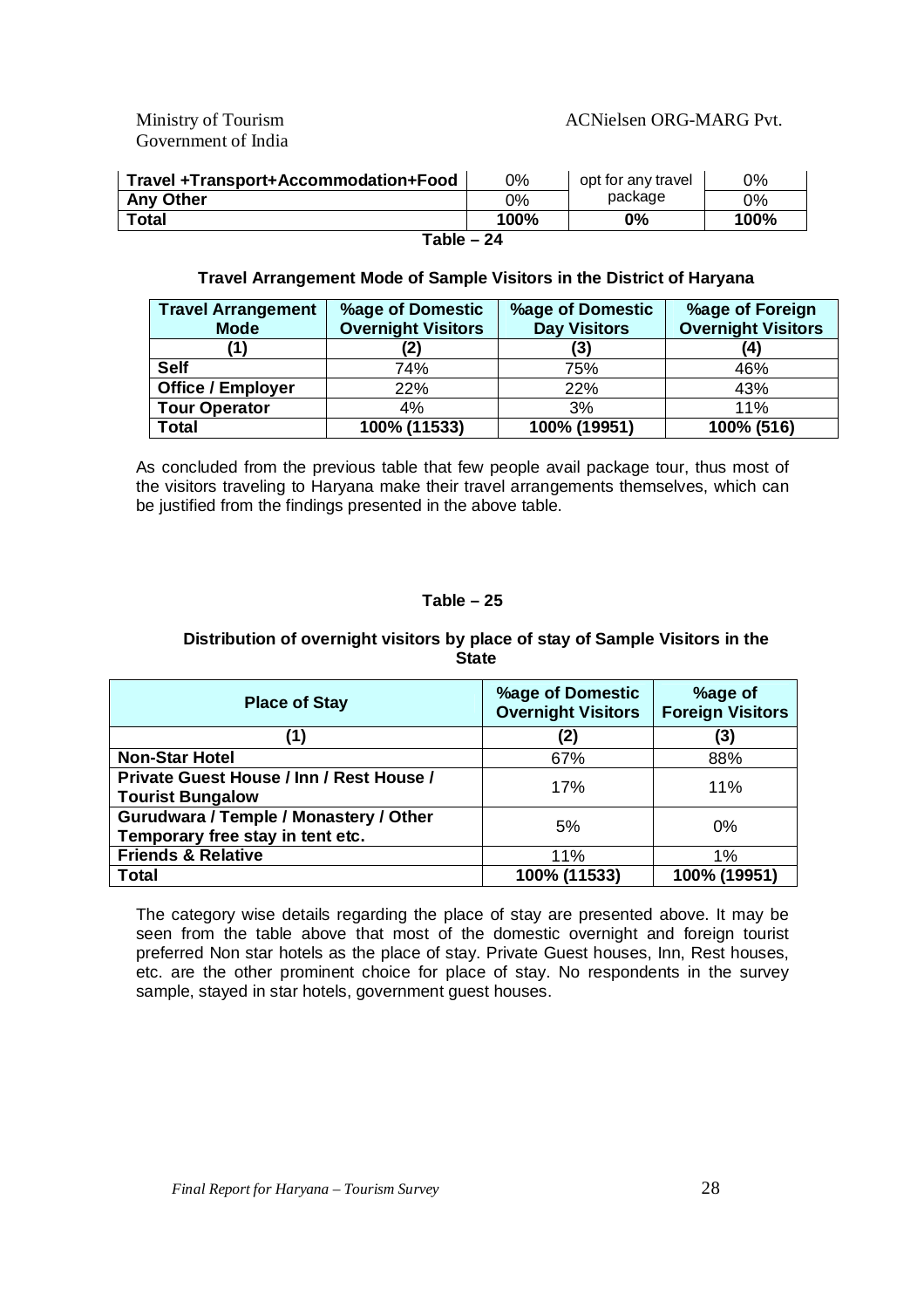#### **Table – 26**

#### **Distribution of visitor by their preferred eating place of Sample Visitors in the District of Haryana**

| <b>Eating Place</b>            | %age of Domestic<br><b>Overnight Visitors</b> | %age of Domestic<br><b>Day Visitors</b> | %age of Foreign<br><b>Overnight Visitors</b> |
|--------------------------------|-----------------------------------------------|-----------------------------------------|----------------------------------------------|
| (1)                            | (2)                                           | (3)                                     | (4)                                          |
| <b>Restaurant</b>              | 17%                                           | 12%                                     | 26%                                          |
| <b>Fast Food Outlets</b>       | 23%                                           | 19%                                     | 37%                                          |
| Cafeteria                      | 6%                                            | 4%                                      | 10%                                          |
| <b>Dhaba</b>                   | 30%                                           | 39%                                     | 4%                                           |
| <b>Bars</b>                    | 3%                                            | 0%                                      | 10%                                          |
| <b>Place of Lodging</b>        | 5%                                            | 6%                                      | 4%                                           |
| Sharamshala / Sarai            | 2%                                            | 2%                                      | 0%                                           |
| <b>Gurudwara / Temple</b>      |                                               |                                         |                                              |
| / Monastery / Other            |                                               |                                         |                                              |
| free accommodation             | 6%                                            | 8%                                      | 9%                                           |
| <b>Friends &amp; Relatives</b> | 9%                                            | 10%                                     | 0%                                           |
| Total                          | 100% (11533)                                  | 100% (19951)                            | 100% (516)                                   |

The above table gives the percentage distribution of visitor by their preferred eating place of sample visitors in the District of Haryana. It may be seen that proportion of domestic overnight and day visitors who preferred dhabas for eating are the maximum. Foreign visitors preferred Fast food outlets and Restaurants. No respondents in the survey sample, preferred to eat at mobile vans, food kiosks and refreshment stands.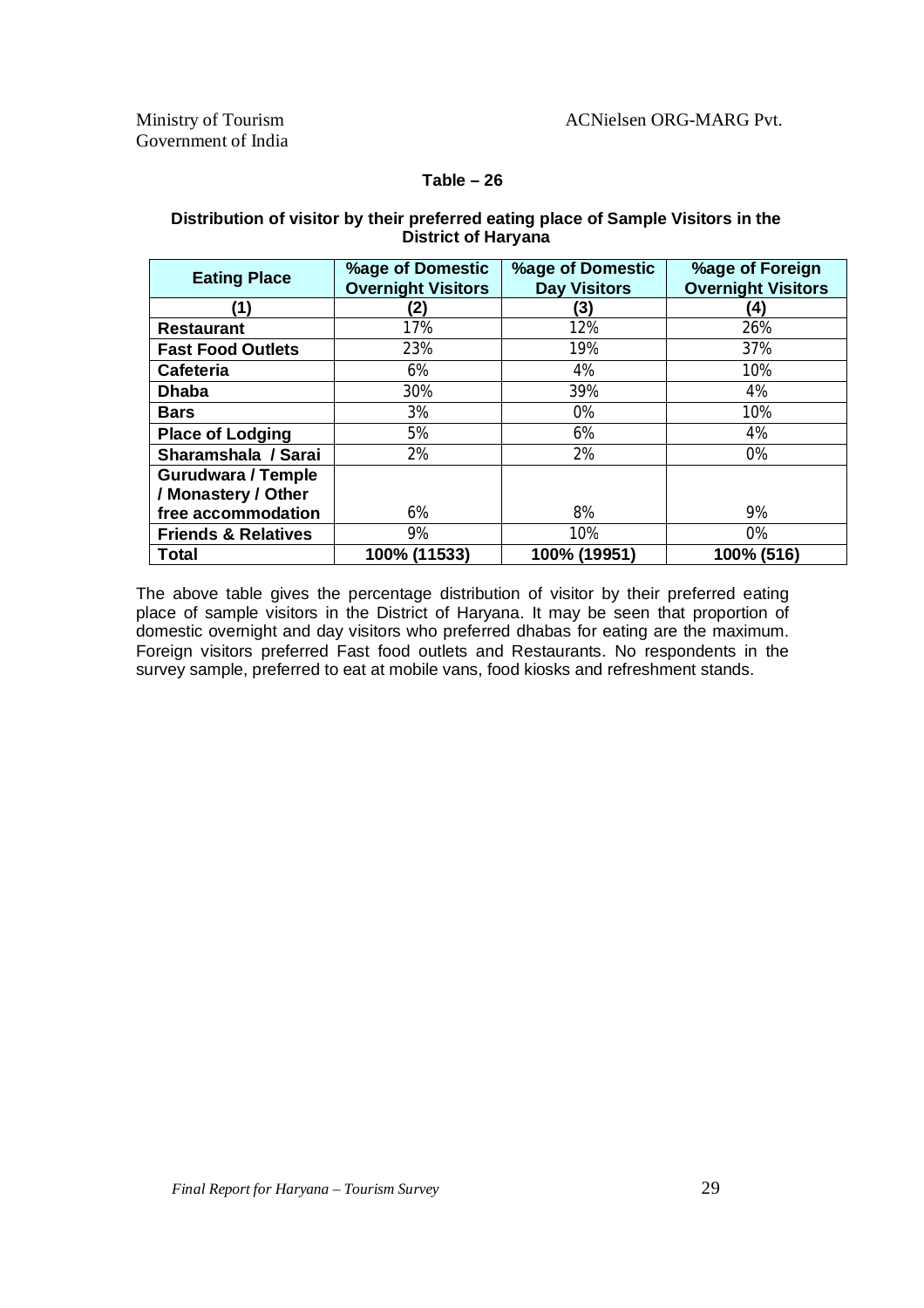Government of India

|                             | %age of Domestic<br><b>Overnight Visitors</b> |                    | %age of Domestic Day<br><b>Visitors</b> |                                 | %age of Foreign<br><b>Overnight Visitors</b> |                    |  |
|-----------------------------|-----------------------------------------------|--------------------|-----------------------------------------|---------------------------------|----------------------------------------------|--------------------|--|
| <b>Services</b>             | <b>Satisfied</b>                              | <b>Dissatisfie</b> | <b>Satisfied</b>                        | <b>Dissatisfied</b>             | <b>Satisfied</b>                             | <b>Dissatisfie</b> |  |
|                             |                                               | $\mathsf{d}$       |                                         |                                 |                                              | d                  |  |
| (1)                         | $\overline{(2)}$                              | $\overline{(3)}$   | $\overline{(4)}$                        | $\overline{(5)}$                | (6)                                          | $\overline{(7)}$   |  |
| <b>Availability of Tour</b> |                                               |                    |                                         |                                 |                                              |                    |  |
| Operator                    | 84%                                           | 15%                | 97%                                     | 3%                              | 94%                                          | 6%                 |  |
| <b>Availability of</b>      |                                               |                    |                                         |                                 |                                              |                    |  |
| <b>Transportation</b>       | 88%                                           | 12%                | 97%                                     | 3%                              | 94%                                          | 6%                 |  |
| <b>Availability of</b>      |                                               |                    |                                         |                                 |                                              |                    |  |
| <b>Tourist Guide</b>        | 88%                                           | 13%                | 99%                                     | 1%                              | 93%                                          | 7%                 |  |
| <b>Availability of good</b> |                                               |                    |                                         |                                 |                                              |                    |  |
| quality                     |                                               |                    |                                         |                                 |                                              |                    |  |
| accommodation               | 90%                                           | 10%                | 98%                                     | 2%                              | 93%                                          | 7%                 |  |
| <b>Public Convenience</b>   | 91%                                           | 9%                 | 91%                                     | 9%                              | 95%                                          | 5%                 |  |
| <b>Eating Places</b>        | 95%                                           | 6%                 | 96%                                     | 4%                              | 92%                                          | 8%                 |  |
| <b>Information Centers</b>  | 96%                                           | 4%                 | 94%                                     | 7%                              | 94%                                          | 6%                 |  |
| <b>Souvenir Shops</b>       | 95%                                           | 5%                 | 98%                                     | $\overline{2\%}$                | 96%                                          | 4%                 |  |
| <b>Entertainment</b>        |                                               |                    |                                         |                                 |                                              |                    |  |
| <b>Places</b>               | 95%                                           | 5%                 | 94%                                     | 5%                              | 94%                                          | 6%                 |  |
| <b>Quality of Roads</b>     | 95%                                           | 5%                 | 89%                                     | 11%                             | 94%                                          | 6%                 |  |
| <b>Security</b>             | 99%                                           | 1%                 | 93%                                     | $\overline{7\%}$                | 95%                                          | 5%                 |  |
| <b>Behavior of Local</b>    |                                               |                    |                                         |                                 |                                              |                    |  |
| People                      | 100%                                          | 0%                 | 100%                                    | 0%                              | 100%                                         | 0%                 |  |
| Shops other than            |                                               |                    |                                         |                                 |                                              |                    |  |
| souvenir ones               | 99%                                           | 1%                 | 99%                                     | 1%                              | 100%                                         | 0%                 |  |
| <b>Upkeep of tourist</b>    |                                               |                    |                                         |                                 |                                              |                    |  |
| sites                       | 100%                                          | 0%                 | 99%                                     | 1%                              | 100%                                         | 0%                 |  |
| Accommodation               |                                               |                    |                                         |                                 |                                              |                    |  |
| tariff                      | 92%                                           | 8%                 | 99%                                     | 1%                              | 99%                                          | 1%                 |  |
| <b>Quality of</b>           |                                               |                    |                                         |                                 |                                              |                    |  |
| <b>Information</b>          | 93%                                           | 7%                 | 96%                                     | 4%                              | 96%                                          | 4%                 |  |
| <b>Total</b>                | <b>Total number of Visitors</b>               |                    |                                         | <b>Total number of Visitors</b> | <b>Total number of Visitors</b>              |                    |  |
|                             | who responded: 11533                          |                    |                                         | who responded: 19951            |                                              | who responded: 516 |  |

**Table – 27 Satisfaction level of services by Sample Visitors in the District of Haryana**

The above table presents the percentage distribution of satisfaction levels amongst domestic and foreign tourists for different service parameters. There is a strong positive trend as most of the visitors found various service delivery parameters satisfactory.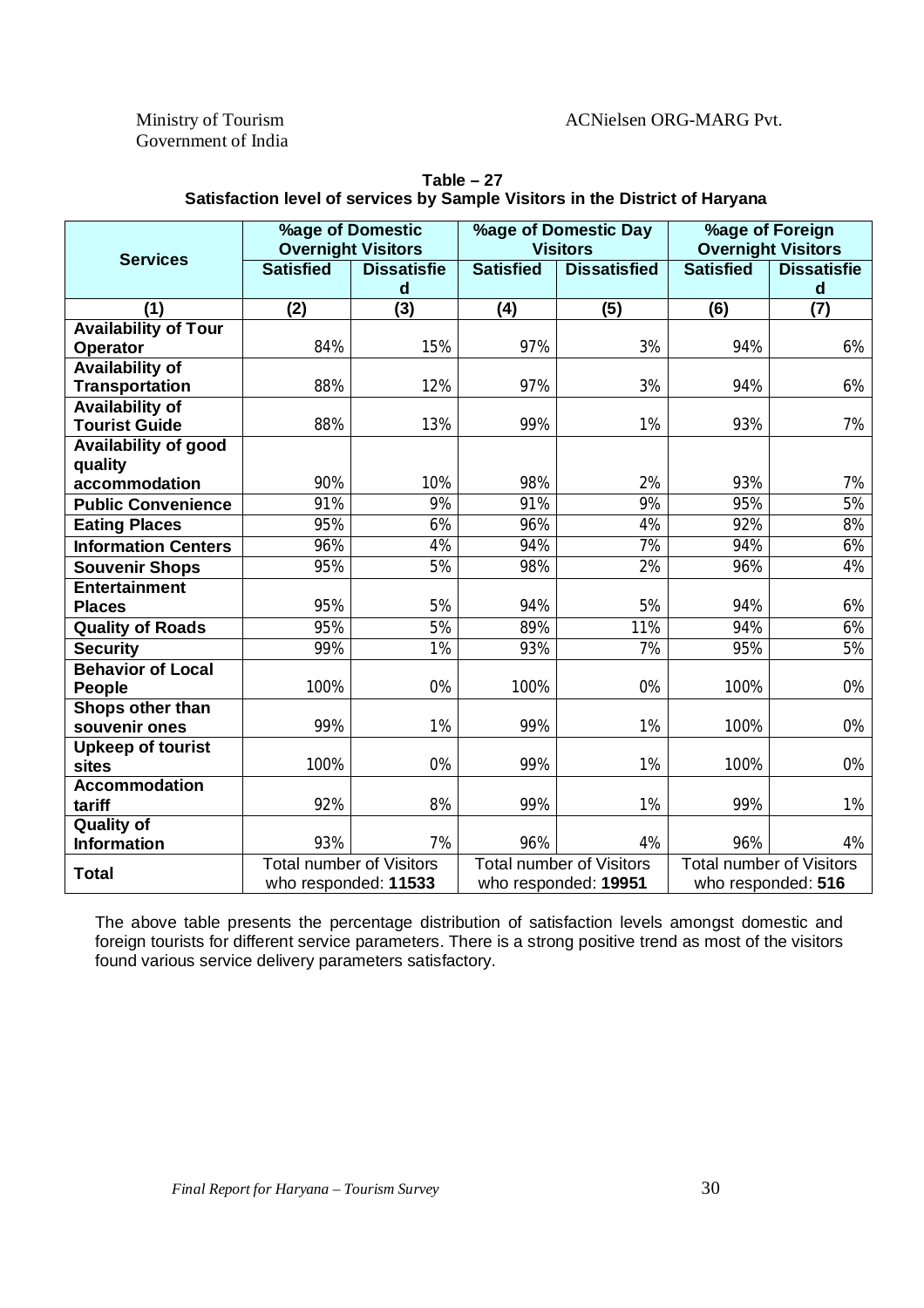Government of India

| Table – 28                                                                                 |
|--------------------------------------------------------------------------------------------|
| Expectation level of their visit to district / State of Sample Visitors in the District of |
| Haryana                                                                                    |

| <b>Expectation level</b>      | %age of Domestic<br><b>Overnight Visitors</b> | <b>%age of Domestic</b><br><b>Day Visitors</b> | %age of Foreign<br><b>Overnight Visitors</b> |
|-------------------------------|-----------------------------------------------|------------------------------------------------|----------------------------------------------|
|                               | '2)                                           | (3)                                            | $\left( 4\right)$                            |
| <b>Much Better than</b>       |                                               |                                                |                                              |
| expectation                   | 9%                                            | 9%                                             | 9%                                           |
| Somewhat better than          |                                               |                                                |                                              |
| expectation                   | 66%                                           | 66%                                            | 68%                                          |
| As per expectation            | 14%                                           | 14%                                            | 12%                                          |
| <b>Worse than expectation</b> | 7%                                            | 8%                                             | 7%                                           |
| Much worse than               |                                               |                                                |                                              |
| expectation                   | 4%                                            | 4%                                             | 4%                                           |
| <b>Total</b>                  | 100% (11533)                                  | 100% (19951)                                   | 100% (516)                                   |

The above table presents the percentage distribution across different expectation levels. There is a strong positive trend as most of the visitors found their visit to Haryana somewhat better than expectation or as per expectation.

**Table – 29 Most visited tourist destination of Sample Visitors in the District of Haryana**

|                                         | %age of             | %age of         | %age of         | %age of         |
|-----------------------------------------|---------------------|-----------------|-----------------|-----------------|
| <b>Most Visited Tourist Destination</b> | <b>Visitors</b>     | <b>Domestic</b> | <b>Domestic</b> | Foreign         |
|                                         |                     | Overnight       | Day             | Overnight       |
|                                         |                     | <b>Visitors</b> | <b>Visitors</b> | <b>Visitors</b> |
| (1)                                     | (2)                 | (3)             | (4)             | (5)             |
| Dera Sachcha Sauda                      | 19.17%              | 7.48%           | 11.66%          | 0.03%           |
| Surajkund                               | 15.84%              | 0.84%           | 14.48%          | 0.52%           |
| Sri Krishna Museum / Science Museum     | 6.35%               | 1.83%           | 4.53%           | $0.00\%$        |
| <b>Sheetla Mata Temple</b>              | 5.49%               | 1.79%           | 3.41%           | 0.29%           |
| Jyotisar                                | 5.28%               | 0.94%           | 4.34%           | $0.00\%$        |
| <b>Pijjor Garden</b>                    | 4.81%               | 0.37%           | 4.43%           | 0.01%           |
| <b>Karnal Lake</b>                      | 4.22%               | 0.15%           | 4.07%           | $0.00\%$        |
| <b>Golf Course &amp; Osis Complex</b>   | 4.07%               | 0.14%           | 3.93%           | $0.00\%$        |
| <b>Brahma Sarovar</b>                   | 3.00%               | 0.62%           | 2.38%           | $0.00\%$        |
| <b>Sannihit Sarovar</b>                 | 2.34%               | 0.24%           | 2.10%           | 0.01%           |
| <b>Mansa Devi Temple</b>                | 2.20%               | 0.22%           | 1.98%           | $0.00\%$        |
| Punchmukhi Hanuman Mandir               | 2.10%               | 0.18%           | 1.91%           | $0.00\%$        |
| Pehowa                                  | 1,84%               | 0.22%           | 1.61%           | $0.00\%$        |
| <b>Tilyar Lake</b>                      | $\overline{1.43\%}$ | 0.24%           | 1.19%           | $0.00\%$        |
| <b>Badkhal Lake</b>                     | 1.37%               | 0.38%           | 0.97%           | 0.02%           |
| <b>Bhima devi Temple</b>                | 1.24%               | 0.24%           | 0.99%           | $0.00\%$        |
| Geeta Bhawan Mandir                     | 1.16%               | 0.01%           | 1.16%           | $0.00\%$        |
| Gurudwara Nada Sahib                    | 1.14%               | 0.30%           | 0.84%           | 0.00%           |
| <b>Bird Watching</b>                    | 1.11%               | 0.22%           | 0.89%           | $0.00\%$        |
| Sohna Lake                              | 1.09%               | 0.14%           | 0.80%           | 0.15%           |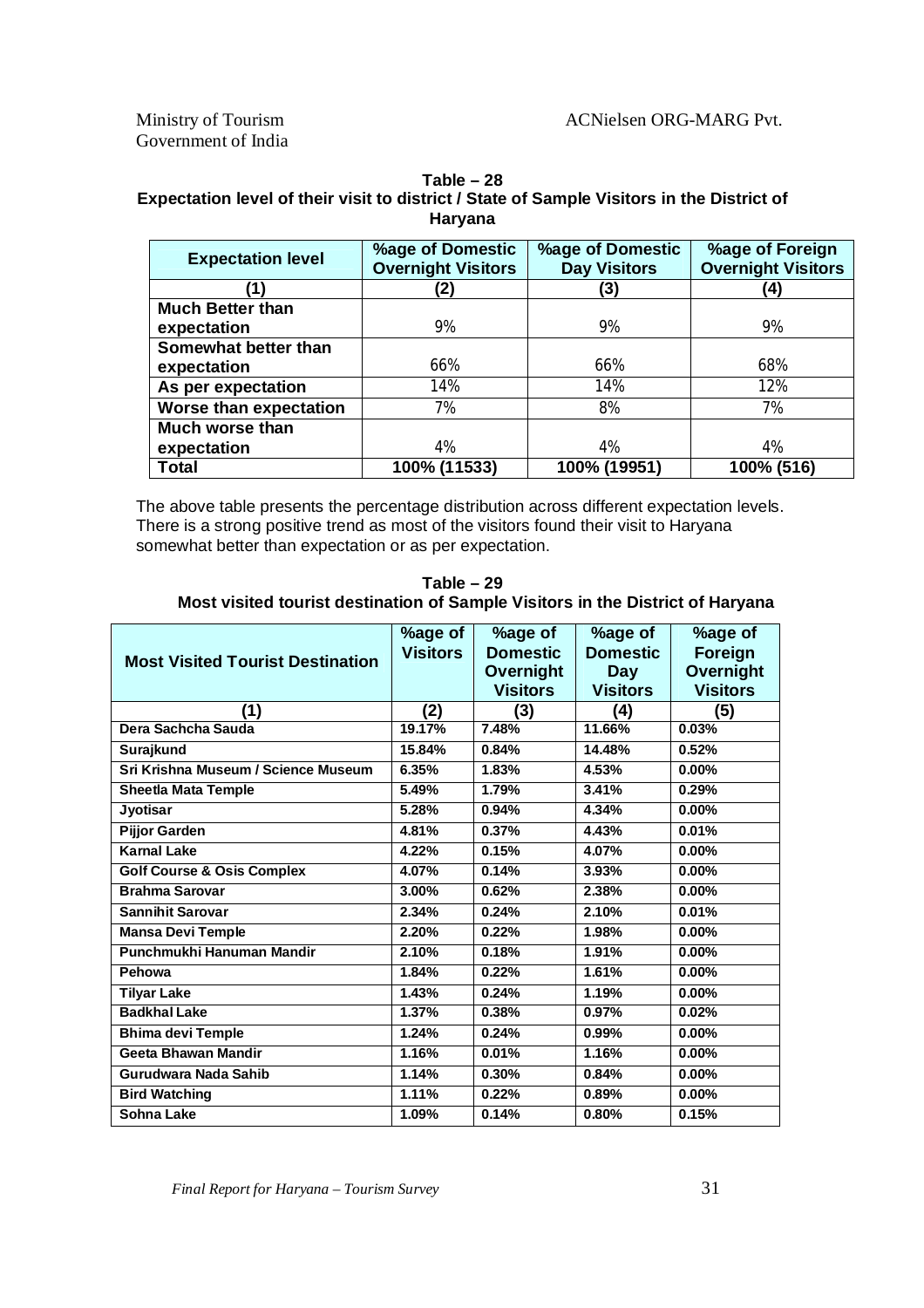The above table gives a blue print of most popular tourist destinations in Haryana. While Shirdi is the most popular destination amongst domestic overnight visitors, Siddhi Vinayak score highest amongst preferred tourist spots among the domestic day visitors. Foreigners mostly visit Gateway of India.

#### **Table – 30**

#### **Popular Source of Information of tourist destination of the Sample Visitors in the District of Haryana**

| <b>Information Source</b>              | %age of Domestic<br><b>Overnight Visitors</b> | %age of<br><b>Domestic Day</b><br><b>Visitors</b> | %age of<br><b>Foreign</b><br><b>Overnight</b><br><b>Visitors</b> |
|----------------------------------------|-----------------------------------------------|---------------------------------------------------|------------------------------------------------------------------|
| (1)                                    | (2)                                           | (3)                                               | (4)                                                              |
| <b>Newspaper</b>                       | 43%                                           | 38%                                               | 14%                                                              |
| Radio                                  | 11%                                           | 11%                                               | 1%                                                               |
| <b>Television</b>                      | 26%                                           | 28%                                               | 73%                                                              |
| <b>Newspaper &amp; Radio Both</b>      | 8%                                            | 8%                                                | 1%                                                               |
| <b>Newspaper &amp; Television Both</b> | 12%                                           | 14%                                               | 11%                                                              |
| <b>Total</b>                           | 100% (11533)                                  | 100% (19951)                                      | 100% (516)                                                       |

The above table represents a list of popular sources from where tourists get information about the state and its districts. Results show that Newspapers and Television, respectively, are most popular source of information for domestic and foreign travelers. For none of the respondents amongst the sample studied, source of information for them was not radio and television only and all three mediums together.

#### **Table – 31**

| HH Income (Rs.)             | <b>%age of Domestic</b><br><b>Overnight Visitors</b> | <b>%age of Domestic</b><br><b>Day Visitors</b> |
|-----------------------------|------------------------------------------------------|------------------------------------------------|
|                             | (2)                                                  | (3)                                            |
| Rs.1,00,001 - Rs.2,00,000   | 15%                                                  | 14%                                            |
| $Rs.2,00,001 - Rs.5,00,000$ | 69%                                                  | 69%                                            |
| <b>Above Rs.5,00,000</b>    | 16%                                                  | 16%                                            |
| Total                       | 100% (11533)                                         | 100% (19951)                                   |

#### **Annual Household income of the Sample Domestic Visitors in the State**

The table above is indicative of the fact that majority of the domestic visitors touring Haryana have an annual HH Income from Rs. 2 Lakh – Rs. 5 Lakh. None of the respondents in the sample had an annual household income of less than 1 lakh rupees.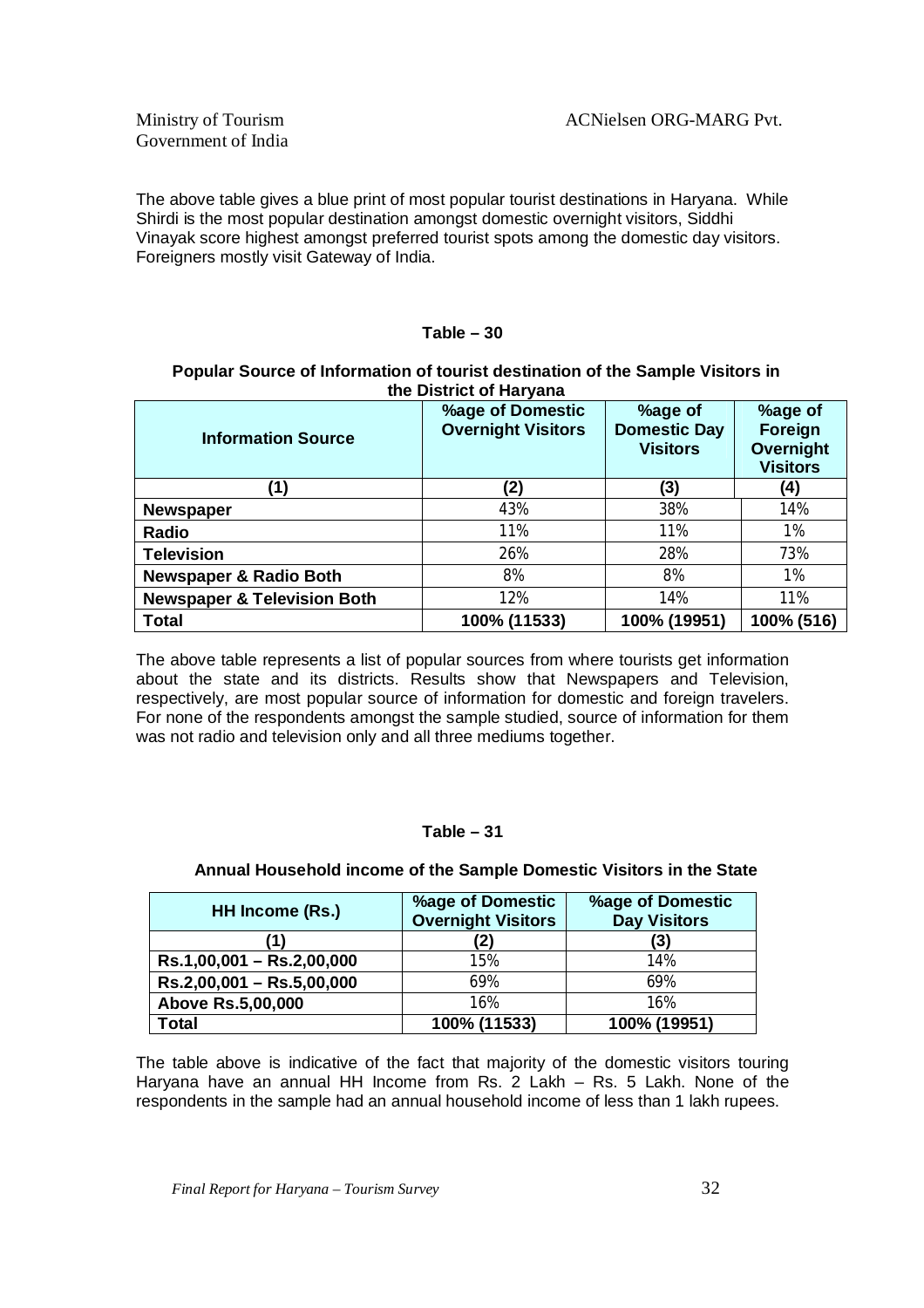#### **Table – 32**

#### **Annual Household income of the Sample Foreign Visitors in the State**

| HH Income (US \$)       | %age Foreign Overnight Visitors |
|-------------------------|---------------------------------|
| (1)                     | (2)                             |
| Less than \$.40,000     | 9%                              |
| $$.40,001 - $.60,000$   | 13%                             |
| $$.60,001 - $.80,000$   | 27%                             |
| $$.80,001 - $.1,00,000$ | 42%                             |
| Above \$.1,00,000       | 9%                              |
| <b>Total</b>            | 100% (516)                      |

The table above is indicative of the fact that majority of the foreign visitors touring Haryana have an annual HH Income from \$ 80001- 100000.

|                               | <b>Domestic Over Night</b><br><b>Visitors</b> |                                                                         |              | <b>Domestic Day Visitors</b>                     |                                                                         |                |                                                  | <b>Foreign Overnight Visitors</b>                   |                |
|-------------------------------|-----------------------------------------------|-------------------------------------------------------------------------|--------------|--------------------------------------------------|-------------------------------------------------------------------------|----------------|--------------------------------------------------|-----------------------------------------------------|----------------|
| Accommodat<br>ions            | <b>Before</b>                                 | <b>During</b><br><b>THE</b><br><b>TRIP</b><br>(Amt<br><b>in</b><br>INR) | <b>TOTAL</b> | <b>Before</b>                                    | <b>During</b><br><b>THE</b><br><b>TRIP</b><br>(Amt<br><u>in</u><br>INR) | <b>TOTAL</b>   | <b>Before</b>                                    | <b>During</b><br><b>THE TRIP</b><br>(Amt in<br>INR) | <b>TOTAL</b>   |
| (1)                           | (2)                                           | (3)                                                                     | (4)          | (5)                                              | (6)                                                                     | (7)            | (8)                                              | (9)                                                 | (10)           |
| Hotel                         | No                                            | 463.4                                                                   | 463.4        | <b>No</b>                                        | 137.25                                                                  | 137.25         | No                                               | 1909.714                                            | 1909.714       |
| <b>Private Guest</b><br>House | expenses<br>occurred<br>before the            | 219.45                                                                  | 219.45       | expense<br>S<br>occurred                         | 86.5                                                                    | 86.5           | expense<br>s<br>occurred                         | 1199.286                                            | 1199.286       |
| Dharamshala                   | trip for the                                  | 3.5                                                                     | 3.5          | before                                           | $\overline{0}$                                                          | $\overline{0}$ | before                                           | $\overline{0}$                                      | $\overline{0}$ |
| <b>Others</b>                 | sample<br>responden<br>ts                     | 2.5                                                                     | 2.5          | the trip<br>for the<br>sample<br>responde<br>nts | $\overline{0}$                                                          | $\overline{0}$ | the trip<br>for the<br>sample<br>responde<br>nts | $\overline{0}$                                      | 0              |
| <b>Total</b>                  | 0                                             | 688.85                                                                  | 688.85       | $\bf{0}$                                         | 223.75                                                                  | 223.75         | $\bf{0}$                                         | 3109                                                | 3109           |

#### **Table – 33**

None of the respondents in the sample incurred any expenditure on government guest houses, rented houses and friend's houses.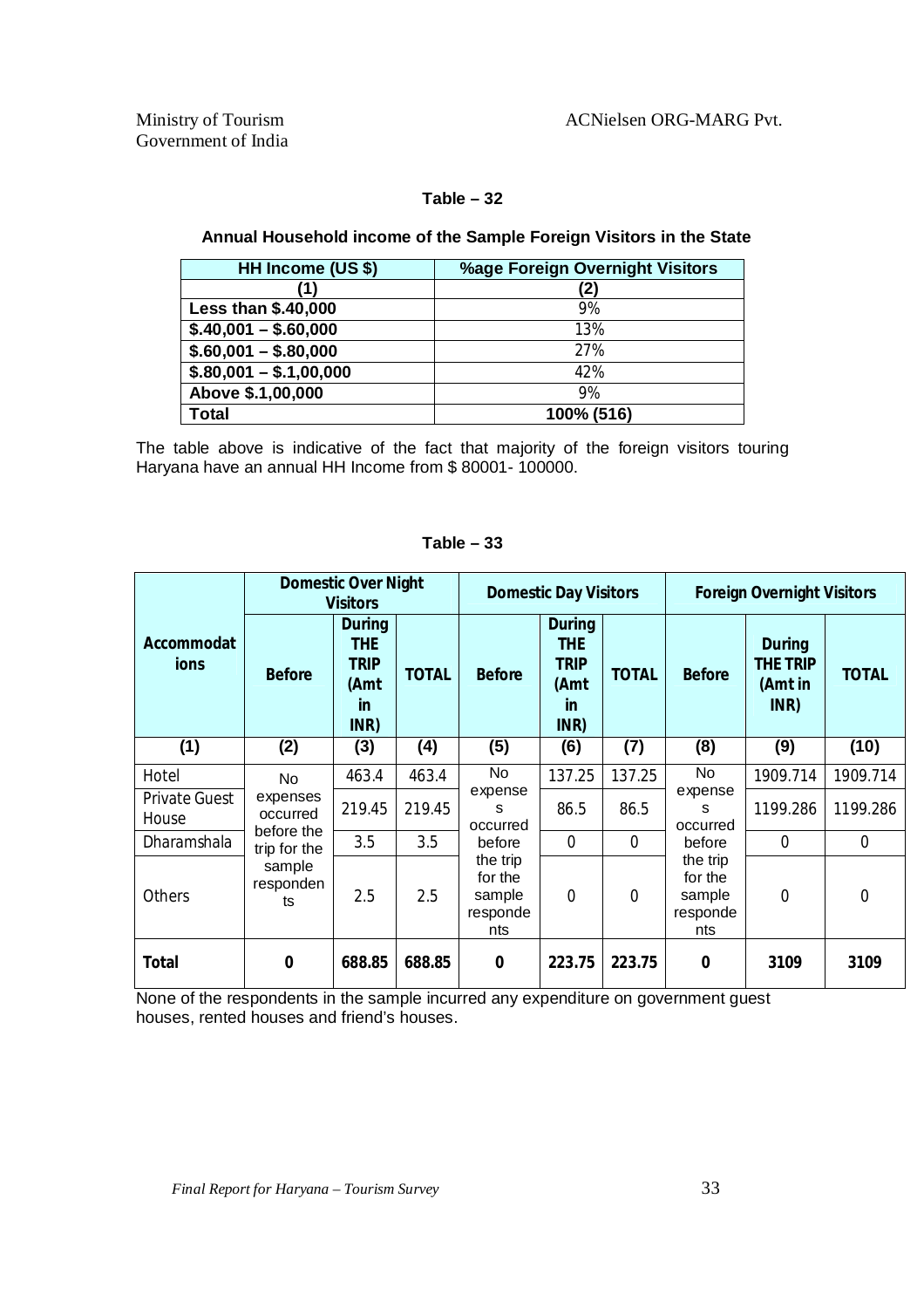|                                                                 |                                                                        | <b>Domestic Over Night</b><br><b>Visitors</b>                           |              |                                                                     | <b>Domestic Day Visitors</b>                                            |              | <b>Foreign Overnight Visitors</b>                                   |                                                     |              |
|-----------------------------------------------------------------|------------------------------------------------------------------------|-------------------------------------------------------------------------|--------------|---------------------------------------------------------------------|-------------------------------------------------------------------------|--------------|---------------------------------------------------------------------|-----------------------------------------------------|--------------|
| <b>Food &amp; Drink</b>                                         | <b>Before</b>                                                          | <b>During</b><br><b>THE</b><br><b>TRIP</b><br>(Amt<br><b>in</b><br>INR) | <b>TOTAL</b> | <b>Before</b>                                                       | <b>During</b><br><b>THE</b><br><b>TRIP</b><br>(Amt<br><b>in</b><br>INR) | <b>TOTAL</b> | <b>Before</b>                                                       | <b>During</b><br><b>THE TRIP</b><br>(Amt in<br>INR) | <b>TOTAL</b> |
| (1)                                                             | (2)                                                                    | (3)                                                                     | (4)          | (5)                                                                 | (6)                                                                     | (7)          | (8)                                                                 | (9)                                                 | (10)         |
| In the<br>accommodation<br>unit                                 | No<br>expense<br>s                                                     | 396.2                                                                   | 396.2        | No.<br>expenses                                                     | 42.5                                                                    | 42.5         | No.<br>expenses                                                     | 802.28                                              | 802.28       |
| 0/s<br>accommodation<br>unit & during<br>journey and<br>transit | occurred<br>before<br>the trip<br>for the<br>sample<br>respond<br>ents | 208.2                                                                   | 208.2        | occurred<br>before the<br>trip for the<br>sample<br>responde<br>nts | 204.3                                                                   | 204.3        | occurred<br>before the<br>trip for the<br>sample<br>responde<br>nts | 463.28                                              | 463.28       |
| Total                                                           | $\bf{0}$                                                               | 604.4                                                                   | 604.4        | $\bf{0}$                                                            | 246.8                                                                   | 246.8        | $\bf{0}$                                                            | 1265.57                                             | 1265.57      |

**Table – 34**

**Table – 35**

|                                  | <b>Domestic Over Night</b><br><b>Visitors</b> |                                                                  |              | <b>Domestic Day Visitors</b> |                                                                  |              | <b>Foreign Overnight Visitors</b> |                                                     |              |
|----------------------------------|-----------------------------------------------|------------------------------------------------------------------|--------------|------------------------------|------------------------------------------------------------------|--------------|-----------------------------------|-----------------------------------------------------|--------------|
| <b>Transport</b>                 | <b>Before</b>                                 | <b>During</b><br><b>THE</b><br><b>TRIP</b><br>(Amt<br>in $INR$ ) | <b>TOTAL</b> | <b>Before</b>                | <b>During</b><br><b>THE</b><br><b>TRIP</b><br>(Amt<br>in $INR$ ) | <b>TOTAL</b> | <b>Before</b>                     | <b>During</b><br><b>THE TRIP</b><br>(Amt in<br>INR) | <b>TOTAL</b> |
| (1)                              | (2)                                           | (3)                                                              | (4)          | (5)                          | (6)                                                              | (7)          | (8)                               | (9)                                                 | (10)         |
| <b>RAILWAYS</b>                  | 543.75                                        | 150.5                                                            | 694.25       | 226.75                       | 130.2                                                            | 356.95       | 1891.28571                        | 679.8571                                            | 2571.143     |
| Road                             | 406.35                                        | 172.5                                                            | 578.85       | 354.95                       | 178.7                                                            | 533.65       | 1673                              | 674.4286                                            | 2347.429     |
| <b>WATER</b>                     | 20.95                                         | 22.75                                                            | 43.7         | 16.7                         | 24.65                                                            | 41.35        | 43.5714286                        | 48.71429                                            | 92.28571     |
| <b>AIR</b>                       | 666.7                                         | 18.45                                                            | 685.15       | $\Omega$                     | 0                                                                | $\Omega$     | 2773.28571                        | 479.4286                                            | 3252.714     |
| Transport<br>equipment<br>rental | 0                                             | 88.5                                                             | 88.5         | $\mathbf 0$                  | 89.1                                                             | 89.1         | 218.571429                        | $\Omega$                                            | 218.5714     |
| <b>Total</b>                     | 1637.75                                       | 452.7                                                            | 2090.45      | 598.4                        | 422.65                                                           | 1021.05      | 6599.71429                        | 1882.429                                            | 8482.143     |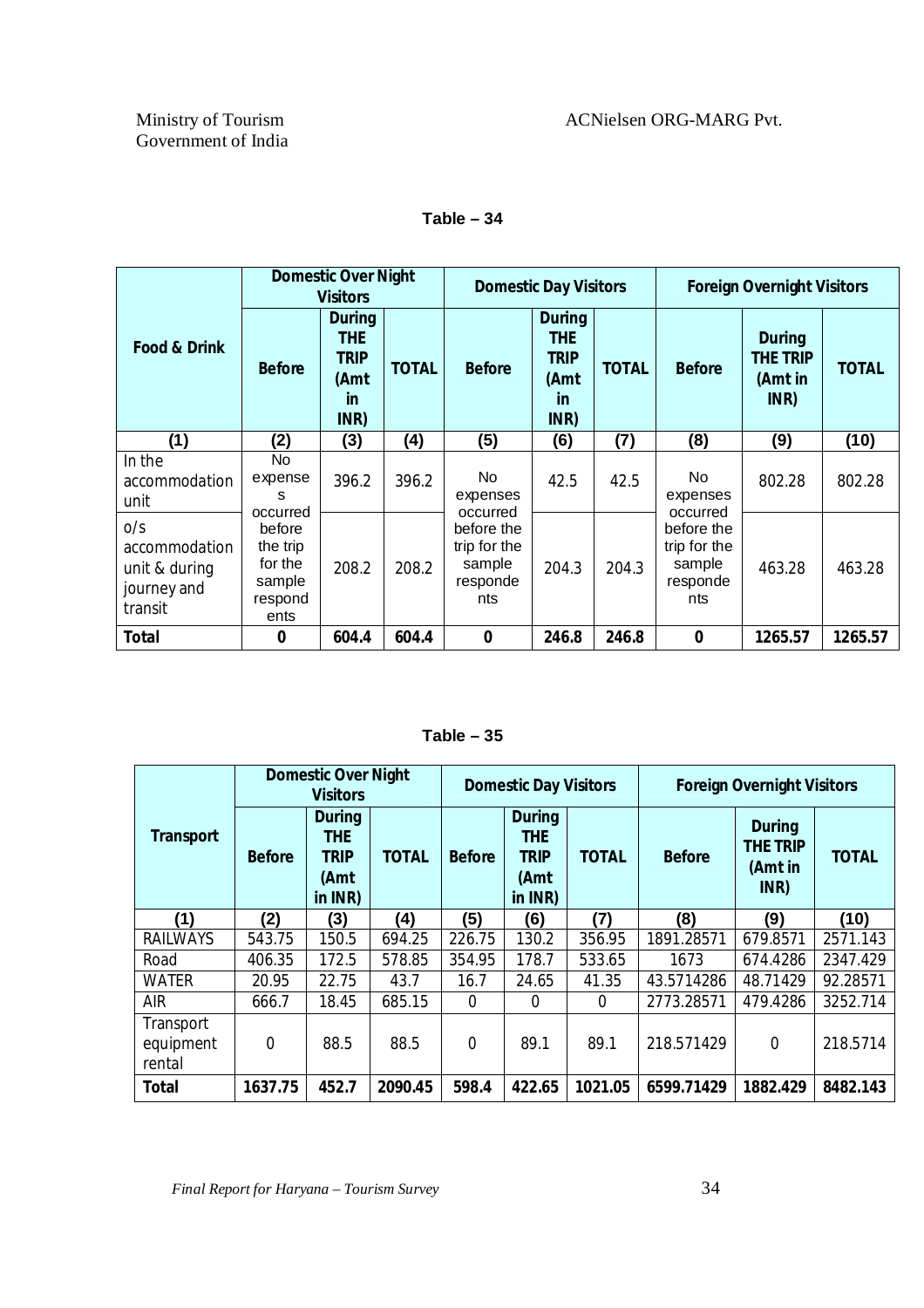### Government of India

None of the respondents in the sample incurred any expenditure on travel agency services and other aspects of transportation.

|                                                 | <b>Domestic Over Night</b><br><b>Visitors</b> |                                                                  | <b>Domestic Day Visitors</b> |                           |                                                                         | <b>Foreign Overnight Visitors</b> |                |                                                     |              |
|-------------------------------------------------|-----------------------------------------------|------------------------------------------------------------------|------------------------------|---------------------------|-------------------------------------------------------------------------|-----------------------------------|----------------|-----------------------------------------------------|--------------|
| <b>Shopping</b>                                 | <b>Before</b>                                 | <b>During</b><br><b>THE</b><br><b>TRIP</b><br>(Amt<br>in<br>INR) | <b>TOTAL</b>                 | <b>Before</b>             | <b>During</b><br><b>THE</b><br><b>TRIP</b><br>(Amt<br><b>in</b><br>INR) | <b>TOTAL</b>                      | <b>Before</b>  | <b>During</b><br><b>THE TRIP</b><br>(Amt in<br>INR) | <b>TOTAL</b> |
| (1)                                             | (2)                                           | (3)                                                              | (4)                          | (5)                       | (6)                                                                     | (7)                               | (8)            | (9)                                                 | (10)         |
| Clothing &<br>garments                          | No.                                           | $\Omega$                                                         | $\overline{0}$               | <b>No</b>                 | $\Omega$                                                                | 0                                 | 86.67          | 28.57143                                            | 115.2381     |
| Processed food                                  | expenses<br>occurred                          | 30.15                                                            | 30.15                        | expenses<br>occurred      | 26.55                                                                   | 26.55                             | 25             | 100.7143                                            | 125.7143     |
| Tobacco products                                | before the                                    | 42.4                                                             | 42.4                         | before the                | 35.45                                                                   | 35.45                             | $\overline{0}$ | 108.4286                                            | 108.4286     |
| Alcohol                                         | trip for the                                  | 116.4                                                            | 116.4                        | trip for the              | 76                                                                      | 76                                | $\Omega$       | 330.8571                                            | 330.8571     |
| Books Journals,<br>Magazines,<br>Stationery etc | sample<br>responde<br>nts                     | 13.3                                                             | 13.3                         | sample<br>responde<br>nts | 13                                                                      | 13                                | $\Omega$       | 63.57143                                            | 63.57143     |
| <b>Total</b>                                    | $\bf{0}$                                      | 202.25                                                           | 202.25                       | $\bf{0}$                  | 151                                                                     | 151                               | 111.67         | 632.1429                                            | 743.8095     |

#### **Table – 36**

None of the respondents in the sample incurred any expenditure on travel related consumer goods, footwear, toiletries and gems / jewellery.

|                  | <b>Overnight Visitors</b>        |            | <b>Domestic Day Visitors</b>     |                   |
|------------------|----------------------------------|------------|----------------------------------|-------------------|
| Month:           | <b>Absolute</b><br><b>Number</b> | Percentage | <b>Absolute</b><br><b>Number</b> | <b>Percentage</b> |
| (1)              | (2)                              | (3)        | (4)                              | (5)               |
| <b>April</b>     | 310                              | 7%         | 1760                             | 7%                |
| <b>May</b>       | 325                              | 8%         | 1734                             | 7%                |
| June             | 390                              | 9%         | 1889                             | 8%                |
| July             | 310                              | 7%         | 2081                             | 9%                |
| <b>August</b>    | 379                              | 9%         | 2195                             | 9%                |
| <b>September</b> | 364                              | 9%         | 2041                             | 9%                |
| <b>October</b>   | 381                              | 9%         | 2059                             | 9%                |
| <b>November</b>  | 337                              | 8%         | 2260                             | 10%               |
| <b>December</b>  | 370                              | 9%         | 1683                             | 7%                |
| January          | 373                              | 9%         | 2167                             | 9%                |

#### **Table-37**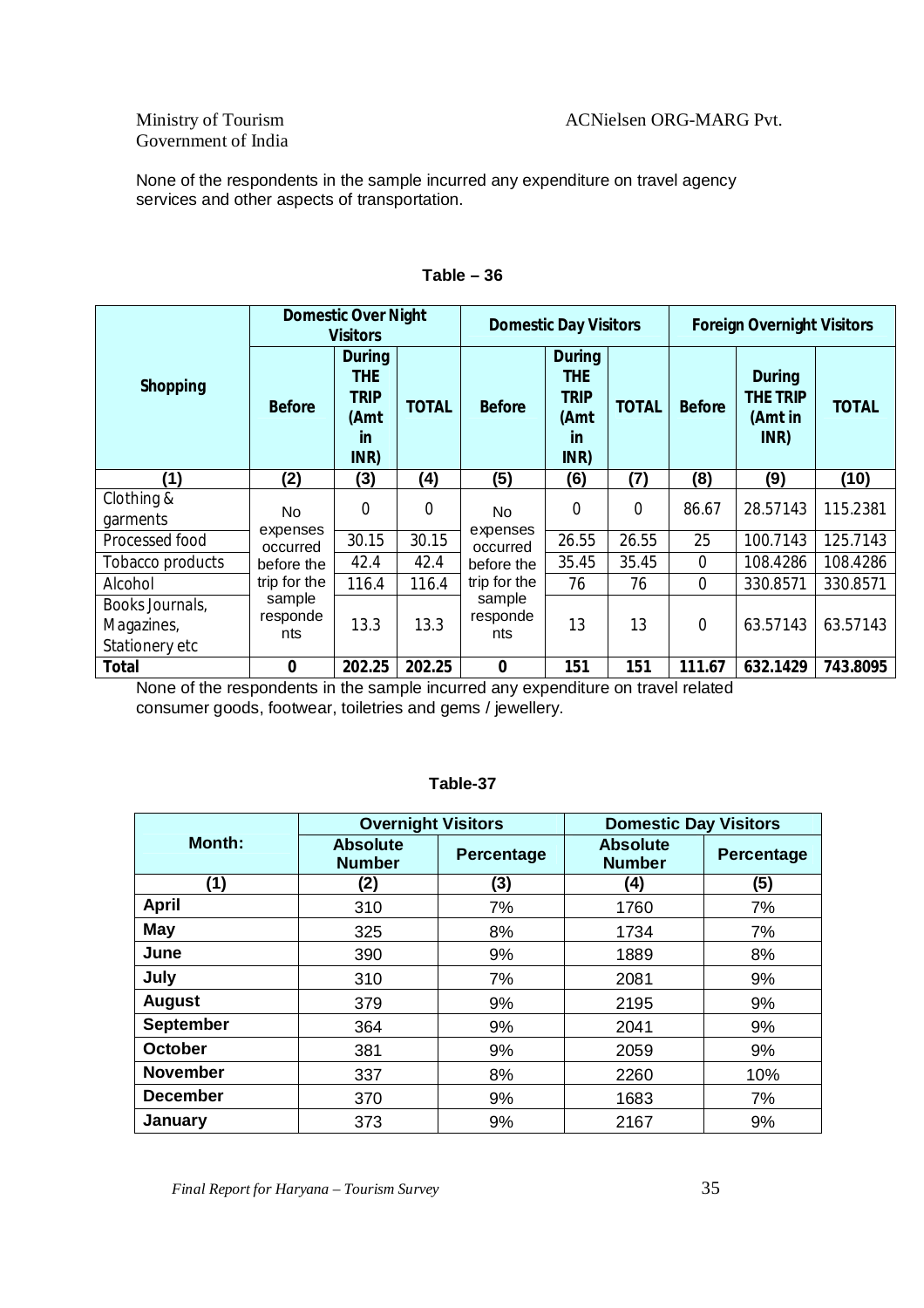Government of India

| <b>February</b> | 307  | 7%   | 2020  | 8%   |
|-----------------|------|------|-------|------|
| <b>March</b>    | 356  | 8%   | 1892  | 8%   |
| <b>Total</b>    | 4202 | 100% | 23781 | 100% |

|                  |                                  | <b>Overnight Visitors</b> |                                  | <b>Domestic Day Visitors</b> |
|------------------|----------------------------------|---------------------------|----------------------------------|------------------------------|
| Month:           | <b>Absolute</b><br><b>Number</b> | <b>Percentage</b>         | <b>Absolute</b><br><b>Number</b> | Percentage                   |
| (1)              | (2)                              | (3)                       | (4)                              | (5)                          |
| <b>April</b>     | 2211                             | 8%                        | 4122                             | 11%                          |
| <b>May</b>       | 2567                             | 9%                        | 3810                             | 10%                          |
| June             | 2609                             | 9%                        | 3869                             | 10%                          |
| July             | 1970                             | 7%                        | 4520                             | 12%                          |
| <b>August</b>    | 2019                             | 7%                        | 4160                             | 11%                          |
| <b>September</b> | 2274                             | 8%                        | 3116                             | 8%                           |
| <b>October</b>   | 2381                             | 8%                        | 2504                             | 7%                           |
| <b>November</b>  | 2907                             | 10%                       | 2545                             | 7%                           |
| <b>December</b>  | 3236                             | 11%                       | 721                              | 2%                           |
| <b>January</b>   | 2148                             | 7%                        | 2034                             | 5%                           |
| <b>February</b>  | 2453                             | 8%                        | 3140                             | 8%                           |
| <b>March</b>     | 2525                             | 9%                        | 3750                             | 10%                          |
| Total            | 29300                            | 100%                      | 38291                            | 100%                         |

#### **Table-38**

#### **Table – 39**

#### **Total number of Domestic Visitors from outside the State at the year end**

|                         |                                  | <b>Overnight Visitors</b> | <b>Domestic Day Visitors</b>     |            |
|-------------------------|----------------------------------|---------------------------|----------------------------------|------------|
| <b>State</b>            | <b>Absolute</b><br><b>Number</b> | Percentage                | <b>Absolute</b><br><b>Number</b> | Percentage |
| (1)                     |                                  |                           |                                  |            |
|                         | (2)                              | (3)                       | (4)                              | (5)        |
| <b>Himachal Pradesh</b> | 1476                             | 5%                        | 189                              | 3%         |
| Gujarat                 | 1265                             | 4%                        | 2                                | $0\%$      |
| <b>West Bengal</b>      | 1148                             | 4%                        | 23                               | 0%         |
| <b>Bihar</b>            | 976                              | 3%                        | 0                                | $0\%$      |
| Orissa                  | 627                              | 2%                        | 0                                | $0\%$      |
| Punjab                  | 6799                             | 21%                       | 1170                             | 16%        |
| <b>Delhi</b>            | 9027                             | 28%                       | 3014                             | 40%        |
| <b>Uttrakhand</b>       | 744                              | 2%                        | 12                               | $0\%$      |
| Chandigarh              | 9800                             | 30%                       | 3034                             | 41%        |
| <b>J &amp; K</b>        | 919                              | 3%                        |                                  | 0%         |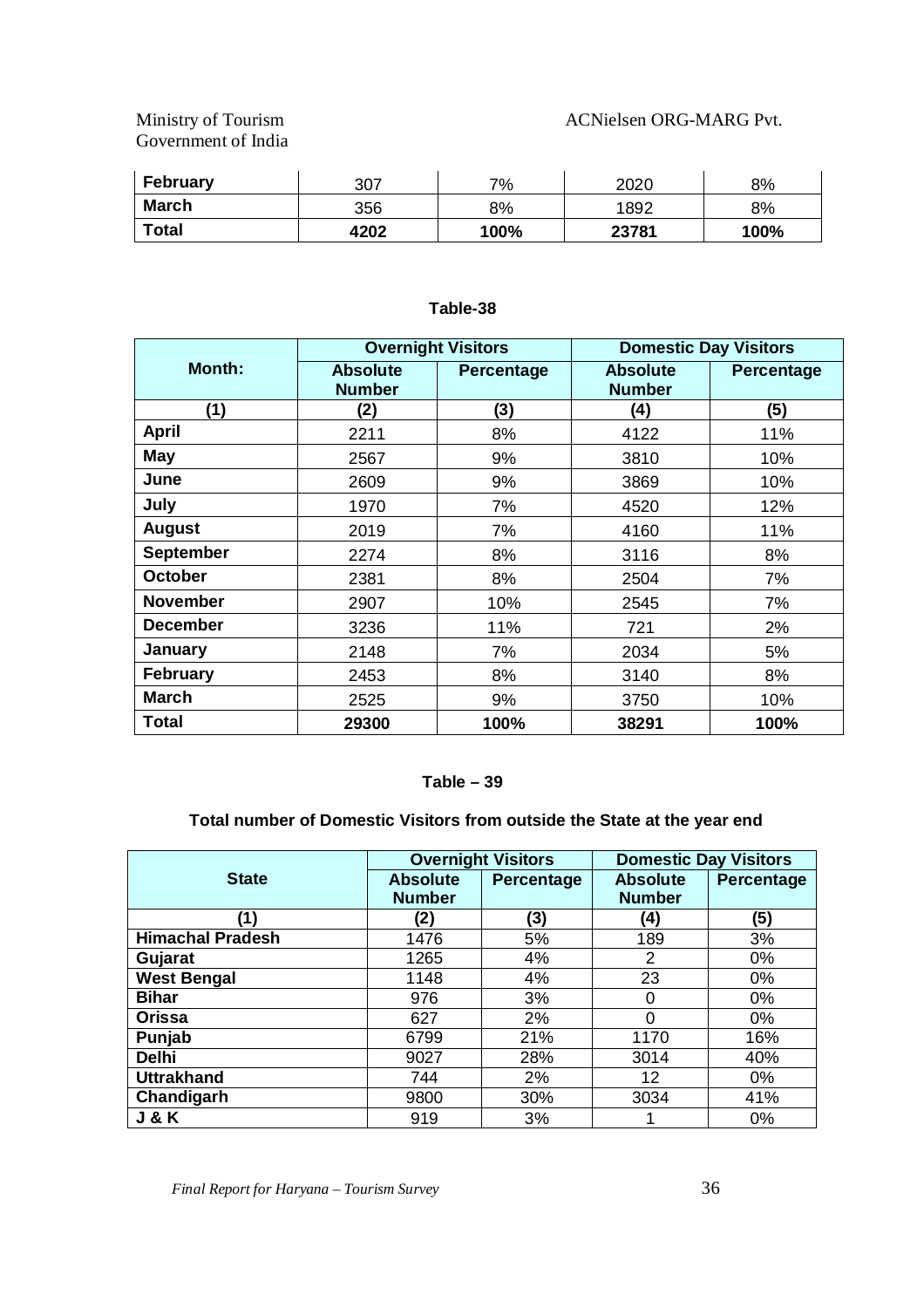Government of India

| ™otaı | 0.070<br>JLI U I | 100% | 1 A F | 100% |
|-------|------------------|------|-------|------|
|       |                  |      |       |      |

The above table is a depiction of the proportion of people of respective states from where they come to visit Haryana. Maximum visitors come from its neighboring states like Delhi and Chandigarh.

#### **Table – 40**

#### **Total number of Foreign Visitors (Including NRI) by their country of residence at the year end**

|                  | <b>Foreigner Overnight Visitors</b> |            |
|------------------|-------------------------------------|------------|
| <b>Country</b>   | <b>Absolute</b><br><b>Number</b>    | Percentage |
| (1)              | (2)                                 | (3)        |
| <b>UAE</b>       | 1366                                | 16%        |
| <b>UK</b>        | 1828                                | 22%        |
| <b>Russia</b>    | 218                                 | 3%         |
| <b>Australia</b> | 1197                                | 14%        |
| <b>USA</b>       | 2083                                | 25%        |
| Canada           | 889                                 | 11%        |
| <b>Singapore</b> | 361                                 | 4%         |
| Saudi Arabia     | 302                                 | 4%         |
| <b>Nepal</b>     | 41                                  | $0\%$      |
| Total            | 8285                                | 100%       |

The above table is a depiction of the proportion of people of respective countries from where they come to visit Haryana. Maximum visitors come from USA followed by UK.

#### **Table – 41**

#### **Total number of Foreign Visitors (Excluding NRI) by their country of residence at the year end**

| <b>Country</b>   | <b>Foreigner Overnight Visitors</b> |            |
|------------------|-------------------------------------|------------|
|                  | <b>Absolute Number</b>              | Percentage |
| (1)              | (2)                                 | (3)        |
| <b>UAE</b>       | 542                                 | 15%        |
| <b>UK</b>        | 624                                 | 18%        |
| <b>Russia</b>    | 121                                 | 3%         |
| <b>Australia</b> | 567                                 | 16%        |
| <b>USA</b>       | 988                                 | 28%        |
| Canada           | 272                                 | 8%         |
| <b>Singapore</b> | 239                                 | 7%         |
| Saudi Arabia     | 168                                 | 5%         |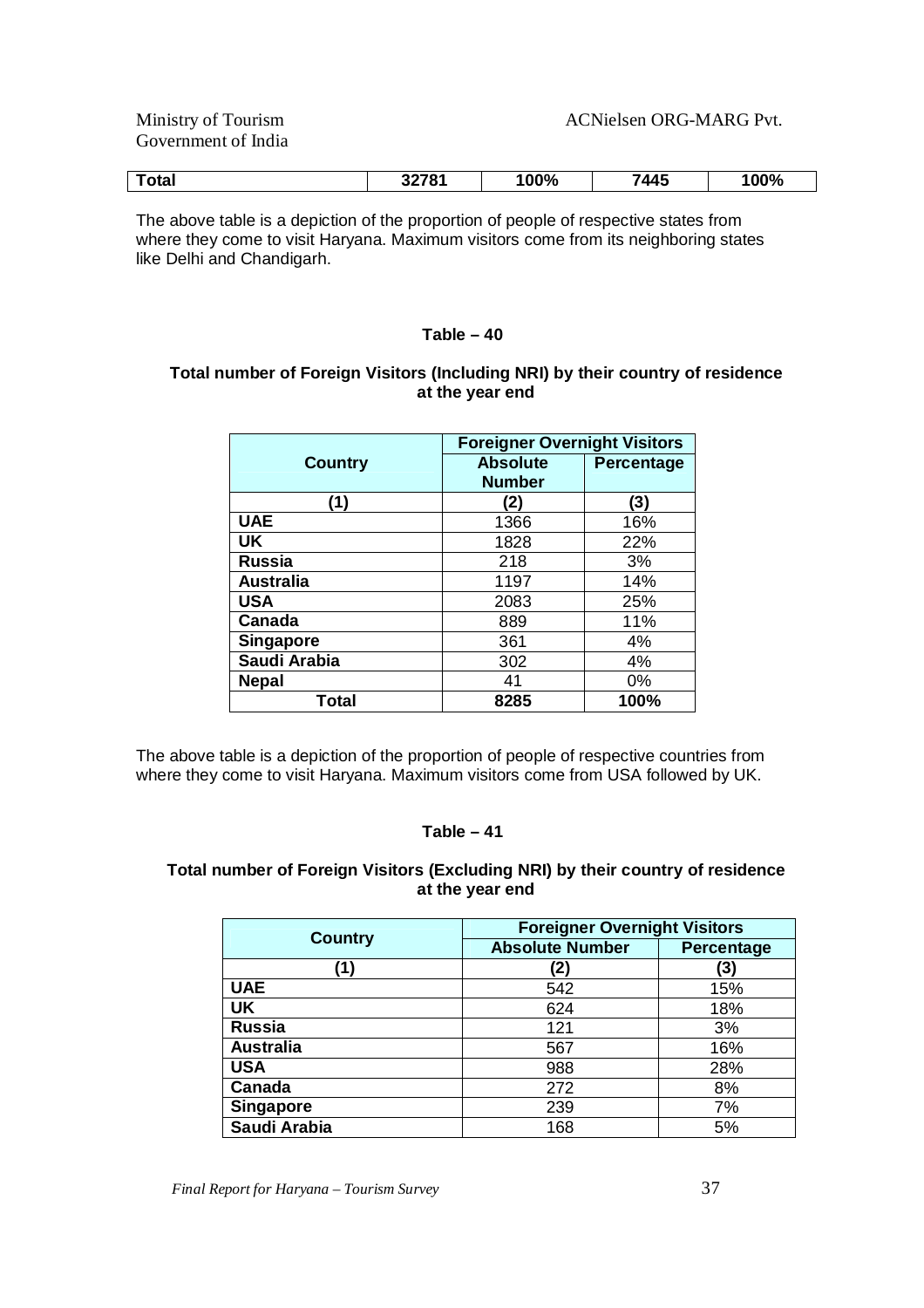### Government of India

| <b>Nepal</b> |      | $\%$ |
|--------------|------|------|
| `otal        | 3562 | 100% |

The above table is an indicator of foreign visitors excluding NRI's. If we take this parameter into consideration, even then results show maximum visitors are from USA.

|                  | <b>Foreigner Overnight Visitors</b> |                   |  |  |  |
|------------------|-------------------------------------|-------------------|--|--|--|
| <b>Country</b>   | <b>Absolute Number</b>              | <b>Percentage</b> |  |  |  |
| (1)              | (2)                                 | (3)               |  |  |  |
| <b>UAE</b>       | 824                                 | 17%               |  |  |  |
| <b>UK</b>        | 1204                                | 25%               |  |  |  |
| <b>Russia</b>    | 97                                  | 2%                |  |  |  |
| <b>Australia</b> | 630                                 | 13%               |  |  |  |
| <b>USA</b>       | 1095                                | 23%               |  |  |  |
| <b>Canada</b>    | 617                                 | 13%               |  |  |  |
| <b>Singapore</b> | 122                                 | 3%                |  |  |  |
| Saudi Arabia     | 134                                 | 3%                |  |  |  |
| <b>Nepal</b>     |                                     | $0\%$             |  |  |  |
| Total            | 4723                                | 100%              |  |  |  |

**Table – 42 Total number of NRI Visitors by country of residence at the year end** 

Taking into consideration, the proportion of NRI Visitors, from the above table we can conclude that most of the NRI visitors touring Haryana come from USA.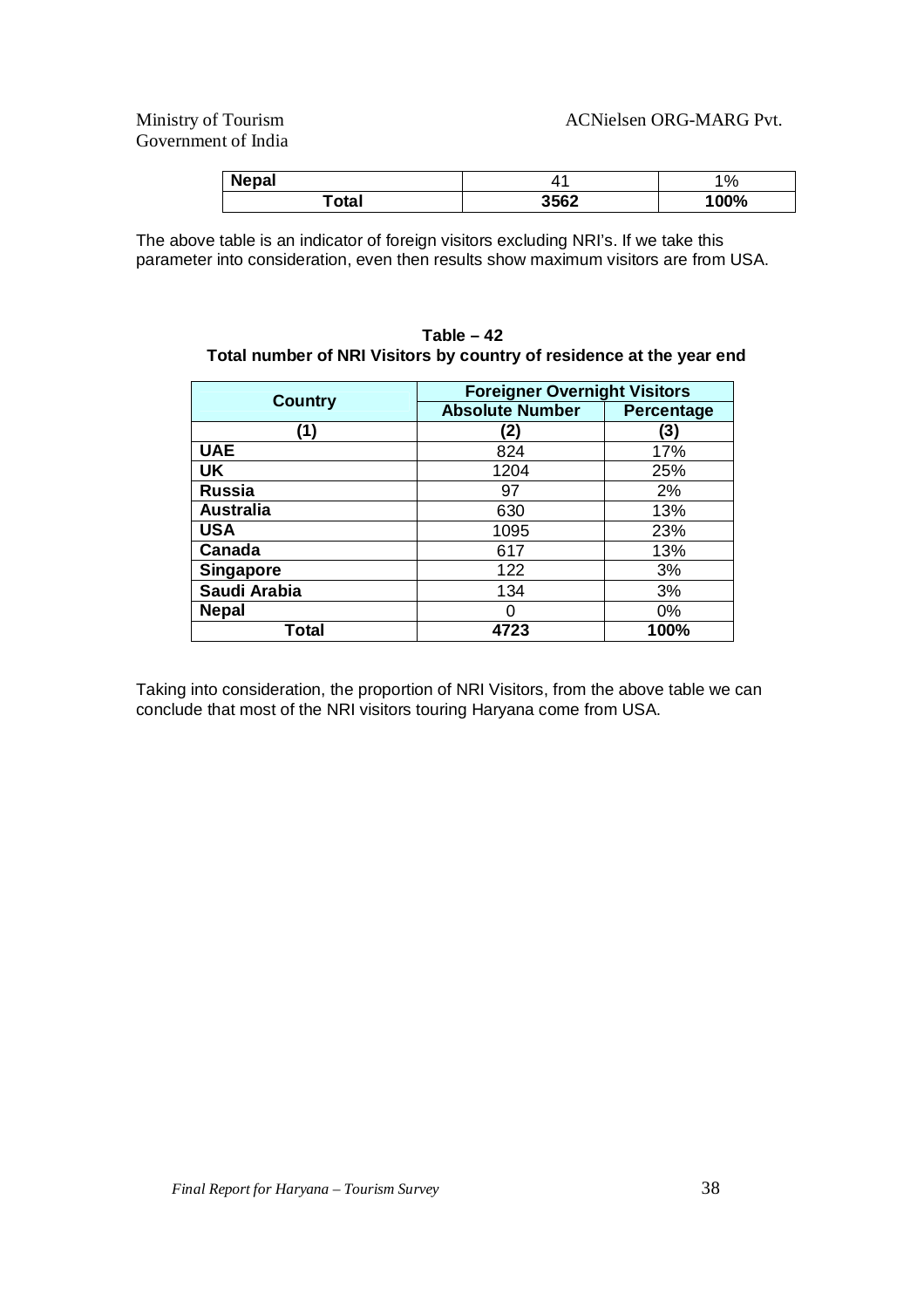#### **Annexure – Additional Tables**

#### **Table 1 – Average Number of Places Visited**

The average number of places visited by leisure visitors is given in the following table. These ratios were used to convert leisure visits to leisure visitors, hence, avoiding the perplexity of counting more than one visit of a single visitor to several destinations as more than one visitor.

| <b>Average Destinations - Domestic</b> |                    |                                 |                         |  |  |
|----------------------------------------|--------------------|---------------------------------|-------------------------|--|--|
| S. No.                                 | <b>District</b>    | <b>Average Overnight Visits</b> | Average Same day Visits |  |  |
| 1                                      | <b>Ambala</b>      | 1.33                            | 1.50                    |  |  |
| $\overline{2}$                         | <b>Bhiwani</b>     | 1.00                            | 1.00                    |  |  |
| 3                                      | <b>Faridabad</b>   | 1.12                            | 1.00                    |  |  |
| 4                                      | <b>Fatehabad</b>   | 1.00                            | 1.00                    |  |  |
| 5                                      | Gurgaon            | 1.03                            | 1.00                    |  |  |
| 6                                      | <b>Hisar</b>       | 1.00                            | 1.00                    |  |  |
| 7                                      | <b>Jhajjar</b>     | 1.00                            | 1.00                    |  |  |
| 8                                      | <b>Jind</b>        | 1.00                            | 1.00                    |  |  |
| 9                                      | <b>Kaithal</b>     | 1.00                            | 1.00                    |  |  |
| 10                                     | <b>Karnal</b>      | 1.33                            | 2.00                    |  |  |
| 11                                     | <b>Kurukshetra</b> | 1.22                            | 1.95                    |  |  |
| 12                                     | Mahendragarh       | 1.00                            | 1.00                    |  |  |
| 13                                     | <b>Mewat</b>       | 1.00                            | 1.00                    |  |  |
| 14                                     | <b>Punchkula</b>   | 1.00                            | 2.00                    |  |  |
| 15                                     | <b>Panipat</b>     | 1.00                            | 1.00                    |  |  |
| 16                                     | <b>Rewari</b>      | 1.00                            | 1.00                    |  |  |
| 17                                     | <b>Rohtak</b>      | 1.00                            | 1.00                    |  |  |
| 18                                     | <b>Sirsa</b>       | 1.00                            | 1.00                    |  |  |
| 19                                     | <b>Sonipat</b>     | 1.43                            | 1.40                    |  |  |
| 20                                     | Yamunanager        | 1.00                            | 1.50                    |  |  |

| <b>Average Destinations - Foreign</b>                                                   |                  |  |  |  |  |
|-----------------------------------------------------------------------------------------|------------------|--|--|--|--|
| <b>S. No.</b><br>Average Overnight Visits<br>Average Same day Visits<br><b>District</b> |                  |  |  |  |  |
|                                                                                         | Ambala           |  |  |  |  |
|                                                                                         | <b>Bhiwani</b>   |  |  |  |  |
|                                                                                         | <b>Faridabad</b> |  |  |  |  |
|                                                                                         | <b>Fatehabad</b> |  |  |  |  |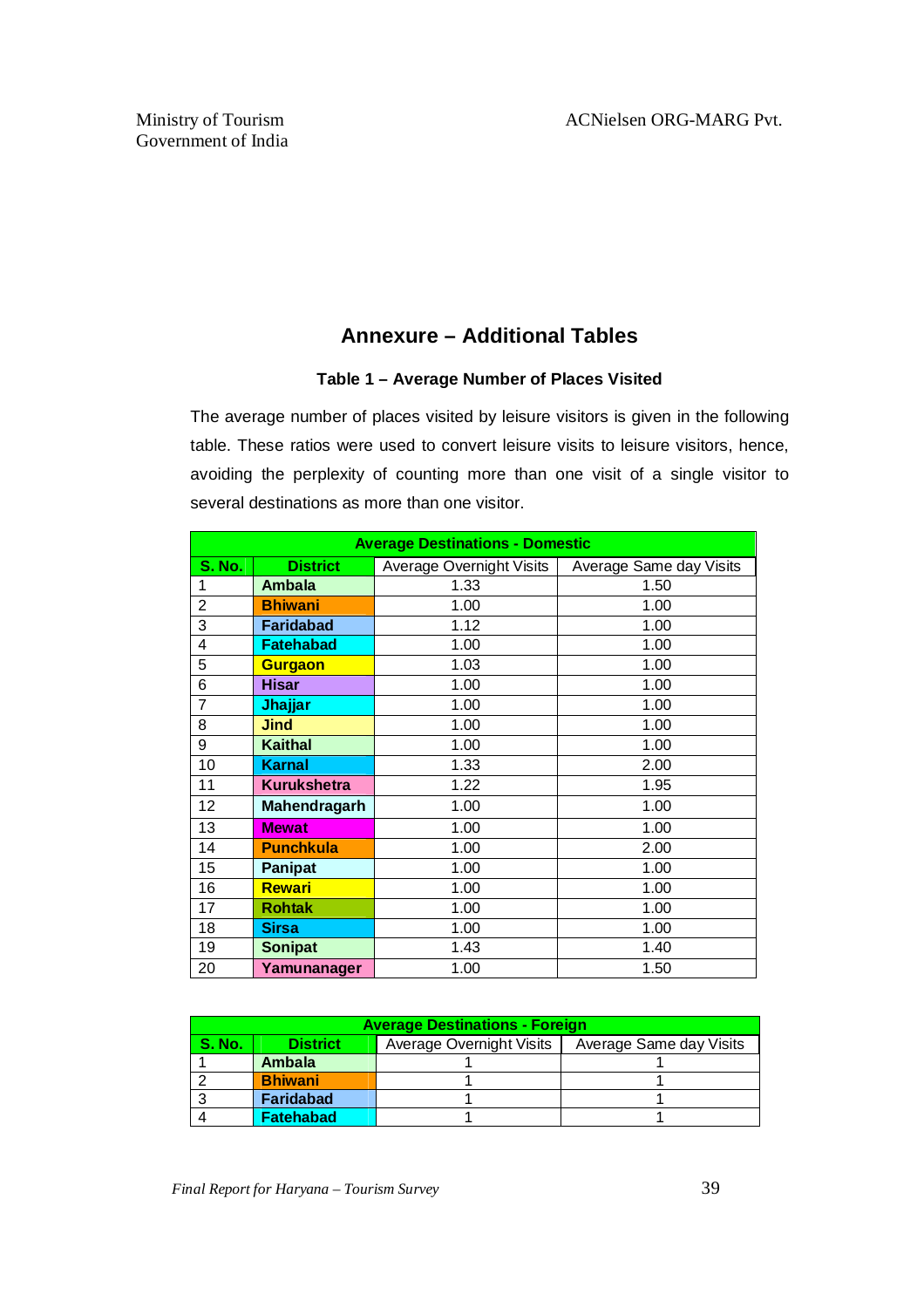#### ACNielsen ORG-MARG Pvt.

# Ministry of Tourism<br>Government of India

| 5  | <b>Gurgaon</b>      |   |
|----|---------------------|---|
| 6  | <b>Hisar</b>        |   |
| 7  | Jhajjar             |   |
| 8  | <b>Jind</b>         |   |
| 9  | <b>Kaithal</b>      |   |
| 10 | <b>Karnal</b>       |   |
| 11 | <b>Kurukshetra</b>  | 2 |
| 12 | <b>Mahendragarh</b> |   |
| 13 | <b>Mewat</b>        |   |
| 14 | <b>Punchkula</b>    | 2 |
| 15 | <b>Panipat</b>      |   |
| 16 | <b>Rewari</b>       |   |
| 17 | <b>Rohtak</b>       |   |
| 18 | <b>Sirsa</b>        |   |
| 19 | <b>Sonipat</b>      |   |
| 20 | Yamunanager         |   |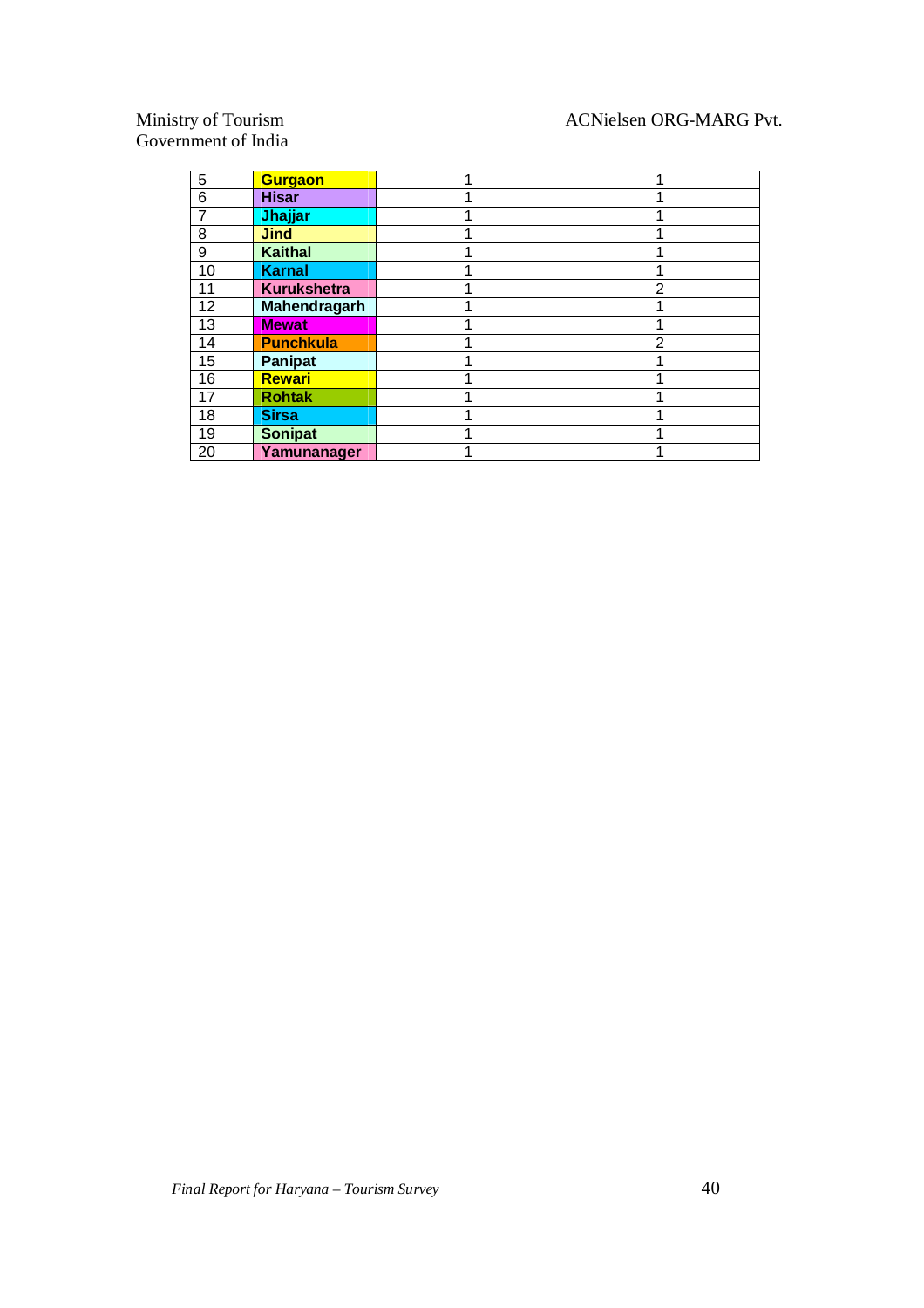#### **Table 2 – Total Number of Visits to the State**

The total number of visits by all visitors is given as below. Total number of visits was calculated by summing up total number of visits by leisure visitors and total number of non-leisure visitors (the number of non-leisure visits was calculated by taking the number of visit by non-leisure visitor).

|                    | <b>Total Domestic Leisure Visits</b> |            |        |        |        |            |        |            |            |        |         |              |         |
|--------------------|--------------------------------------|------------|--------|--------|--------|------------|--------|------------|------------|--------|---------|--------------|---------|
| <b>District</b>    | <b>April</b>                         | <b>May</b> | June   | July   | Aug    | <b>Sep</b> | Oct    | <b>Nov</b> | <b>Dec</b> | Jan    | Feb     | <b>March</b> | Total   |
| Ambala             | 17915                                | 18406      | 19255  | 16239  | 16958  | 19133      | 24095  | 23357      | 22359      | 22991  | 21069   | 23180        | 244959  |
| <b>Bhiwani</b>     | 3356                                 | 3093       | 3260   | 2360   | 2860   | 2860       | 3455   | 3115       | 2247       | 3028   | 2104    | 3104         | 34842   |
| <b>Faridabad</b>   | 17590                                | 18256      | 18681  | 25518  | 27996  | 27996      | 28800  | 27899      | 27251      | 38238  | 901366  | 38868        | 1198459 |
| <b>Fatehabad</b>   | 2606                                 | 2806       | 2990   | 2790   | 2880   | 2880       | 3000   | 2623       | 2260       | 2572   | 1924    | 2324         | 31655   |
| Gurgaon            | 34873                                | 33892      | 35933  | 34313  | 50356  | 50356      | 43395  | 39907      | 34131      | 35999  | 36220   | 45719        | 475093  |
| <b>Hisar</b>       | 14068                                | 13748      | 14299  | 11599  | 10699  | 10699      | 14879  | 13699      | 11254      | 12179  | 9394    | 11694        | 148211  |
| Jhajjar            | 6898                                 | 6861       | 7387   | 4687   | 5187   | 12587      | 12862  | 12387      | 11122      | 11917  | 9788    | 10790        | 112473  |
| Jind               | 4485                                 | 4660       | 5085   | 3461   | 3759   | 4275       | 5011   | 4588       | 4081       | 4725   | 3607    | 3987         | 51723   |
| Kaithal            | 2242                                 | 2054       | 2200   | 2280   | 2099   | 2200       | 2470   | 2120       | 1817       | 2022   | 1343    | 1718         | 24565   |
| Karnal             | 45376                                | 48283      | 51835  | 34833  | 43833  | 49835      | 51385  | 50395      | 48052      | 50471  | 43656   | 50704        | 568657  |
| <b>Kurukshetra</b> | 116562                               | 125848     | 134115 | 116136 | 85193  | 92239      | 103817 | 96246      | 102365     | 105941 | 105105  | 105415       | 1288983 |
| Mahendragarh       | 6510                                 | 7175       | 7294   | 4514   | 5514   | 6294       | 7048   | 6394       | 5506       | 6143   | 5067    | 5491         | 72950   |
| <b>Mewat</b>       | 2254                                 | 2454       | 2606   | 3506   | 3006   | 2406       | 2660   | 2518       | 2213       | 2421   | 1934    | 2448         | 30426   |
| Punchkula          | 56377                                | 60846      | 62150  | 54166  | 48318  | 54305      | 69782  | 63900      | 59306      | 61912  | 55209   | 65576        | 711849  |
| Panipat            | 3425                                 | 3725       | 4050   | 4550   | 4549   | 4634       | 5370   | 4700       | 4179       | 4657   | 3814    | 4106         | 51759   |
| Rewari             | 3937                                 | 4254       | 4443   | 2943   | 2843   | 2643       | 3353   | 3072       | 2425       | 2970   | 2240    | 2358         | 37481   |
| <b>Rohtak</b>      | 7245                                 | 7770       | 8469   | 6469   | 8969   | 8469       | 9588   | 8996       | 8043       | 8816   | 6824    | 8298         | 97956   |
| <b>Sirsa</b>       | 216423                               | 238522     | 260335 | 48852  | 52857  | 68719      | 68719  | 74952      | 71217      | 74195  | 66137   | 71092        | 1312020 |
| Sonipat            | 8724                                 | 8983       | 9770   | 11170  | 10170  | 12470      | 13616  | 12918      | 11420      | 12070  | 10029   | 11280        | 132620  |
| Yamunanager        | 10530                                | 10740      | 11714  | 14714  | 13714  | 10714      | 12894  | 11744      | 11404      | 12091  | 9904    | 13604        | 143767  |
| <b>Total</b>       | 581396                               | 622375     | 665871 | 405101 | 401761 | 445717     | 486200 | 465531     | 442651     | 475357 | 1296733 | 481755       | 6770447 |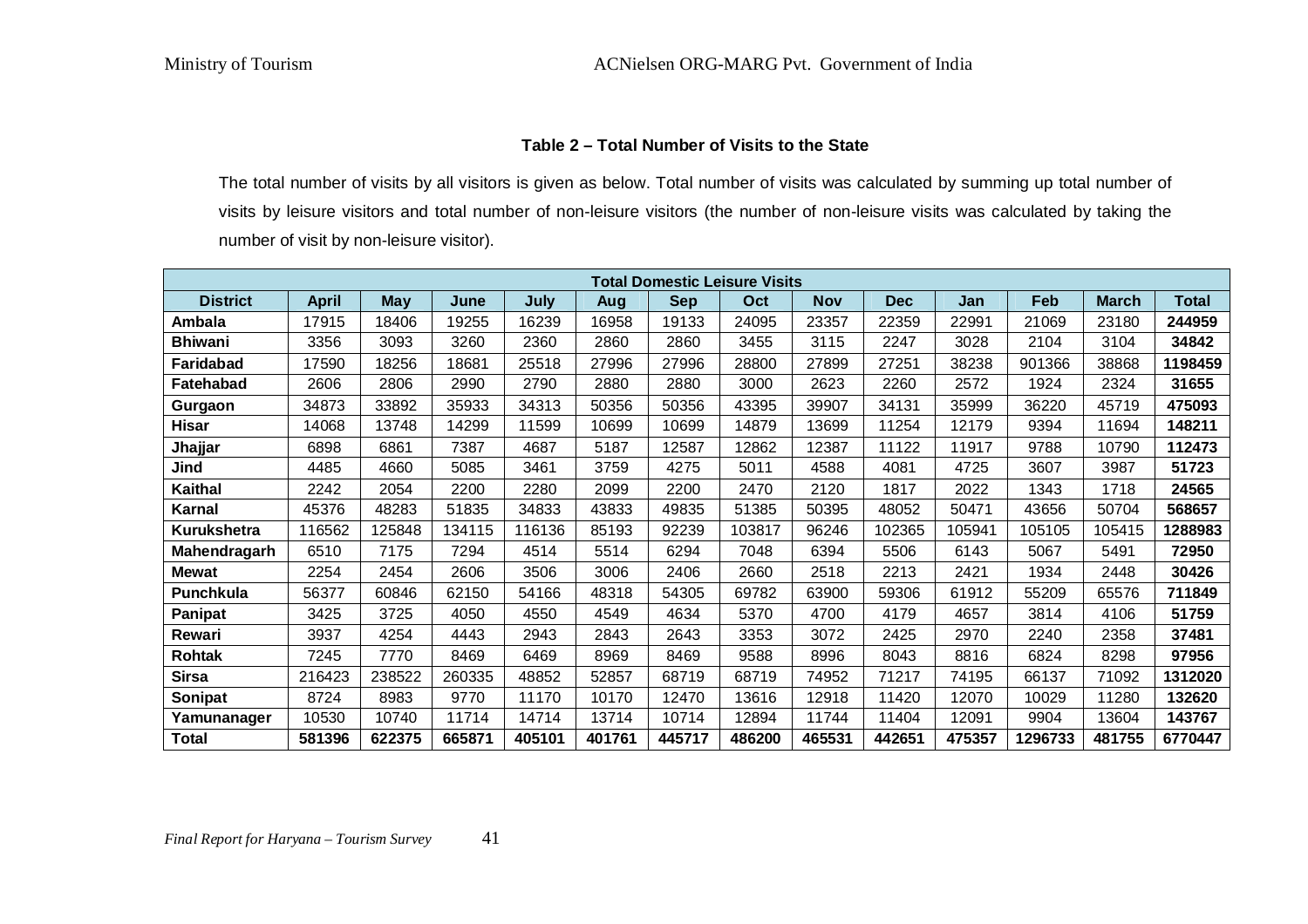|                    | <b>Total Foreign Leisure Visits</b> |             |             |             |      |             |                |                |                |
|--------------------|-------------------------------------|-------------|-------------|-------------|------|-------------|----------------|----------------|----------------|
| <b>District</b>    | <b>April</b>                        | <b>May</b>  | June        | July        | Aug  | <b>Sep</b>  | Oct            | <b>Nov</b>     | <b>Dec</b>     |
| <b>Ambala</b>      | 7                                   | 7           | 11          | 27          | 8    | 33          | 37             | 28             | 22             |
| <b>Bhiwani</b>     | $\Omega$                            | 0           | $\Omega$    | $\Omega$    | 0    | $\Omega$    | $\Omega$       | $\Omega$       | $\Omega$       |
| <b>Faridabad</b>   | 66                                  | 63          | 75          | 1538        | 1260 | 1260        | 1618           | 1495           | 1410           |
| Fatehabad          | 0                                   | 0           | $\mathbf 0$ | $\mathbf 0$ | 0    | $\mathbf 0$ | $\Omega$       | 0              | $\Omega$       |
| Gurgaon            | 115                                 | 95          | 32          | 3052        | 2409 | 2409        | 2647           | 2468           | 2234           |
| <b>Hisar</b>       | 0                                   | 0           | $\Omega$    | 0           | 0    | 0           | 0              | 0              | $\Omega$       |
| Jhajjar            | 0                                   | 0           | $\mathbf 0$ | $\mathbf 0$ | 0    | $\mathbf 0$ | 0              | $\mathbf 0$    | $\mathbf 0$    |
| Jind               | 0                                   | 0           | $\mathbf 0$ | $\mathbf 0$ | 0    | 0           | $\mathbf 0$    | $\mathbf 0$    | 0              |
| <b>Kaithal</b>     | 0                                   | 0           | $\mathbf 0$ | $\mathbf 0$ | 0    | $\mathbf 0$ | $\mathbf 0$    | $\mathbf 0$    | $\mathbf 0$    |
| Karnal             | 10                                  | 5           | 8           | $\Omega$    | 0    | 8           | 8              | 8              | 7              |
| <b>Kurukshetra</b> | 108                                 | 142         | 142         | 121         | 64   | 18          | 10             | 8              | $\overline{7}$ |
| Mahendragarh       | $\mathbf 0$                         | $\mathbf 0$ | $\Omega$    | $\mathbf 0$ | 0    | $\mathbf 0$ | $\mathbf 0$    | $\mathbf 0$    | $\mathbf 0$    |
| <b>Mewat</b>       | 0                                   | 0           | $\Omega$    | $\mathbf 0$ | 0    | $\mathbf 0$ | $\mathbf 0$    | $\mathbf 0$    | $\Omega$       |
| <b>Punchkula</b>   | 114                                 | 123         | 126         | 110         | 76   | 98          | 110            | 78             | 71             |
| Panipat            | 1                                   | 1           | 1           | 1           | 1    | 3           | $\overline{2}$ | $\overline{2}$ | $\overline{2}$ |
| Rewari             | 0                                   | 0           | $\mathbf 0$ | $\mathbf 0$ | 0    | $\mathbf 0$ | $\mathbf 0$    | 0              | $\mathbf 0$    |
| <b>Rohtak</b>      | $\Omega$                            | 0           | $\Omega$    | $\Omega$    | 0    | $\Omega$    | $\Omega$       | $\Omega$       | $\Omega$       |
| <b>Sirsa</b>       | 434                                 | 478         | 522         | 5           | 0    | 138         | 138            | 105            | 98             |
| Sonipat            | $\Omega$                            | $\Omega$    | $\Omega$    | $\mathbf 0$ | 0    | 0           | 0              | $\mathbf 0$    | $\Omega$       |
| Yamunanager        | 0                                   | 0           | $\mathbf 0$ | $\Omega$    | 0    | 0           | $\overline{0}$ | $\Omega$       | $\Omega$       |
| <b>Total</b>       | 855                                 | 914         | 917         | 4853        | 3817 | 3964        | 4569           | 4192           | 3852           |

 *Final Report for Haryana – Tourism Survey* 42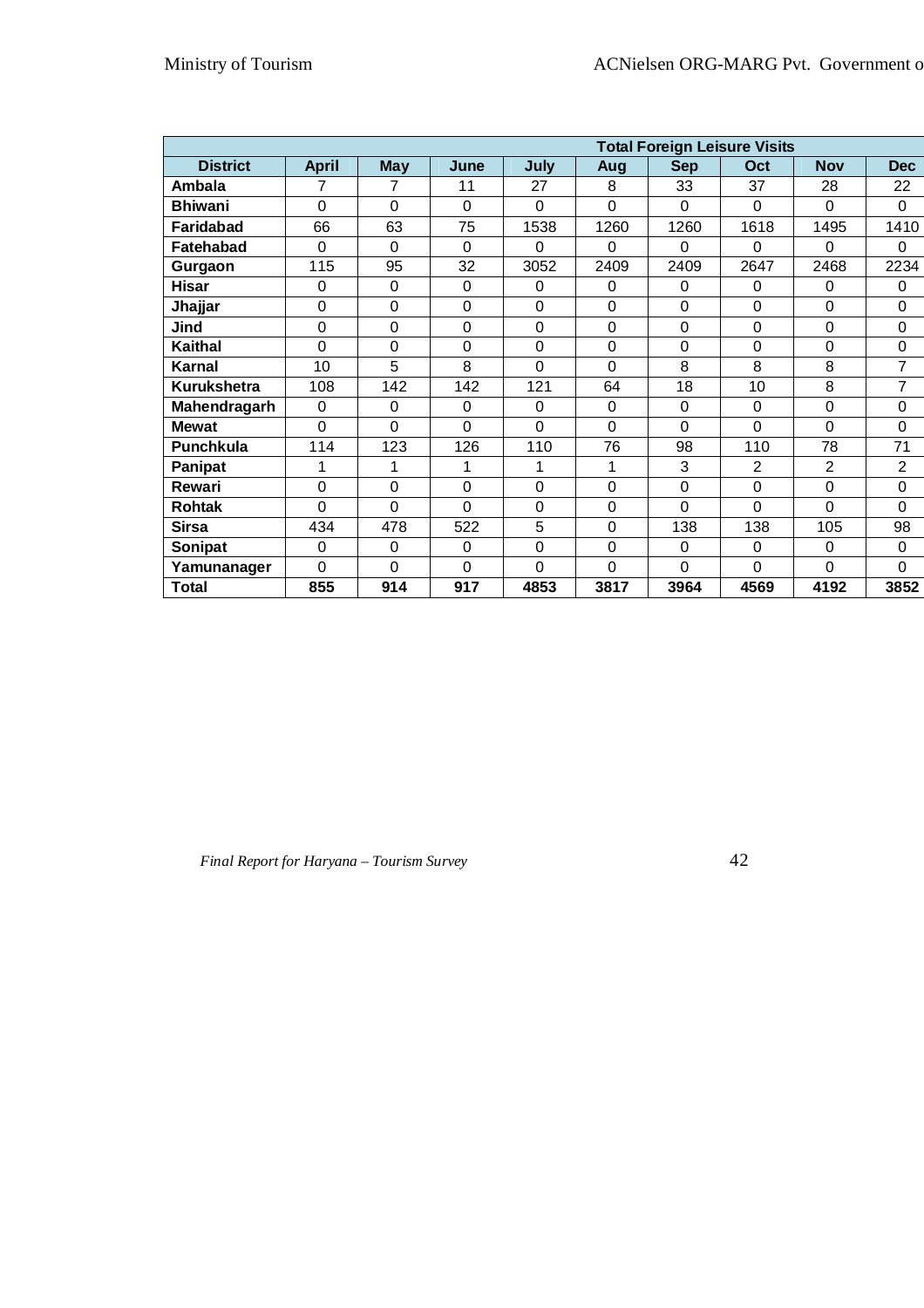### **Annexure – Supplementary Tables**

#### **Table 1 : Percentage and estimated number of Domestic Leisure Tourists/ Visitors from other State in the month of April 2011**

| <b>State</b>            | <b>Absolute Number</b> | Percentage |
|-------------------------|------------------------|------------|
| Haryana (Same State)    | 331965                 | 70.23%     |
| <b>Himachal Pradesh</b> | 6265                   | 1.33%      |
| Gujarat                 | 4343                   | 0.92%      |
| <b>West Bengal</b>      | 4071                   | 0.86%      |
| <b>Bihar</b>            | 3376                   | 0.71%      |
| <b>Orissa</b>           | 2248                   | 0.48%      |
| Punjab                  | 27914                  | 5.91%      |
| <b>Delhi</b>            | 41434                  | 8.77%      |
| <b>Uttrakhand</b>       | 2734                   | 0.58%      |
| Chandigarh              | 45431                  | 9.61%      |
| <b>J&amp;K</b>          | 2884                   | 0.61%      |
| Total                   | 472665                 | 100.00%    |

### **Table 2 : Percentage and estimated number of Domestic Leisure Tourists/ Visitors from other State in the month of May 2011**

| <b>State</b>            | <b>Absolute Number</b> | Percentage |
|-------------------------|------------------------|------------|
| Haryana (Same State)    | 359758                 | 71.20%     |
| <b>Himachal Pradesh</b> | 7377                   | 1.46%      |
| Gujarat                 | 5103                   | 1.01%      |
| <b>West Bengal</b>      | 4808                   | 0.95%      |
| <b>Bihar</b>            | 3991                   | 0.79%      |
| <b>Orissa</b>           | 2695                   | 0.53%      |
| Punjab                  | 31172                  | 6.17%      |
| <b>Delhi</b>            | 41231                  | 8.16%      |
| <b>Uttrakhand</b>       | 4110                   | 0.81%      |
| Chandigarh              | 41685                  | 8.25%      |
| <b>J &amp; K</b>        | 3348                   | 0.66%      |
| Total                   | 505278                 | 100.00%    |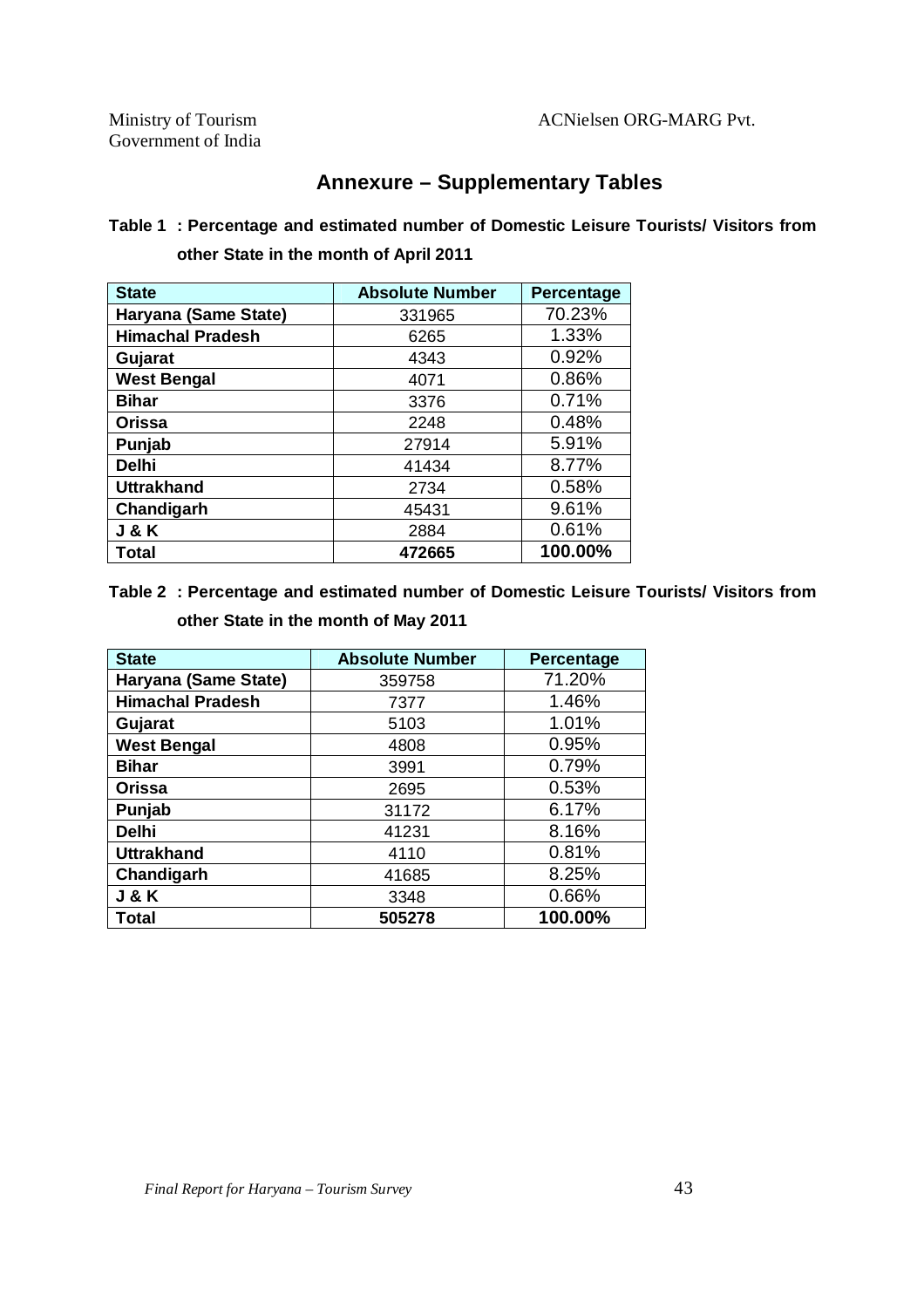Government of India

|  | Table 3 : Percentage and estimated number of Domestic Leisure Tourists/ Visitors from |  |  |  |
|--|---------------------------------------------------------------------------------------|--|--|--|
|  | other State in the month of June 2011                                                 |  |  |  |

| <b>State</b>            | <b>Absolute Number</b> | Percentage |
|-------------------------|------------------------|------------|
|                         |                        |            |
| Haryana (Same State)    | 393166                 | 72.50%     |
| <b>Himachal Pradesh</b> | 8407                   | 1.55%      |
| Gujarat                 | 6021                   | 1.11%      |
| <b>West Bengal</b>      | 5086                   | 0.94%      |
| <b>Bihar</b>            | 4168                   | 0.77%      |
| <b>Orissa</b>           | 2807                   | 0.52%      |
| Punjab                  | 32115                  | 5.92%      |
| <b>Delhi</b>            | 40407                  | 7.45%      |
| <b>Uttrakhand</b>       | 9406                   | 1.73%      |
| Chandigarh              | 37401                  | 6.90%      |
| <b>J&amp;K</b>          | 3314                   | 0.61%      |
| Total                   | 542298                 | 100.00%    |

### **Table 4 : Percentage and estimated number of Domestic Leisure Tourists/ Visitors from**

| <b>State</b>            | <b>Absolute Number</b> | Percentage |
|-------------------------|------------------------|------------|
| Haryana (Same State)    | 217019                 | 71.49%     |
| <b>Himachal Pradesh</b> | 5686                   | 1.87%      |
| Gujarat                 | 3954                   | 1.30%      |
| <b>West Bengal</b>      | 3758                   | 1.24%      |
| <b>Bihar</b>            | 3266                   | 1.08%      |
| <b>Orissa</b>           | 2389                   | 0.79%      |
| Punjab                  | 17659                  | 5.82%      |
| <b>Delhi</b>            | 21322                  | 7.02%      |
| <b>Uttrakhand</b>       | 5960                   | 1.96%      |
| Chandigarh              | 20621                  | 6.79%      |
| <b>J &amp; K</b>        | 1932                   | 0.64%      |
| Total                   | 303566                 | 100.00%    |

**other State in the month of July 2011**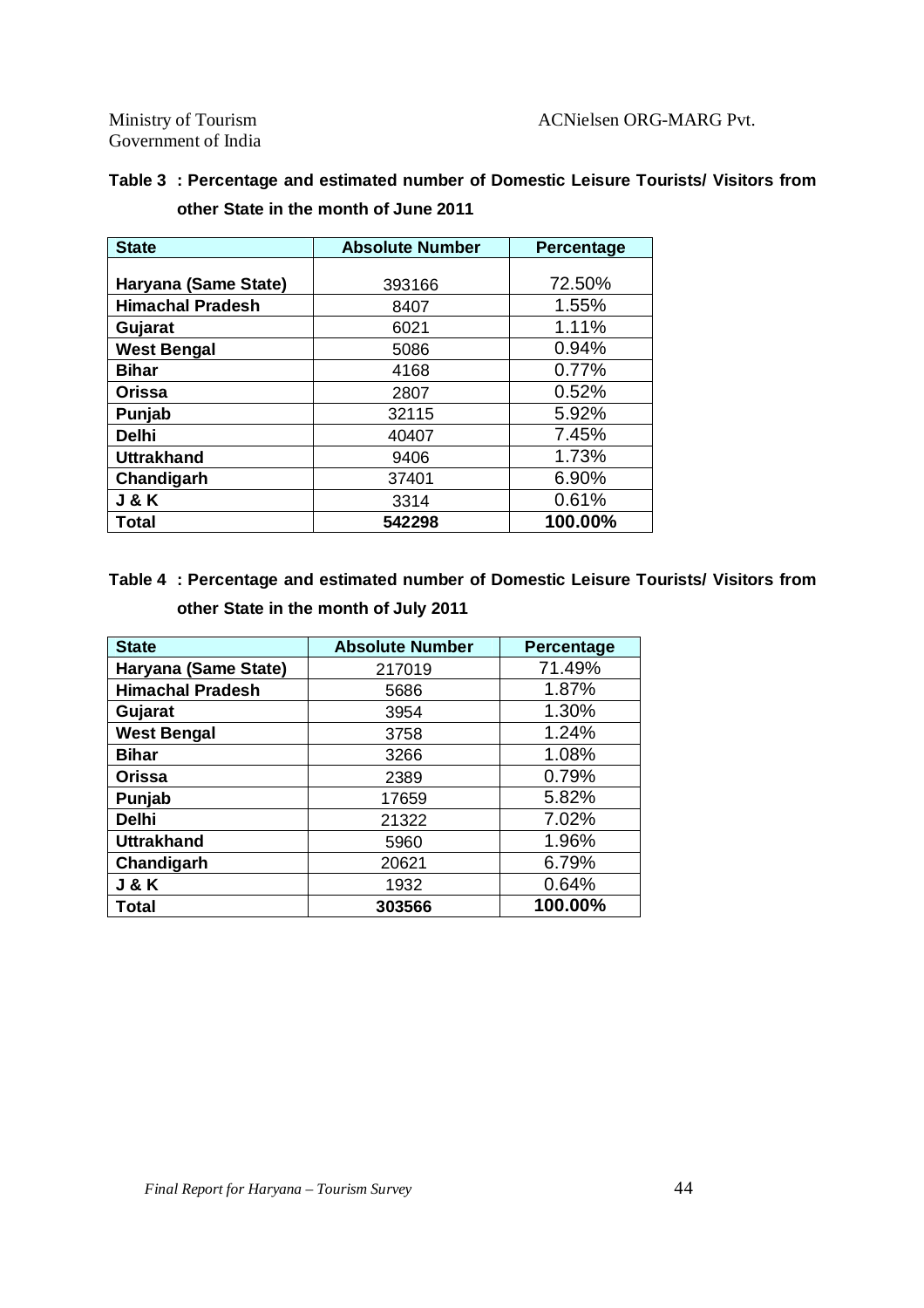### **Table 5 : Percentage and estimated number of Domestic Leisure Tourists/ Visitors from other State in the month of August 2011**

| <b>State</b>            | <b>Absolute Number</b> | Percentage |
|-------------------------|------------------------|------------|
| Haryana (Same State)    | 218605                 | 70.28%     |
| <b>Himachal Pradesh</b> | 4106                   | 1.32%      |
| Gujarat                 | 2831                   | 0.91%      |
| <b>West Bengal</b>      | 2675                   | 0.86%      |
| <b>Bihar</b>            | 2208                   | 0.71%      |
| <b>Orissa</b>           | 1462                   | 0.47%      |
| Punjab                  | 18352                  | 5.90%      |
| <b>Delhi</b>            | 27248                  | 8.76%      |
| <b>Uttrakhand</b>       | 1773                   | 0.57%      |
| Chandigarh              | 29892                  | 9.61%      |
| <b>J&amp;K</b>          | 1897                   | 0.61%      |
| <b>Total</b>            | 311049                 | 100.00%    |

**Table 6 : Percentage and estimated number of Domestic Leisure Tourists/ Visitors from** 

**other State in the month of September 2011**

| <b>State</b>            | <b>Absolute Number</b> | Percentage |
|-------------------------|------------------------|------------|
| Haryana (Same State)    | 235318                 | 70.90%     |
| <b>Himachal Pradesh</b> | 4314                   | 1.30%      |
| Gujarat                 | 2854                   | 0.86%      |
| <b>West Bengal</b>      | 2755                   | 0.83%      |
| <b>Bihar</b>            | 2390                   | 0.72%      |
| <b>Orissa</b>           | 1583                   | 0.48%      |
| Punjab                  | 19349                  | 5.83%      |
| <b>Delhi</b>            | 28910                  | 8.71%      |
| <b>Uttrakhand</b>       | 1825                   | 0.55%      |
| Chandigarh              | 30619                  | 9.23%      |
| <b>J&amp;K</b>          | 1991                   | 0.60%      |
| Total                   | 331908                 | 100.00%    |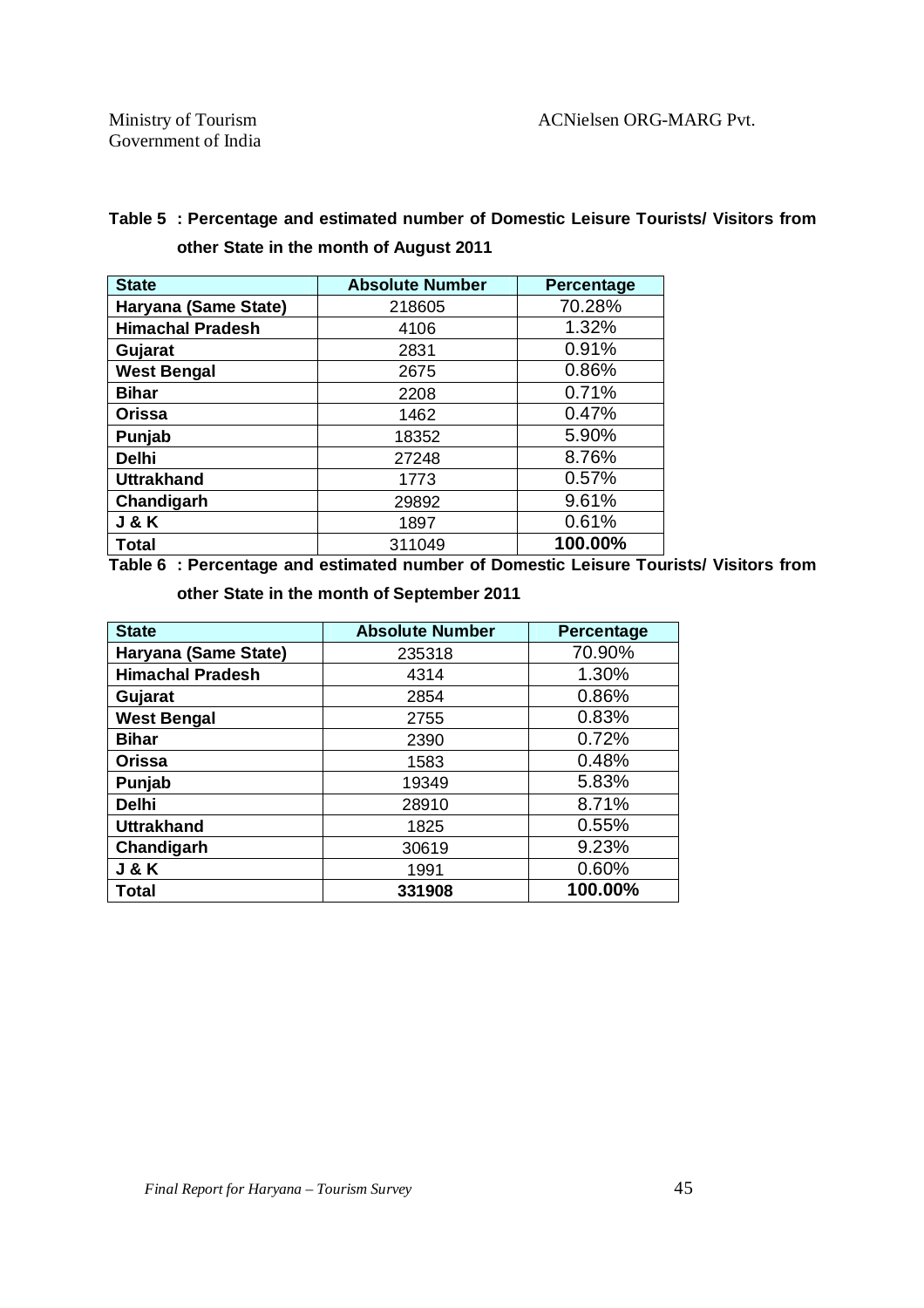| <b>State</b>            | <b>Absolute Number</b> | <b>Percentage</b> |
|-------------------------|------------------------|-------------------|
| Haryana (Same State)    | 261494                 | 71.10%            |
| <b>Himachal Pradesh</b> | 4744                   | 1.29%             |
| Gujarat                 | 3089                   | 0.84%             |
| <b>West Bengal</b>      | 2942                   | 0.80%             |
| <b>Bihar</b>            | 2613                   | 0.71%             |
| <b>Orissa</b>           | 1802                   | 0.49%             |
| Punjab                  | 21368                  | 5.81%             |
| <b>Delhi</b>            | 31960                  | 8.69%             |
| <b>Uttrakhand</b>       | 1986                   | 0.54%             |
| Chandigarh              | 33652                  | 9.15%             |
| <b>J&amp;K</b>          | 2133                   | 0.58%             |
| Total                   | 367783                 | 100.00%           |

#### **Table 7 : Percentage and estimated number of Domestic Leisure Tourists/ Visitors from other State in the month of October 2011**

#### **Table 8 : Percentage and estimated number of Domestic Leisure Tourists/ Visitors from other State in the month of November 2011**

| <b>State</b>            | <b>Absolute Number</b> | <b>Percentage</b> |
|-------------------------|------------------------|-------------------|
| Haryana (Same State)    | 248317                 | 70.07%            |
| <b>Himachal Pradesh</b> | 4678                   | 1.32%             |
| Gujarat                 | 3225                   | 0.91%             |
| <b>West Bengal</b>      | 3048                   | 0.86%             |
| <b>Bihar</b>            | 2587                   | 0.73%             |
| <b>Orissa</b>           | 1625                   | 0.46%             |
| Punjab                  | 21909                  | 6.18%             |
| <b>Delhi</b>            | 31045                  | 8.76%             |
| <b>Uttrakhand</b>       | 2087                   | 0.59%             |
| Chandigarh              | 33712                  | 9.51%             |
| <b>J &amp; K</b>        | 2162                   | 0.61%             |
| Total                   | 354395                 | 100.00%           |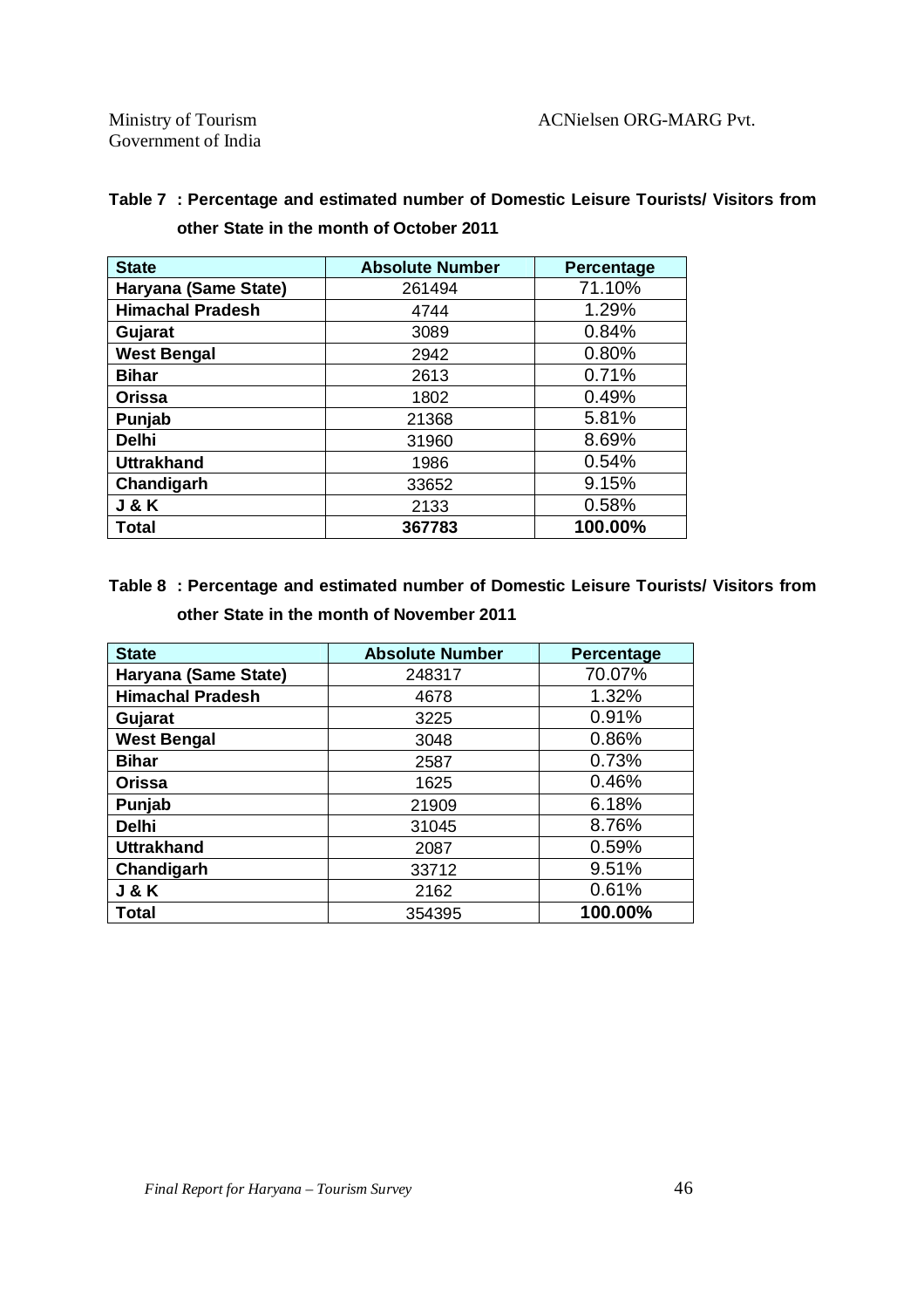#### **Table 9 : Percentage and estimated number of Domestic Leisure Tourists/ Visitors from other State in the month of December 2011**

| <b>State</b>            | <b>Absolute Number</b> | Percentage |
|-------------------------|------------------------|------------|
| Haryana (Same State)    | 234759                 | 70.89%     |
| <b>Himachal Pradesh</b> | 4272                   | 1.29%      |
| Gujarat                 | 2815                   | 0.85%      |
| <b>West Bengal</b>      | 2749                   | 0.83%      |
| <b>Bihar</b>            | 2384                   | 0.72%      |
| <b>Orissa</b>           | 1556                   | 0.47%      |
| Punjab                  | 19505                  | 5.89%      |
| <b>Delhi</b>            | 28844                  | 8.71%      |
| <b>Uttrakhand</b>       | 1788                   | 0.54%      |
| Chandigarh              | 30533                  | 9.22%      |
| <b>J&amp;K</b>          | 1954                   | 0.59%      |
| Total                   | 331159                 | 100.00%    |

#### **Table 10: Percentage and estimated number of Domestic Leisure Tourists/ Visitors from other State in the month of January 2012**

| <b>State</b>            | <b>Absolute Number</b> | Percentage |
|-------------------------|------------------------|------------|
| Haryana (Same State)    | 259838                 | 72.10%     |
| <b>Himachal Pradesh</b> | 4541                   | 1.26%      |
| Gujarat                 | 2631                   | 0.73%      |
| <b>West Bengal</b>      | 2484                   | 0.69%      |
| <b>Bihar</b>            | 2415                   | 0.67%      |
| <b>Orissa</b>           | 1658                   | 0.46%      |
| Punjab                  | 20938                  | 5.81%      |
| <b>Delhi</b>            | 30560                  | 8.48%      |
| <b>Uttrakhand</b>       | 1766                   | 0.49%      |
| Chandigarh              | 31714                  | 8.80%      |
| <b>J&amp;K</b>          | 1838                   | 0.51%      |
| <b>Total</b>            | 360383                 | 100.00%    |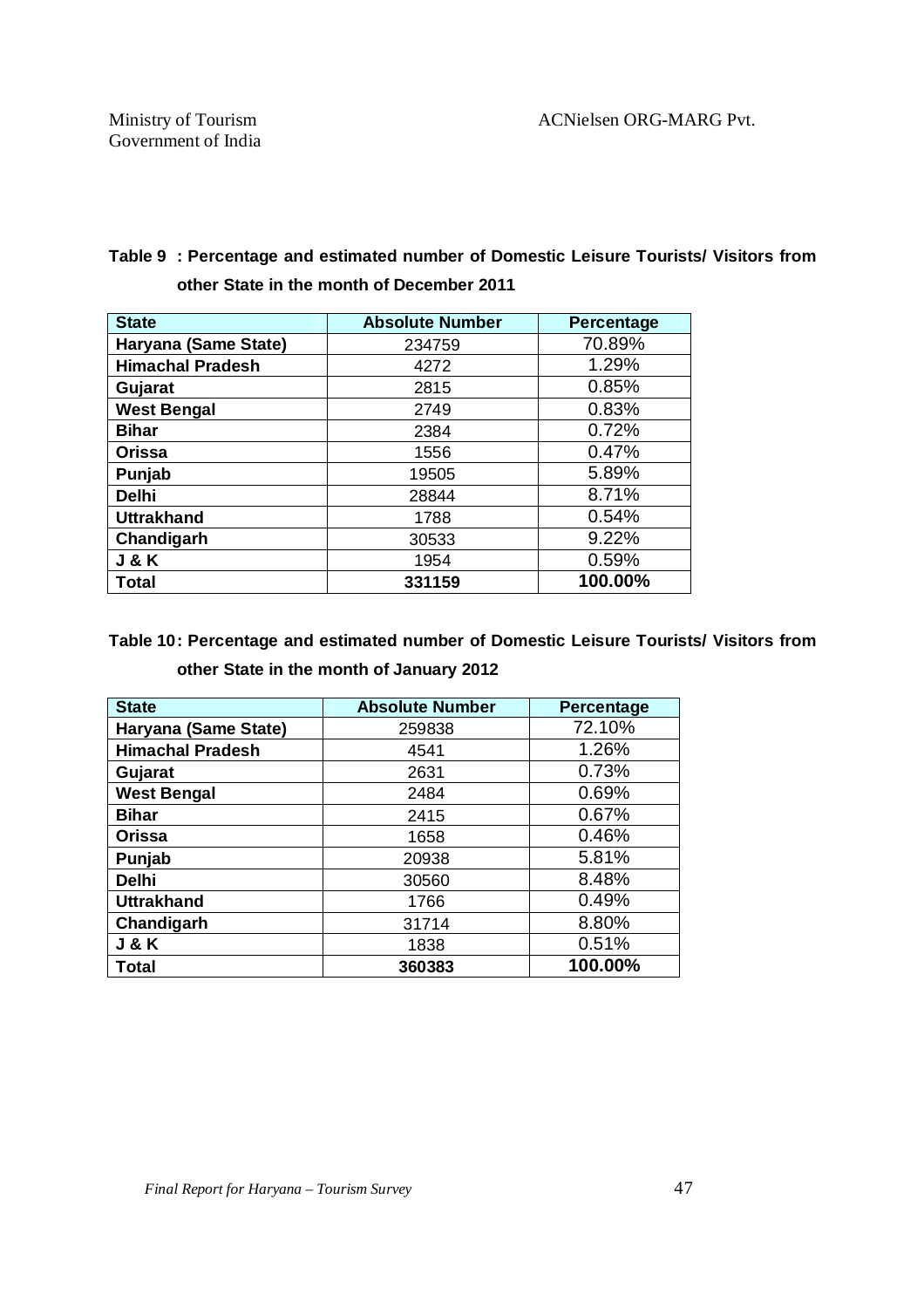#### **Table 11: Percentage and estimated number of Domestic Leisure Tourists/ Visitors from other State in the month of February 2012**

| <b>State</b>            | <b>Absolute Number</b> | Percentage |
|-------------------------|------------------------|------------|
| Haryana (Same State)    | 863101                 | 72.49%     |
| <b>Himachal Pradesh</b> | 18455                  | 1.55%      |
| Gujarat                 | 13216                  | 1.11%      |
| <b>West Bengal</b>      | 11073                  | 0.93%      |
| <b>Bihar</b>            | 9049                   | 0.76%      |
| <b>Orissa</b>           | 6072                   | 0.51%      |
| Punjab                  | 70486                  | 5.92%      |
| <b>Delhi</b>            | 88703                  | 7.45%      |
| <b>Uttrakhand</b>       | 20598                  | 1.73%      |
| Chandigarh              | 82631                  | 6.94%      |
| <b>J&amp;K</b>          | 7263                   | 0.61%      |
| Total                   | 1190647                | 100.00%    |

#### **Table 12: Percentage and estimated number of Domestic Leisure Tourists/ Visitors from other State in the month of March 2012**

| <b>State</b>            | <b>Absolute Number</b> | Percentage |
|-------------------------|------------------------|------------|
| Haryana (Same State)    | 259458                 | 71.50%     |
| <b>Himachal Pradesh</b> | 5262                   | 1.45%      |
| Gujarat                 | 2722                   | 0.75%      |
| <b>West Bengal</b>      | 2540                   | 0.70%      |
| <b>Bihar</b>            | 2504                   | 0.69%      |
| Orissa                  | 1851                   | 0.51%      |
| Punjab                  | 21374                  | 5.89%      |
| <b>Delhi</b>            | 31171                  | 8.59%      |
| <b>Uttrakhand</b>       | 1851                   | 0.51%      |
| Chandigarh              | 32298                  | 8.90%      |
| <b>J&amp;K</b>          | 1848                   | 0.51%      |
| Total                   | 362879                 | 100.00%    |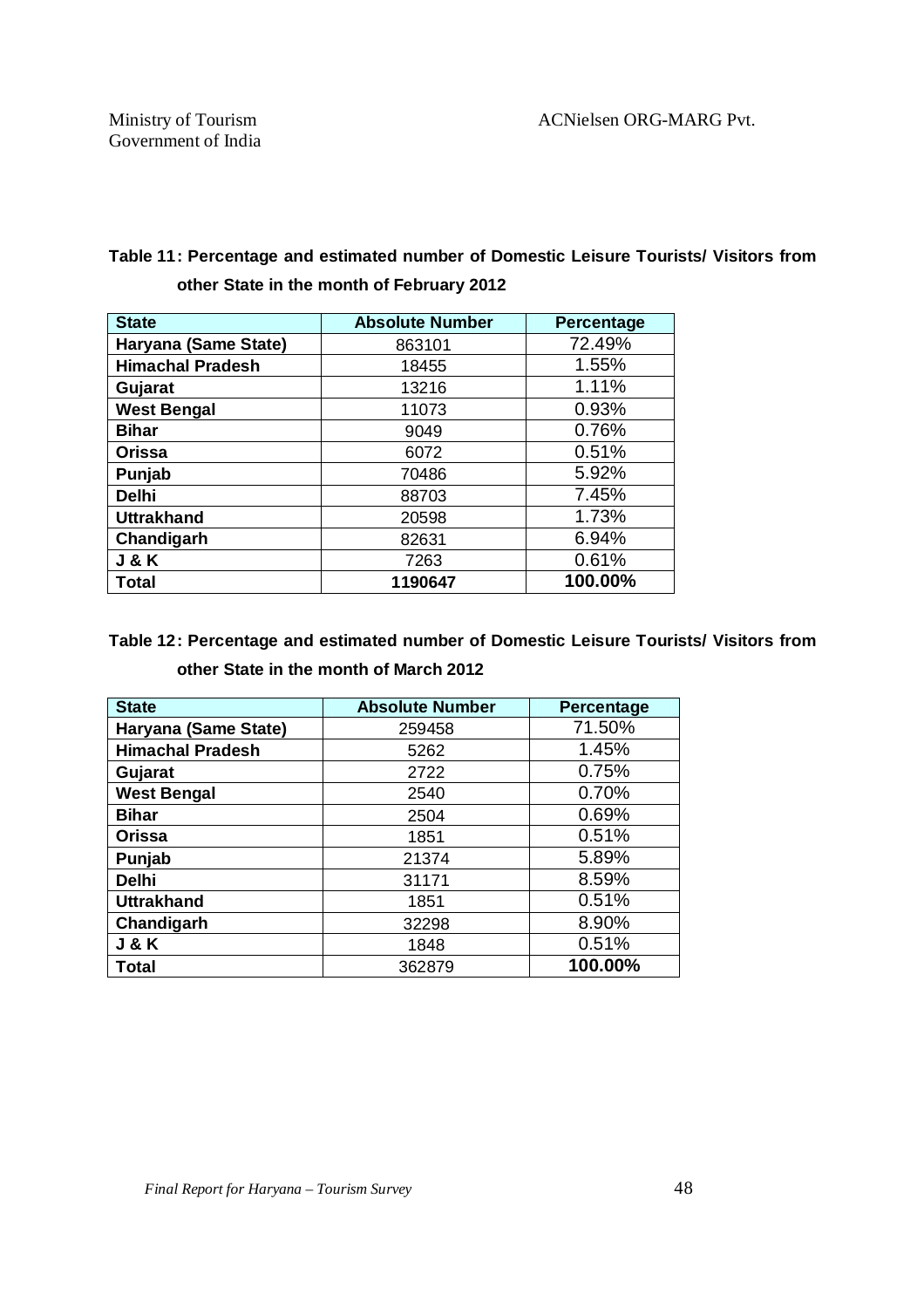| <b>State</b>            | <b>Absolute Number</b> | Percentage |
|-------------------------|------------------------|------------|
| Haryana (Same State)    | 169298                 | 70.25%     |
| <b>Himachal Pradesh</b> | 3058                   | 1.27%      |
| Gujarat                 | 2488                   | 1.03%      |
| <b>West Bengal</b>      | 1947                   | 0.81%      |
| <b>Bihar</b>            | 1682                   | 0.70%      |
| <b>Orissa</b>           | 1114                   | 0.46%      |
| Punjab                  | 14971                  | 6.21%      |
| <b>Delhi</b>            | 21467                  | 8.91%      |
| <b>Uttrakhand</b>       | 1220                   | 0.51%      |
| Chandigarh              | 21219                  | 8.80%      |
| <b>J&amp;K</b>          | 2539                   | 1.05%      |
| Total                   | 241003                 | 100.00%    |

#### **Table 13: Percentage and estimated number of Domestic Non-Leisure Tourists/ Visitors from other State in the month of April 2011**

#### **Table 14: Percentage and estimated number of Domestic Non-Leisure Tourists/ Visitors from other State in the month of May 2011**

| <b>State</b>            | <b>Absolute Number</b> | <b>Percentage</b> |
|-------------------------|------------------------|-------------------|
| Haryana (Same State)    | 176063                 | 70.29%            |
| <b>Himachal Pradesh</b> | 3156                   | 1.26%             |
| Gujarat                 | 2630                   | 1.05%             |
| <b>West Bengal</b>      | 2079                   | 0.83%             |
| <b>Bihar</b>            | 1787                   | 0.71%             |
| Orissa                  | 1176                   | 0.47%             |
| Punjab                  | 15655                  | 6.25%             |
| <b>Delhi</b>            | 22337                  | 8.92%             |
| <b>Uttrakhand</b>       | 1252                   | 0.50%             |
| Chandigarh              | 22092                  | 8.82%             |
| <b>J&amp;K</b>          | 2254                   | 0.90%             |
| Total                   | 250481                 | 100.00%           |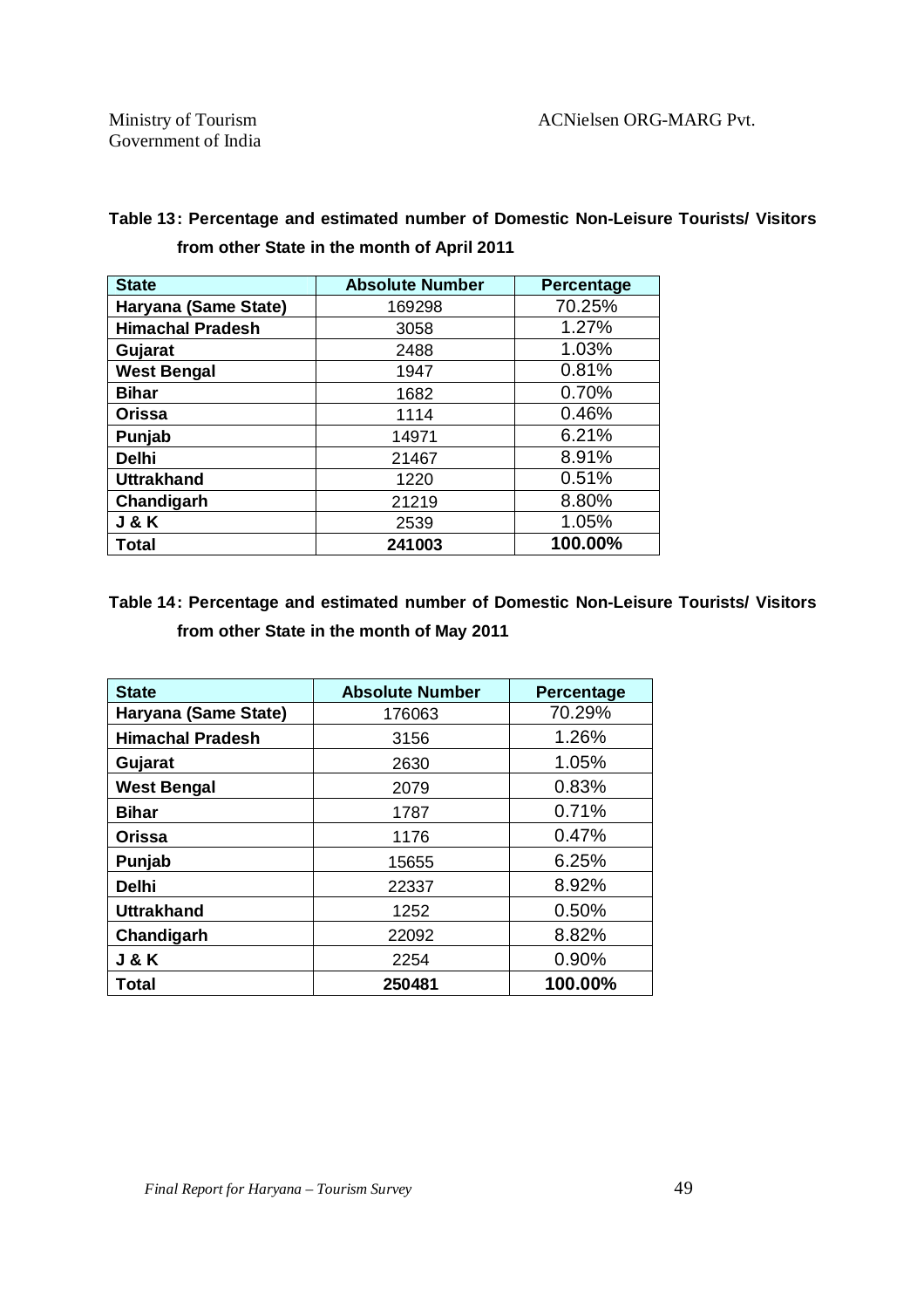| <b>State</b>            | <b>Absolute Number</b> | Percentage |
|-------------------------|------------------------|------------|
| Haryana (Same State)    | 189107                 | 70.69%     |
| <b>Himachal Pradesh</b> | 3920                   | 1.47%      |
| Gujarat                 | 2964                   | 1.11%      |
| <b>West Bengal</b>      | 2432                   | 0.91%      |
| <b>Bihar</b>            | 1817                   | 0.68%      |
| <b>Orissa</b>           | 1354                   | 0.51%      |
| Punjab                  | 17844                  | 6.67%      |
| <b>Delhi</b>            | 21984                  | 8.22%      |
| <b>Uttrakhand</b>       | 1859                   | 0.69%      |
| Chandigarh              | 21539                  | 8.05%      |
| <b>J&amp;K</b>          | 2682                   | 1.00%      |
| <b>Total</b>            | 267502                 | 100.00%    |

#### **Table 15: Percentage and estimated number of Domestic Non-Leisure Tourists/ Visitors from other State in the month of June 2011**

#### **Table 16: Percentage and estimated number of Domestic Non-Leisure Tourists/ Visitors from other State in the month of July 2011**

| <b>State</b>            | <b>Absolute Number</b> | Percentage |
|-------------------------|------------------------|------------|
| Haryana (Same State)    | 157935                 | 69.77%     |
| <b>Himachal Pradesh</b> | 3246                   | 1.43%      |
| Gujarat                 | 2775                   | 1.23%      |
| <b>West Bengal</b>      | 1924                   | 0.85%      |
| <b>Bihar</b>            | 1585                   | 0.70%      |
| <b>Orissa</b>           | 1087                   | 0.48%      |
| Punjab                  | 14125                  | 6.24%      |
| <b>Delhi</b>            | 20192                  | 8.92%      |
| <b>Uttrakhand</b>       | 1132                   | 0.50%      |
| Chandigarh              | 19988                  | 8.83%      |
| <b>J &amp; K</b>        | 2376                   | 1.05%      |
| <b>Total</b>            | 226365                 | 100.00%    |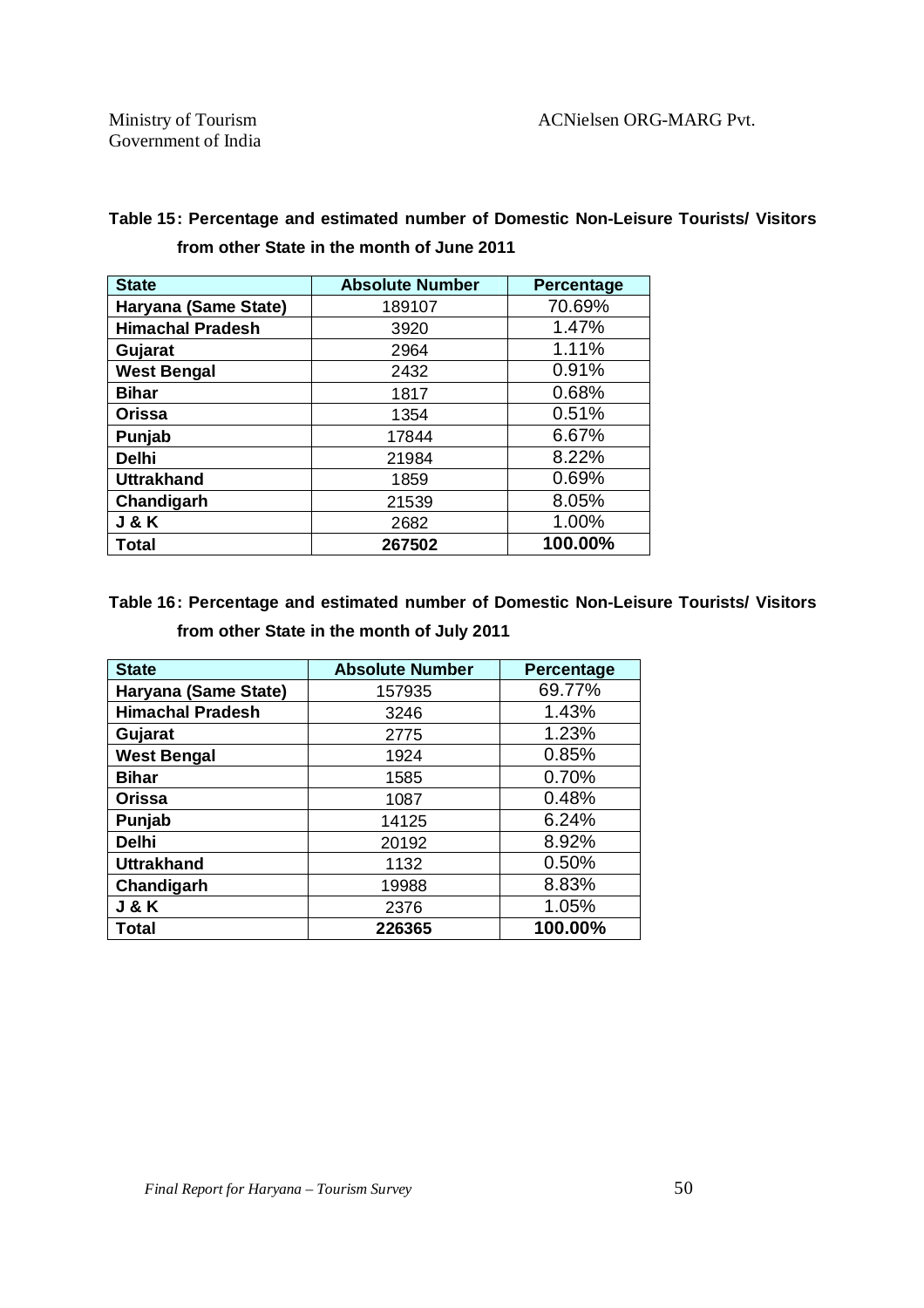| <b>State</b>            | <b>Absolute Number</b> | Percentage |
|-------------------------|------------------------|------------|
| Haryana (Same State)    | 166440                 | 70.25%     |
| <b>Himachal Pradesh</b> | 3081                   | 1.30%      |
| Gujarat                 | 2440                   | 1.03%      |
| <b>West Bengal</b>      | 1895                   | 0.80%      |
| <b>Bihar</b>            | 1635                   | 0.69%      |
| <b>Orissa</b>           | 1090                   | 0.46%      |
| Punjab                  | 14713                  | 6.21%      |
| <b>Delhi</b>            | 21110                  | 8.91%      |
| <b>Uttrakhand</b>       | 1208                   | 0.51%      |
| Chandigarh              | 20873                  | 8.81%      |
| <b>J &amp; K</b>        | 2440                   | 1.03%      |
| <b>Total</b>            | 236925                 | 100.00%    |

#### **Table 17: Percentage and estimated number of Domestic Non-Leisure Tourists/ Visitors from other State in the month of August 2011**

### **Table 18: Percentage and estimated number of Domestic Non-Leisure Tourists/ Visitors from other State in the month of September 2011**

| <b>State</b>            | <b>Absolute Number</b> | Percentage |
|-------------------------|------------------------|------------|
| Haryana (Same State)    | 170272                 | 70.28%     |
| <b>Himachal Pradesh</b> | 3174                   | 1.31%      |
| Gujarat                 | 2520                   | 1.04%      |
| <b>West Bengal</b>      | 2011                   | 0.83%      |
| <b>Bihar</b>            | 1720                   | 0.71%      |
| <b>Orissa</b>           | 1114                   | 0.46%      |
| Punjab                  | 15118                  | 6.24%      |
| <b>Delhi</b>            | 21611                  | 8.92%      |
| <b>Uttrakhand</b>       | 1187                   | 0.49%      |
| Chandigarh              | 21369                  | 8.82%      |
| <b>J&amp;K</b>          | 2180                   | 0.90%      |
| <b>Total</b>            | 242276                 | 100.00%    |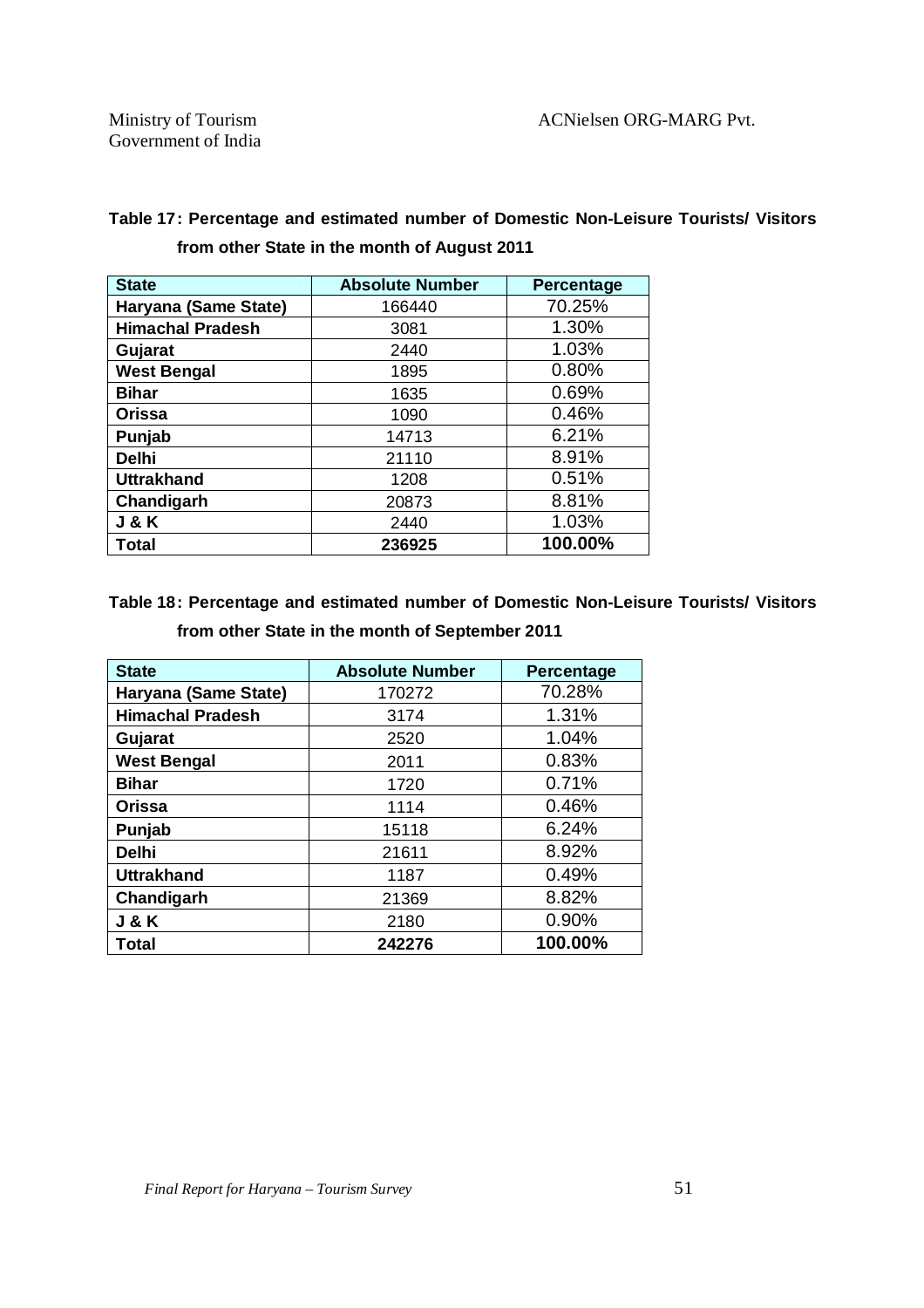| <b>State</b>            | <b>Absolute Number</b> | Percentage |
|-------------------------|------------------------|------------|
| Haryana (Same State)    | 180596                 | 70.69%     |
| <b>Himachal Pradesh</b> | 3730                   | 1.46%      |
| Gujarat                 | 2810                   | 1.10%      |
| <b>West Bengal</b>      | 2299                   | 0.90%      |
| <b>Bihar</b>            | 1735                   | 0.68%      |
| <b>Orissa</b>           | 1277                   | 0.50%      |
| Punjab                  | 17242                  | 6.75%      |
| <b>Delhi</b>            | 20935                  | 8.19%      |
| <b>Uttrakhand</b>       | 1783                   | 0.70%      |
| Chandigarh              | 20694                  | 8.10%      |
| <b>J &amp; K</b>        | 2375                   | 0.93%      |
| Total                   | 255476                 | 100.00%    |

#### **Table 19: Percentage and estimated number of Domestic Non-Leisure Tourists/ Visitors from other State in the month of October 2011**

#### **Table 20: Percentage and estimated number of Domestic Non-Leisure Tourists/ Visitors from other State in the month of November 2011**

| <b>State</b>            | <b>Absolute Number</b> | Percentage |
|-------------------------|------------------------|------------|
| Haryana (Same State)    | 169445                 | 70.25%     |
| <b>Himachal Pradesh</b> | 3304                   | 1.37%      |
| Gujarat                 | 2460                   | 1.02%      |
| <b>West Bengal</b>      | 1905                   | 0.79%      |
| <b>Bihar</b>            | 1664                   | 0.69%      |
| <b>Orissa</b>           | 1110                   | 0.46%      |
| Punjab                  | 14955                  | 6.20%      |
| <b>Delhi</b>            | 21467                  | 8.90%      |
| <b>Uttrakhand</b>       | 1206                   | 0.50%      |
| Chandigarh              | 21226                  | 8.80%      |
| <b>J&amp;K</b>          | 2460                   | 1.02%      |
| Total                   | 241202                 | 100.00%    |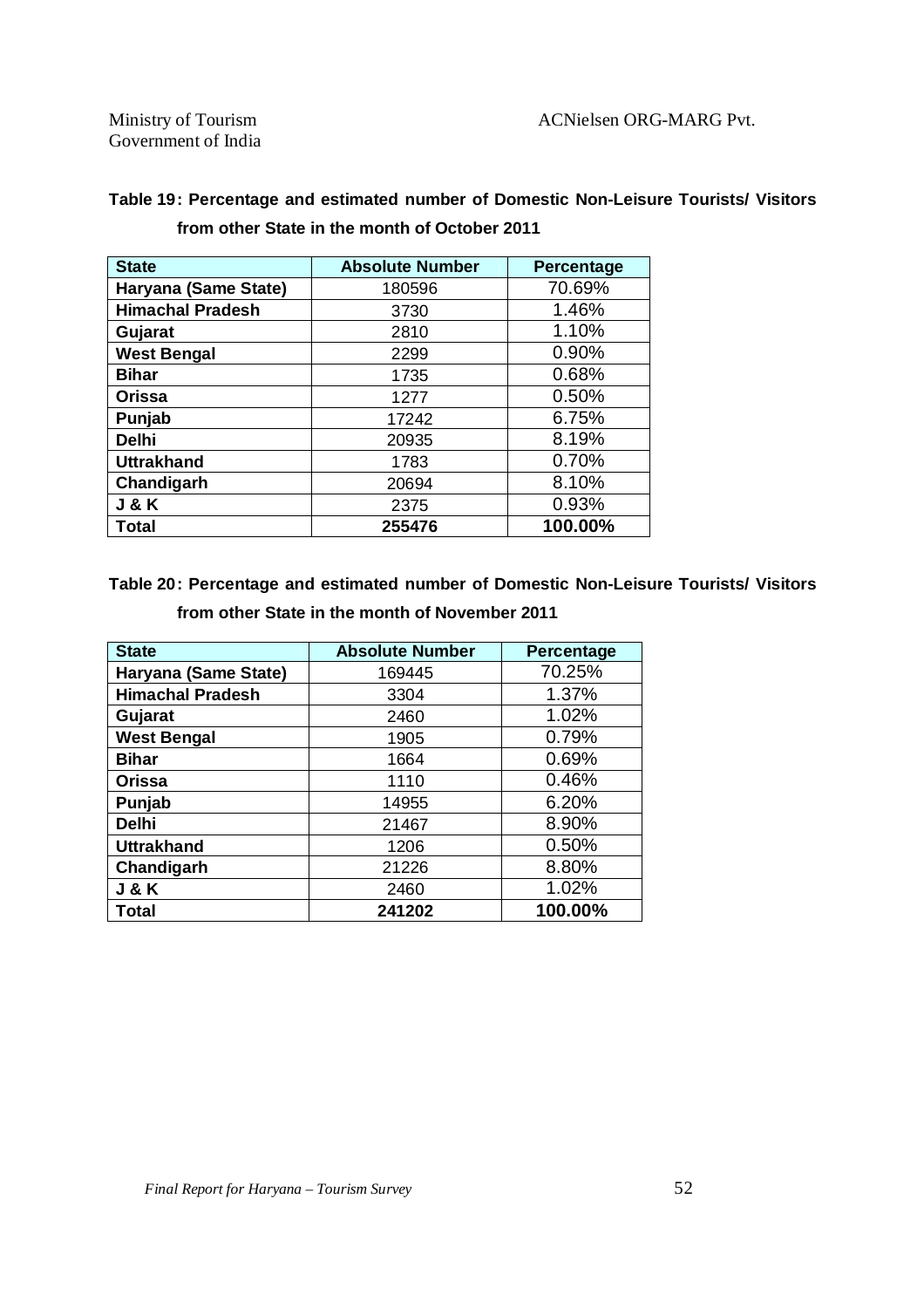| <b>State</b>            | <b>Absolute Number</b> | Percentage |
|-------------------------|------------------------|------------|
| Haryana (Same State)    | 154898                 | 69.82%     |
| <b>Himachal Pradesh</b> | 3173                   | 1.43%      |
| Gujarat                 | 2707                   | 1.22%      |
| <b>West Bengal</b>      | 1864                   | 0.84%      |
| <b>Bihar</b>            | 1553                   | 0.70%      |
| Orissa                  | 1065                   | 0.48%      |
| Punjab                  | 13822                  | 6.23%      |
| <b>Delhi</b>            | 19789                  | 8.92%      |
| <b>Uttrakhand</b>       | 1109                   | 0.50%      |
| Chandigarh              | 19567                  | 8.82%      |
| <b>J&amp;K</b>          | 2307                   | 1.04%      |
| Total                   | 221854                 | 100.00%    |

#### **Table 21: Percentage and estimated number of Domestic Non-Leisure Tourists/ Visitors from other State in the month of December 2011**

#### **Table 22: Percentage and estimated number of Domestic Non-Leisure Tourists/ Visitors**

| <b>State</b>            | <b>Absolute Number</b> | <b>Percentage</b> |
|-------------------------|------------------------|-------------------|
| Haryana (Same State)    | 157407                 | 70.25%            |
| <b>Himachal Pradesh</b> | 2980                   | 1.33%             |
| Gujarat                 | 2285                   | 1.02%             |
| <b>West Bengal</b>      | 1837                   | 0.82%             |
| <b>Bihar</b>            | 1546                   | 0.69%             |
| <b>Orissa</b>           | 1053                   | 0.47%             |
| Punjab                  | 13892                  | 6.20%             |
| <b>Delhi</b>            | 19942                  | 8.90%             |
| <b>Uttrakhand</b>       | 1120                   | 0.50%             |
| Chandigarh              | 19718                  | 8.80%             |
| <b>J&amp;K</b>          | 2285                   | 1.02%             |
| Total                   | 224065                 | 100.00%           |

**from other State in the month of January 2012**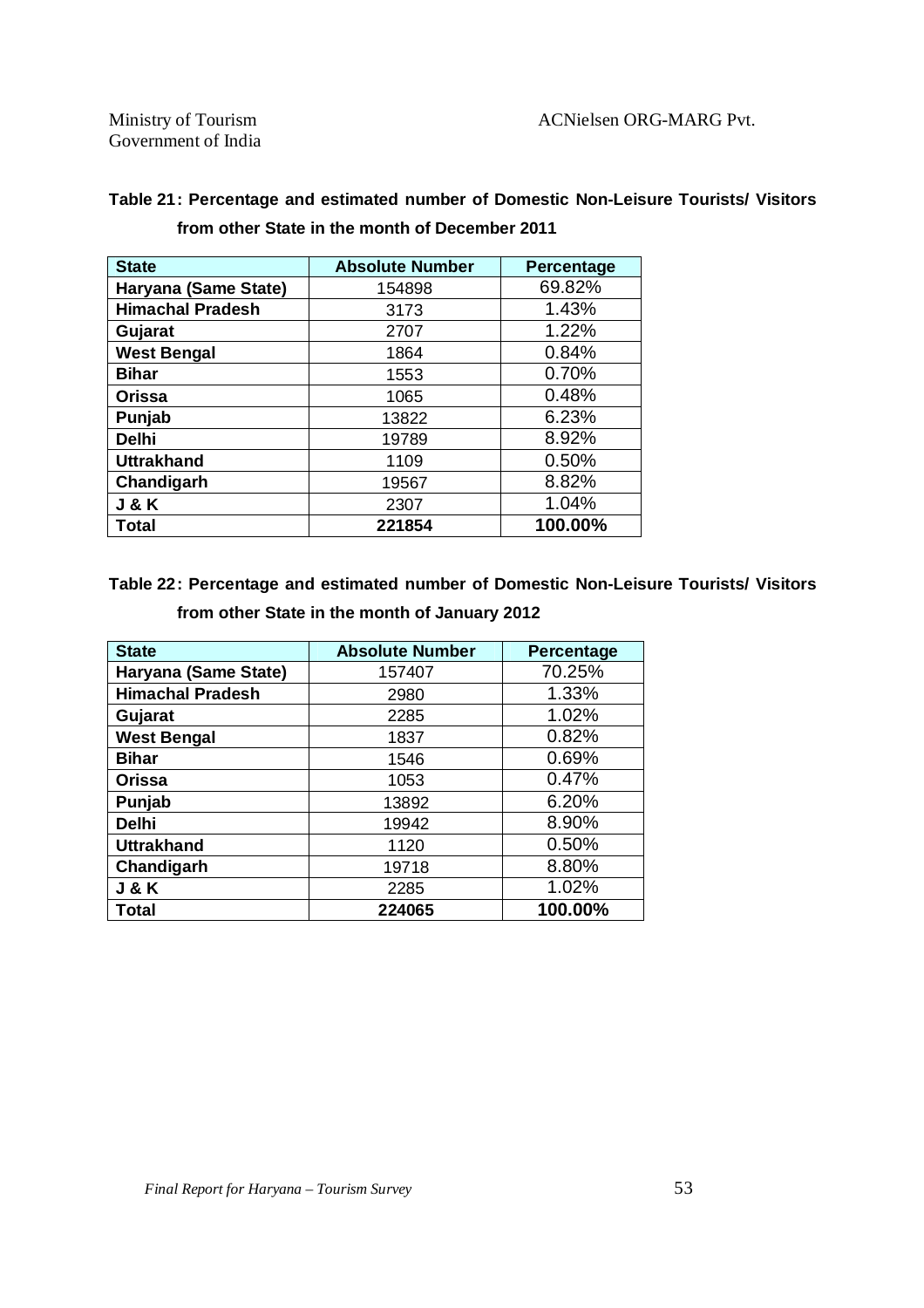| <b>State</b>            | <b>Absolute Number</b> | <b>Percentage</b> |
|-------------------------|------------------------|-------------------|
| Haryana (Same State)    | 269982                 | 71.23%            |
| <b>Himachal Pradesh</b> | 5345                   | 1.41%             |
| Gujarat                 | 4169                   | 1.10%             |
| <b>West Bengal</b>      | 3373                   | 0.89%             |
| <b>Bihar</b>            | 2653                   | 0.70%             |
| <b>Orissa</b>           | 1895                   | 0.50%             |
| Punjab                  | 24258                  | 6.40%             |
| <b>Delhi</b>            | 31118                  | 8.21%             |
| <b>Uttrakhand</b>       | 1933                   | 0.51%             |
| Chandigarh              | 30512                  | 8.05%             |
| <b>J &amp; K</b>        | 3790                   | 1.00%             |
| Total                   | 379028                 | 100.00%           |

#### **Table 23: Percentage and estimated number of Domestic Non-Leisure Tourists/ Visitors from other State in the month of February 2012**

#### **Table 24: Percentage and estimated number of Domestic Non-Leisure Tourists/ Visitors from other State in the month of March 2012**

| <b>State</b>            | <b>Absolute Number</b> | Percentage |
|-------------------------|------------------------|------------|
| Haryana (Same State)    | 159323                 | 69.80%     |
| <b>Himachal Pradesh</b> | 3264                   | 1.43%      |
| Gujarat                 | 2785                   | 1.22%      |
| <b>West Bengal</b>      | 1917                   | 0.84%      |
| <b>Bihar</b>            | 1598                   | 0.70%      |
| <b>Orissa</b>           | 1096                   | 0.48%      |
| Punjab                  | 14266                  | 6.25%      |
| <b>Delhi</b>            | 20361                  | 8.92%      |
| <b>Uttrakhand</b>       | 1141                   | 0.50%      |
| Chandigarh              | 20132                  | 8.82%      |
| <b>J&amp;K</b>          | 2374                   | 1.04%      |
| <b>Total</b>            | 228257                 | 100.00%    |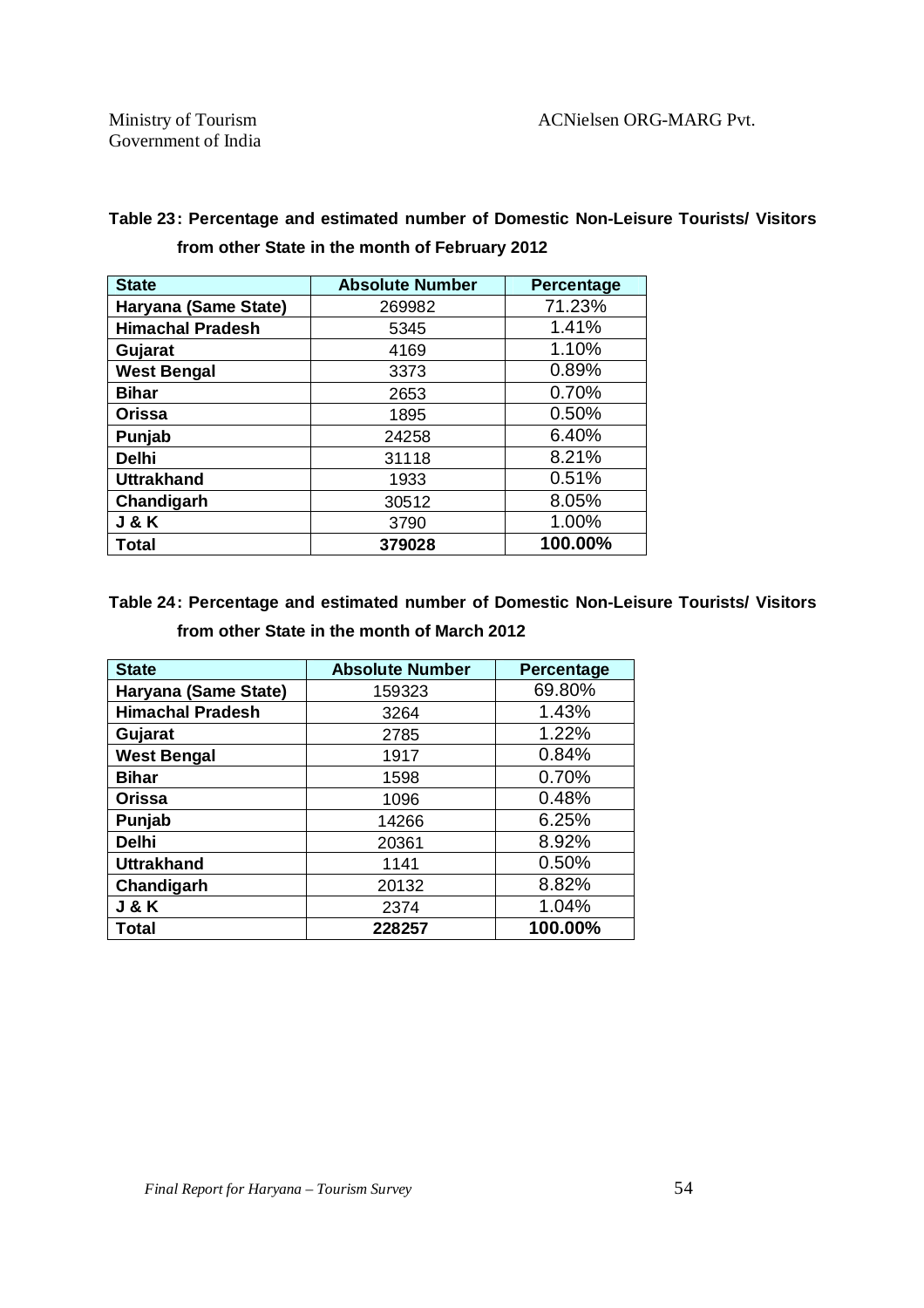Government of India

| Table 25: Percentage and estimated number of Foreign Leisure Tourists/ Visitors from |  |  |  |
|--------------------------------------------------------------------------------------|--|--|--|
| other State in the month of April 2011                                               |  |  |  |

| <b>Country</b>   | <b>Absolute Number</b> | Percentage |
|------------------|------------------------|------------|
| <b>UAE</b>       | 137                    | 16.04%     |
| UK               | 190                    | 22.25%     |
| <b>Russia</b>    | 26                     | 3.04%      |
| <b>Australia</b> | 121                    | 14.17%     |
| <b>USA</b>       | 214                    | 25.06%     |
| Canada           | 94                     | 11.01%     |
| <b>Singapore</b> | 33                     | 3.86%      |
| Saudi Arabia     | 34                     | 3.98%      |
| <b>Nepal</b>     | 5                      | 0.59%      |
| Total            | 854                    | 100.00%    |

**Table 26: Percentage and estimated number of Foreign Leisure Tourists/ Visitors from other State in the month of May 2011**

| <b>Country</b>   | <b>Absolute Number</b> | <b>Percentage</b> |
|------------------|------------------------|-------------------|
| <b>UAE</b>       | 147                    | 16.08%            |
| <b>UK</b>        | 203                    | 22.21%            |
| <b>Russia</b>    | 28                     | 3.06%             |
| <b>Australia</b> | 132                    | 14.44%            |
| <b>USA</b>       | 227                    | 24.84%            |
| Canada           | 101                    | 11.05%            |
| <b>Singapore</b> | 33                     | 3.61%             |
| Saudi Arabia     | 36                     | 3.94%             |
| <b>Nepal</b>     |                        | 0.77%             |
| Total            | 914                    | 100.00%           |

**Table 27: Percentage and estimated number of Foreign Leisure Tourists/ Visitors from other State in the month of June 2011**

| <b>Country</b>   | <b>Absolute Number</b> | Percentage |
|------------------|------------------------|------------|
| <b>UAE</b>       | 145                    | 15.83%     |
| UK               | 204                    | 22.27%     |
| <b>Russia</b>    | 26                     | 2.84%      |
| <b>Australia</b> | 134                    | 14.63%     |
| <b>USA</b>       | 225                    | 24.56%     |
| Canada           | 103                    | 11.24%     |
| <b>Singapore</b> | 34                     | 3.71%      |
| Saudi Arabia     | 37                     | 4.04%      |
| <b>Nepal</b>     | 8                      | 0.87%      |
| Total            | 916                    | 100.00%    |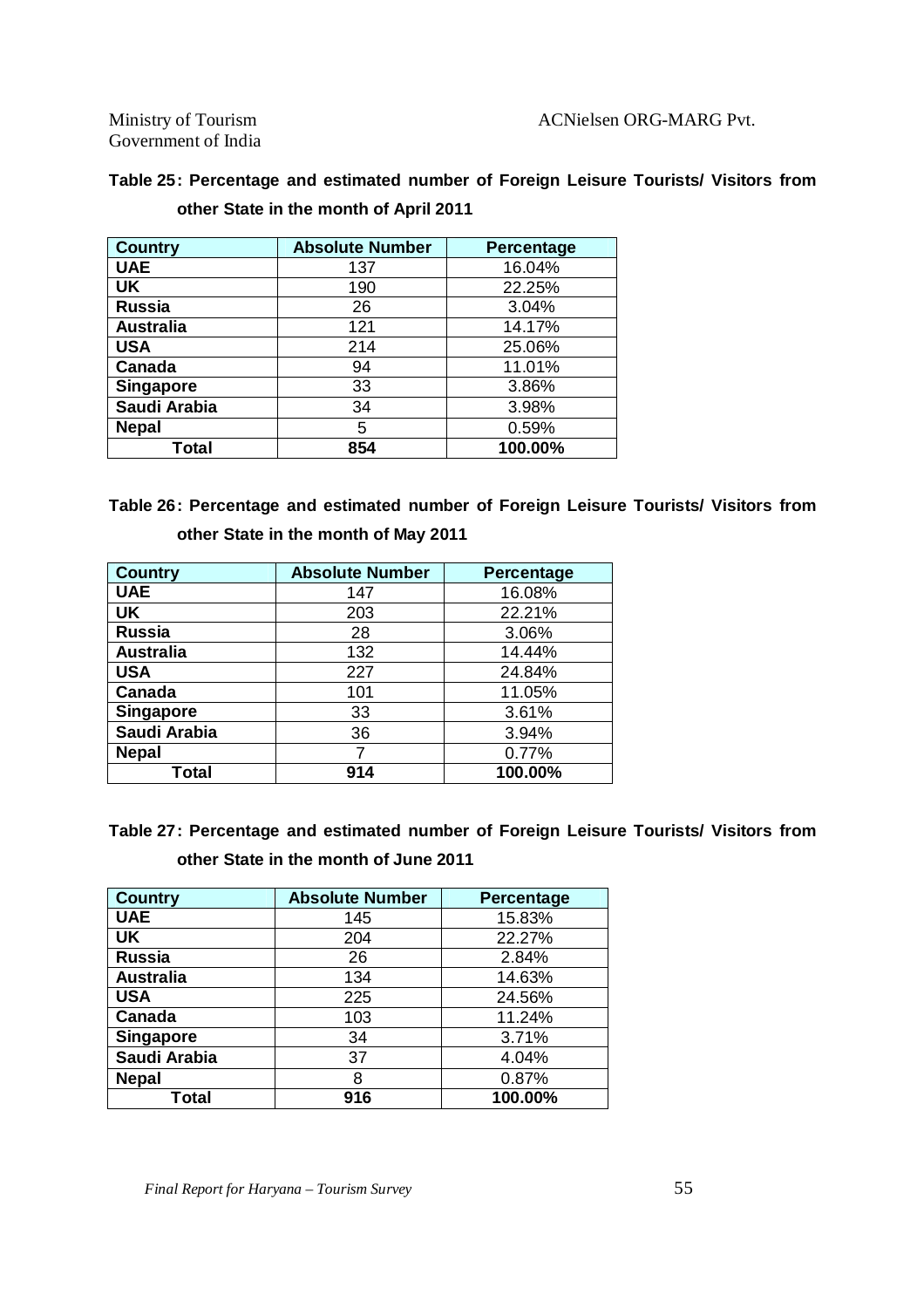Government of India

| Table 28: Percentage and estimated number of Foreign Leisure Tourists/ Visitors from |  |
|--------------------------------------------------------------------------------------|--|
| other State in the month of July 2011                                                |  |

| <b>Country</b>   | <b>Absolute Number</b> | <b>Percentage</b> |
|------------------|------------------------|-------------------|
| <b>UAE</b>       | 779                    | 16.06%            |
| UK               | 1069                   | 22.03%            |
| <b>Russia</b>    | 148                    | 3.05%             |
| <b>Australia</b> | 685                    | 14.12%            |
| <b>USA</b>       | 1219                   | 25.12%            |
| Canada           | 536                    | 11.05%            |
| <b>Singapore</b> | 188                    | 3.87%             |
| Saudi Arabia     | 191                    | 3.94%             |
| <b>Nepal</b>     | 37                     | 0.76%             |
| Total            | 4852                   | 100.00%           |

**Table 29: Percentage and estimated number of Foreign Leisure Tourists/ Visitors from other State in the month of August 2011**

| <b>Country</b>   | <b>Absolute Number</b> | Percentage |
|------------------|------------------------|------------|
| <b>UAE</b>       | 610                    | 15.98%     |
| <b>UK</b>        | 842                    | 22.06%     |
| <b>Russia</b>    | 117                    | 3.07%      |
| <b>Australia</b> | 539                    | 14.12%     |
| <b>USA</b>       | 959                    | 25.12%     |
| Canada           | 423                    | 11.08%     |
| <b>Singapore</b> | 147                    | 3.85%      |
| Saudi Arabia     | 152                    | 3.98%      |
| <b>Nepal</b>     | 28                     | 0.73%      |
| <b>Total</b>     | 3817                   | 100.00%    |

**Table 30: Percentage and estimated number of Foreign Leisure Tourists/ Visitors from other State in the month of September 2011**

| <b>Country</b>   | <b>Absolute Number</b> | Percentage |
|------------------|------------------------|------------|
| <b>UAE</b>       | 707                    | 16.08%     |
| <b>UK</b>        | 969                    | 22.04%     |
| <b>Russia</b>    | 134                    | 3.05%      |
| <b>Australia</b> | 620                    | 14.10%     |
| <b>USA</b>       | 1105                   | 25.13%     |
| Canada           | 486                    | 11.05%     |
| <b>Singapore</b> | 170                    | 3.87%      |
| Saudi Arabia     | 173                    | 3.93%      |
| <b>Nepal</b>     | 33                     | 0.75%      |
| Total            | 4397                   | 100.00%    |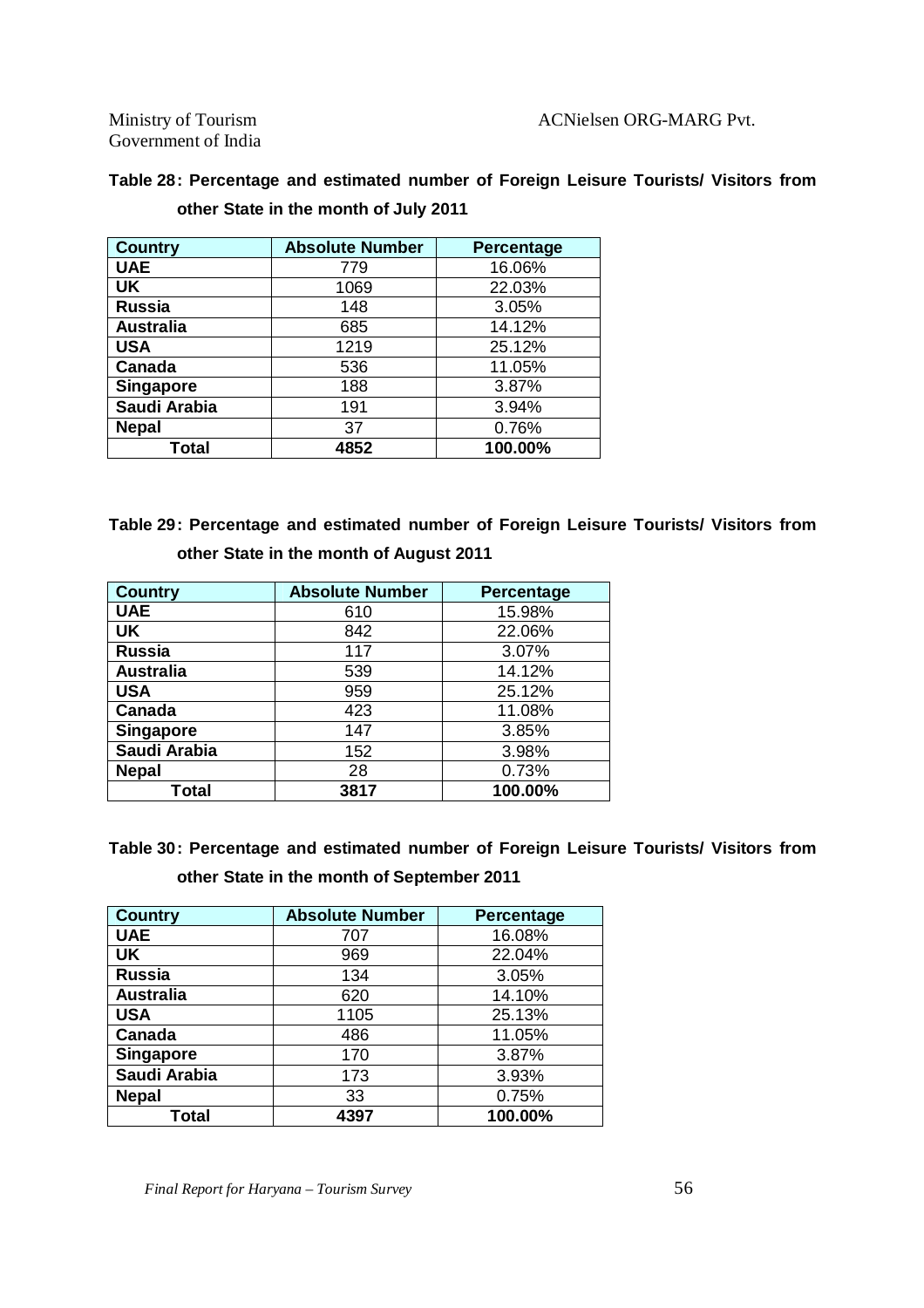| Table 31: Percentage and estimated number of Foreign Leisure Tourists/ Visitors from |  |  |
|--------------------------------------------------------------------------------------|--|--|
| other State in the month of October 2011                                             |  |  |

| <b>Country</b>   | <b>Absolute Number</b> | Percentage |
|------------------|------------------------|------------|
| <b>UAE</b>       | 733                    | 16.05%     |
| <b>UK</b>        | 1006                   | 22.02%     |
| <b>Russia</b>    | 140                    | 3.06%      |
| <b>Australia</b> | 645                    | 14.12%     |
| <b>USA</b>       | 1147                   | 25.11%     |
| Canada           | 504                    | 11.03%     |
| <b>Singapore</b> | 178                    | 3.90%      |
| Saudi Arabia     | 180                    | 3.94%      |
| <b>Nepal</b>     | 35                     | 0.77%      |
| Total            | 4568                   | 100.00%    |

**Table 32: Percentage and estimated number of Foreign Leisure Tourists/ Visitors from other State in the month of November 2011**

| <b>Country</b>   | <b>Absolute Number</b> | Percentage |
|------------------|------------------------|------------|
| <b>UAE</b>       | 674                    | 16.08%     |
| <b>UK</b>        | 923                    | 22.02%     |
| <b>Russia</b>    | 128                    | 3.05%      |
| <b>Australia</b> | 591                    | 14.10%     |
| <b>USA</b>       | 1054                   | 25.15%     |
| Canada           | 463                    | 11.05%     |
| <b>Singapore</b> | 162                    | 3.87%      |
| Saudi Arabia     | 165                    | 3.94%      |
| <b>Nepal</b>     | 31                     | 0.74%      |
| Total            | 4191                   | 100.00%    |

**Table 33: Percentage and estimated number of Foreign Leisure Tourists/ Visitors from** 

**other State in the month of December 2011**

| <b>Country</b>   | <b>Absolute Number</b> | Percentage |
|------------------|------------------------|------------|
| <b>UAE</b>       | 618                    | 16.05%     |
| UK               | 849                    | 22.05%     |
| <b>Russia</b>    | 118                    | 3.06%      |
| <b>Australia</b> | 543                    | 14.10%     |
| <b>USA</b>       | 967                    | 25.11%     |
| Canada           | 425                    | 11.04%     |
| <b>Singapore</b> | 150                    | 3.90%      |
| Saudi Arabia     | 152                    | 3.95%      |
| <b>Nepal</b>     | 29                     | 0.75%      |
| Total            | 3851                   | 100.00%    |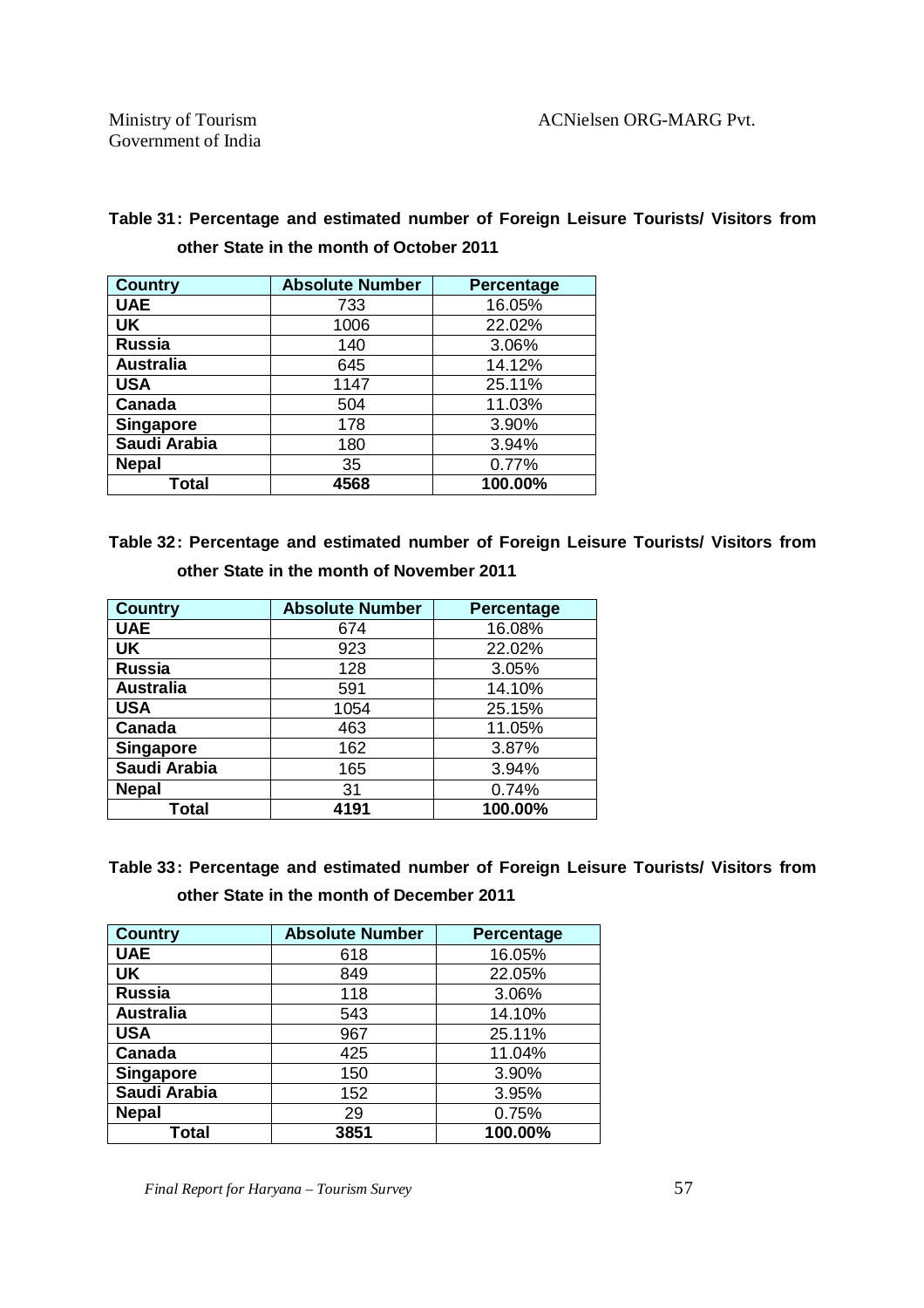Government of India

| Table 34: Percentage and estimated number of Foreign Leisure Tourists/ Visitors from |  |  |  |
|--------------------------------------------------------------------------------------|--|--|--|
| other State in the month of January 2012                                             |  |  |  |

| <b>Country</b>   | <b>Absolute Number</b> | Percentage |
|------------------|------------------------|------------|
| <b>UAE</b>       | 673                    | 16.07%     |
| <b>UK</b>        | 921                    | 22.00%     |
| <b>Russia</b>    | 129                    | 3.08%      |
| <b>Australia</b> | 591                    | 14.12%     |
| <b>USA</b>       | 1053                   | 25.15%     |
| Canada           | 462                    | 11.03%     |
| <b>Singapore</b> | 162                    | 3.87%      |
| Saudi Arabia     | 165                    | 3.94%      |
| <b>Nepal</b>     | 31                     | 0.74%      |
| Total            | 4187                   | 100.00%    |

**Table 35: Percentage and estimated number of Foreign Leisure Tourists/ Visitors from other State in the month of February 2012**

| <b>Country</b>   | <b>Absolute Number</b> | <b>Percentage</b> |
|------------------|------------------------|-------------------|
| <b>UAE</b>       | 5917                   | 16.04%            |
| UK               | 8133                   | 22.05%            |
| <b>Russia</b>    | 1129                   | 3.06%             |
| <b>Australia</b> | 5204                   | 14.11%            |
| <b>USA</b>       | 9266                   | 25.12%            |
| Canada           | 4068                   | 11.03%            |
| <b>Singapore</b> | 1435                   | 3.89%             |
| Saudi Arabia     | 1453                   | 3.94%             |
| <b>Nepal</b>     | 280                    | 0.76%             |
| Total            | 36885                  | 100.00%           |

**Table 36: Percentage and estimated number of Foreign Leisure Tourists/ Visitors from other State in the month of March 2012**

| <b>Country</b>   | <b>Absolute Number</b> | <b>Percentage</b> |
|------------------|------------------------|-------------------|
| <b>UAE</b>       | 689                    | 16.08%            |
| <b>UK</b>        | 944                    | 22.03%            |
| <b>Russia</b>    | 131                    | 3.06%             |
| <b>Australia</b> | 604                    | 14.09%            |
| <b>USA</b>       | 1078                   | 25.15%            |
| Canada           | 474                    | 11.06%            |
| <b>Singapore</b> | 165                    | 3.85%             |
| Saudi Arabia     | 169                    | 3.94%             |
| <b>Nepal</b>     | 32                     | 0.75%             |
| Total            | 4286                   | 100.00%           |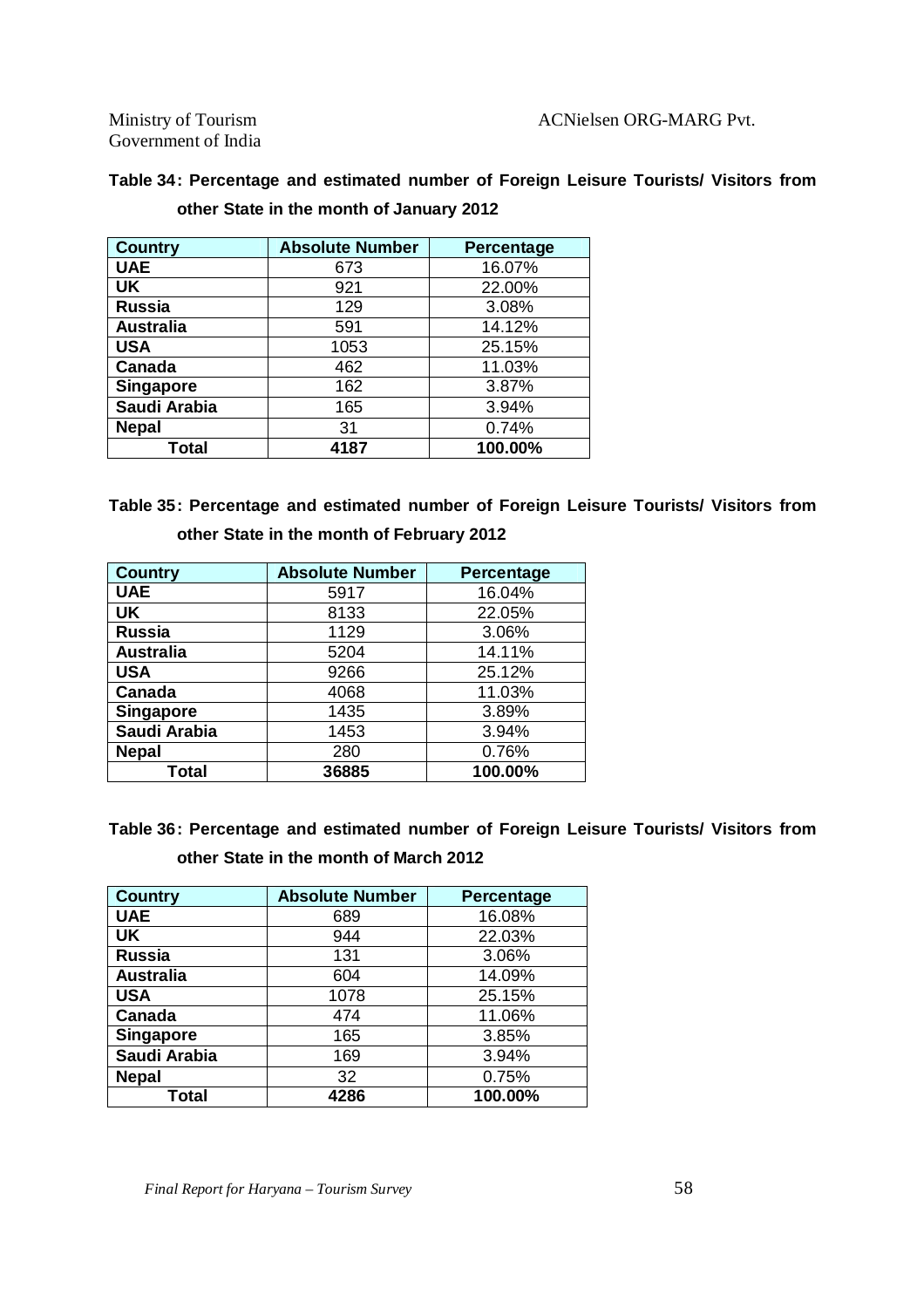Government of India

#### **Table 37: Percentage and estimated number of Foreign Non-Leisure Tourists/ Visitors from other State in the month of April 2011**

| <b>Country</b>   | <b>Absolute Number</b> | <b>Percentage</b> |
|------------------|------------------------|-------------------|
| <b>UAE</b>       | 49                     | 16.12%            |
| UK               | 67                     | 22.04%            |
| <b>Russia</b>    | 10                     | 3.29%             |
| <b>Australia</b> | 43                     | 14.14%            |
| <b>USA</b>       | 76                     | 25.00%            |
| Canada           | 33                     | 10.86%            |
| <b>Singapore</b> | 11                     | 3.62%             |
| Saudi Arabia     | 12                     | 3.95%             |
| <b>Nepal</b>     | 3                      | 0.99%             |
| Total            | 304                    | 100.00%           |

**Table 38: Percentage and estimated number of Foreign Non-Leisure Tourists/ Visitors from other State in the month of May 2011**

| <b>Country</b>   | <b>Absolute Number</b> | Percentage |
|------------------|------------------------|------------|
| <b>UAE</b>       | 42                     | 15.97%     |
| <b>UK</b>        | 58                     | 22.05%     |
| <b>Russia</b>    | 9                      | 3.42%      |
| <b>Australia</b> | 37                     | 14.07%     |
| <b>USA</b>       | 67                     | 25.48%     |
| Canada           | 29                     | 11.03%     |
| <b>Singapore</b> | 9                      | 3.42%      |
| Saudi Arabia     | 10                     | 3.80%      |
| <b>Nepal</b>     | 2                      | 0.76%      |
| Total            | 263                    | 100.00%    |

**Table 39: Percentage and estimated number of Foreign Non-Leisure Tourists/ Visitors from other State in the month of June 2011**

| <b>Country</b>   | <b>Absolute Number</b> | <b>Percentage</b> |
|------------------|------------------------|-------------------|
| <b>UAE</b>       | 19                     | 15.57%            |
| <b>UK</b>        | 27                     | 22.13%            |
| <b>Russia</b>    |                        | 3.28%             |
| <b>Australia</b> | 17                     | 13.93%            |
| <b>USA</b>       | 31                     | 25.41%            |
| Canada           | 14                     | 11.48%            |
| <b>Singapore</b> | 4                      | 3.28%             |
| Saudi Arabia     | 5                      | 4.10%             |
| <b>Nepal</b>     |                        | 0.82%             |
| Total            | 122                    | 100.00%           |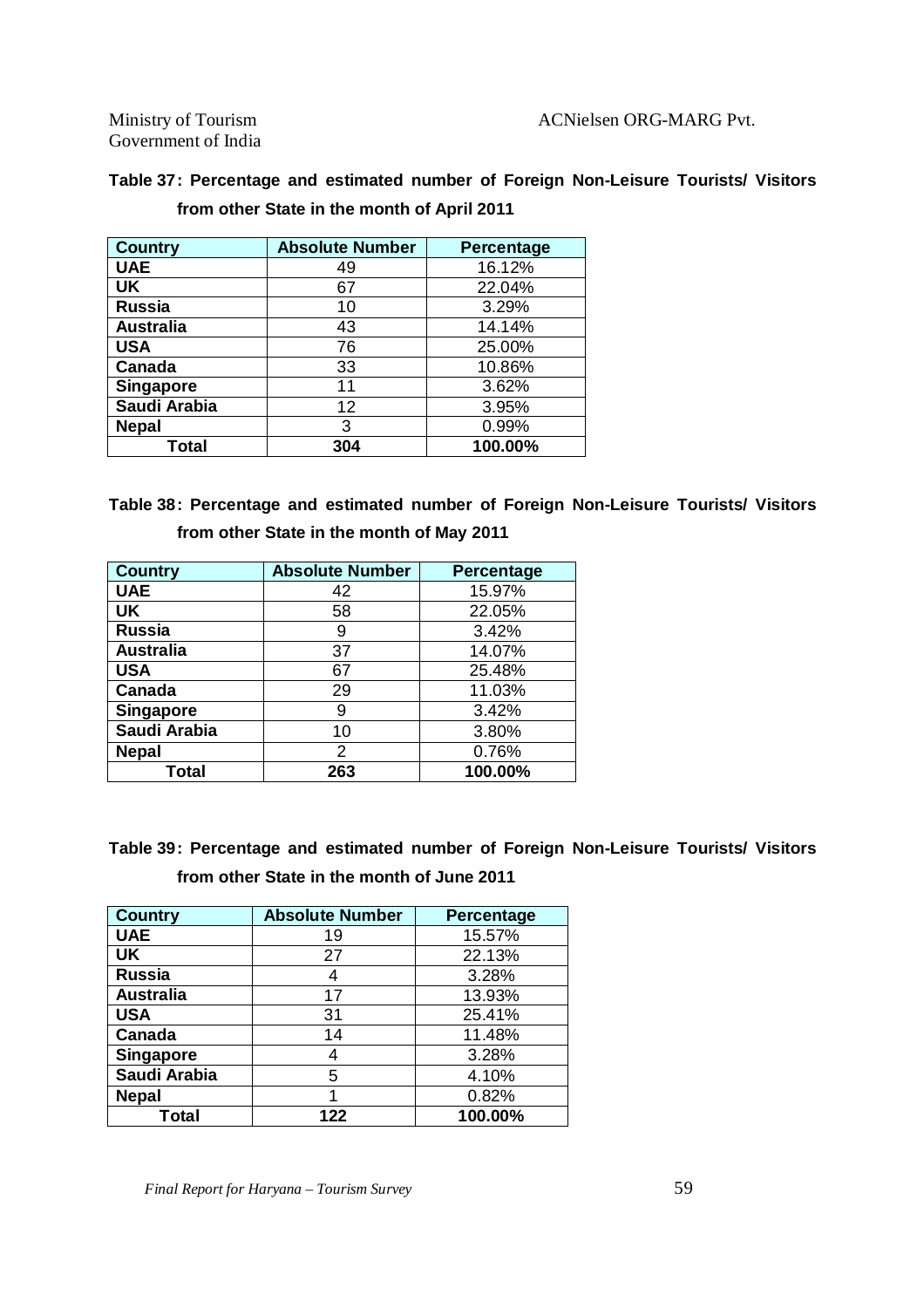Government of India

#### **Table 40: Percentage and estimated number of Foreign Non-Leisure Tourists/ Visitors from other State in the month of July 2011**

| <b>Country</b>   | <b>Absolute Number</b> | Percentage |
|------------------|------------------------|------------|
| <b>UAE</b>       | 1162                   | 16.12%     |
| <b>UK</b>        | 1588                   | 22.03%     |
| <b>Russia</b>    | 237                    | 3.29%      |
| <b>Australia</b> | 1019                   | 14.14%     |
| <b>USA</b>       | 1806                   | 25.05%     |
| Canada           | 782                    | 10.85%     |
| <b>Singapore</b> | 260                    | 3.61%      |
| Saudi Arabia     | 284                    | 3.94%      |
| <b>Nepal</b>     | 71                     | 0.98%      |
| Total            | 7209                   | 100.00%    |

**Table 41: Percentage and estimated number of Foreign Non-Leisure Tourists/ Visitors from other State in the month of August 2011**

| <b>Country</b>   | <b>Absolute Number</b> | Percentage |
|------------------|------------------------|------------|
| <b>UAE</b>       | 914                    | 15.99%     |
| <b>UK</b>        | 1261                   | 22.06%     |
| <b>Russia</b>    | 196                    | 3.43%      |
| <b>Australia</b> | 804                    | 14.06%     |
| <b>USA</b>       | 1456                   | 25.47%     |
| Canada           | 630                    | 11.02%     |
| <b>Singapore</b> | 196                    | 3.43%      |
| Saudi Arabia     | 217                    | 3.80%      |
| <b>Nepal</b>     | 43                     | 0.75%      |
| Total            | 5717                   | 100.00%    |

**Table 42: Percentage and estimated number of Foreign Non-Leisure Tourists/ Visitors from other State in the month of September 2011**

| <b>Country</b>   | <b>Absolute Number</b> | <b>Percentage</b> |
|------------------|------------------------|-------------------|
| <b>UAE</b>       | 1066                   | 16.16%            |
| UK               | 1455                   | 22.05%            |
| <b>Russia</b>    | 216                    | 3.27%             |
| <b>Australia</b> | 932                    | 14.13%            |
| <b>USA</b>       | 1652                   | 25.04%            |
| Canada           | 715                    | 10.84%            |
| <b>Singapore</b> | 238                    | 3.61%             |
| Saudi Arabia     | 259                    | 3.93%             |
| <b>Nepal</b>     | 65                     | 0.99%             |
| Total            | 6598                   | 100.00%           |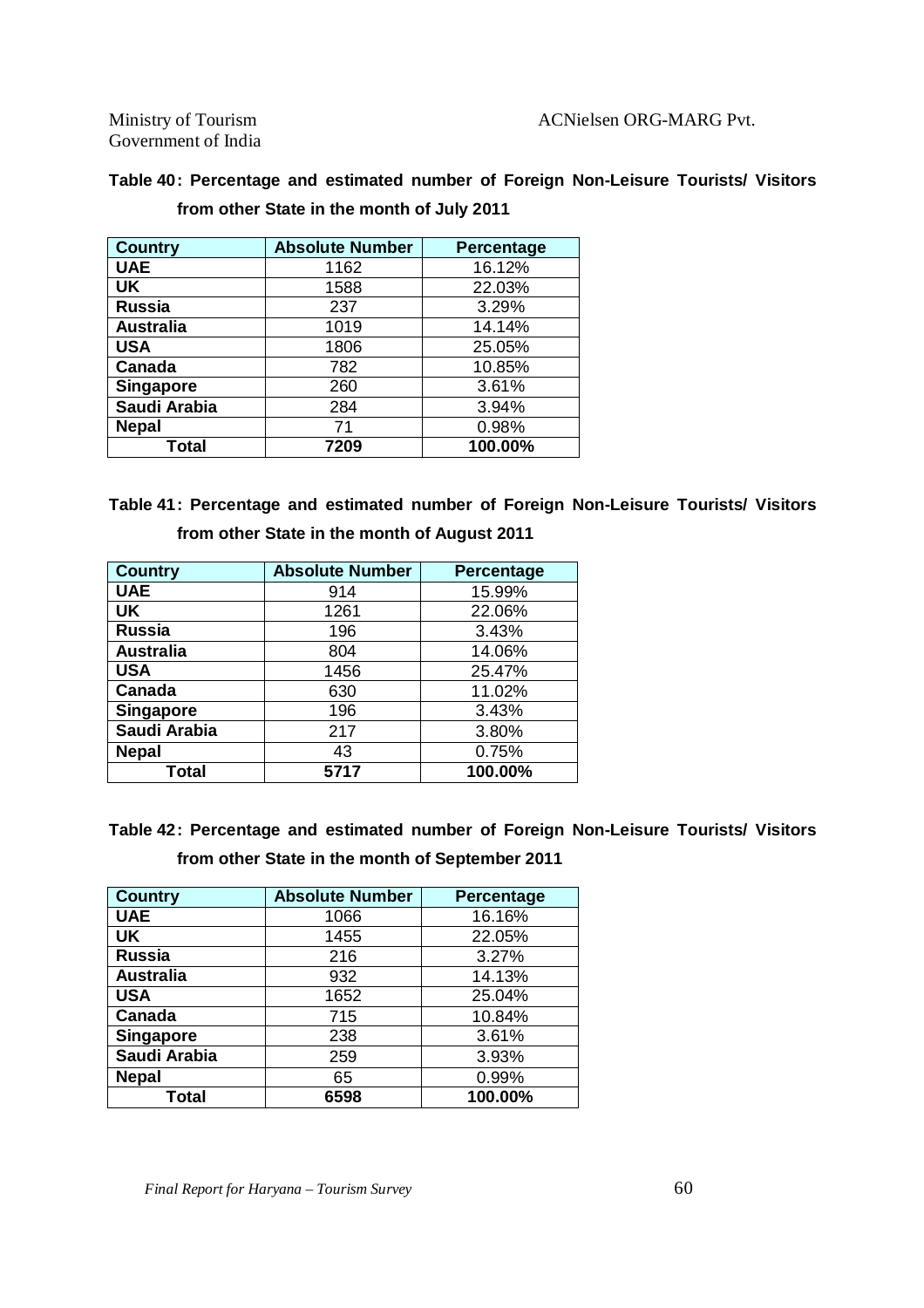Government of India

#### **Table 43: Percentage and estimated number of Foreign Non-Leisure Tourists/ Visitors from other State in the month of October 2011**

| <b>Country</b>   | <b>Absolute Number</b> | <b>Percentage</b> |
|------------------|------------------------|-------------------|
| <b>UAE</b>       | 1017                   | 16.15%            |
| <b>UK</b>        | 1388                   | 22.04%            |
| <b>Russia</b>    | 208                    | 3.30%             |
| <b>Australia</b> | 889                    | 14.11%            |
| <b>USA</b>       | 1579                   | 25.07%            |
| Canada           | 682                    | 10.83%            |
| <b>Singapore</b> | 227                    | 3.60%             |
| Saudi Arabia     | 247                    | 3.92%             |
| <b>Nepal</b>     | 62                     | 0.98%             |
| Total            | 6299                   | 100.00%           |

#### **Table 44: Percentage and estimated number of Foreign Non-Leisure Tourists/ Visitors from other State in the month of November 2011**

| <b>Country</b>   | <b>Absolute Number</b> | <b>Percentage</b> |
|------------------|------------------------|-------------------|
| <b>UAE</b>       | 938                    | 16.00%            |
| <b>UK</b>        | 1293                   | 22.05%            |
| <b>Russia</b>    | 201                    | 3.43%             |
| <b>Australia</b> | 826                    | 14.09%            |
| <b>USA</b>       | 1492                   | 25.44%            |
| Canada           | 647                    | 11.03%            |
| <b>Singapore</b> | 201                    | 3.43%             |
| Saudi Arabia     | 222                    | 3.79%             |
| <b>Nepal</b>     | 44                     | 0.75%             |
| Total            | 5864                   | 100.00%           |

**Table 45: Percentage and estimated number of Foreign Non-Leisure Tourists/ Visitors from other State in the month of December 2011**

| <b>Country</b>   | <b>Absolute Number</b> | Percentage |
|------------------|------------------------|------------|
| <b>UAE</b>       | 857                    | 16.14%     |
| <b>UK</b>        | 1170                   | 22.03%     |
| <b>Russia</b>    | 176                    | 3.31%      |
| <b>Australia</b> | 750                    | 14.12%     |
| <b>USA</b>       | 1331                   | 25.06%     |
| Canada           | 575                    | 10.83%     |
| Singapore        | 192                    | 3.62%      |
| Saudi Arabia     | 208                    | 3.92%      |
| <b>Nepal</b>     | 52                     | 0.98%      |
| Total            | 5311                   | 100.00%    |